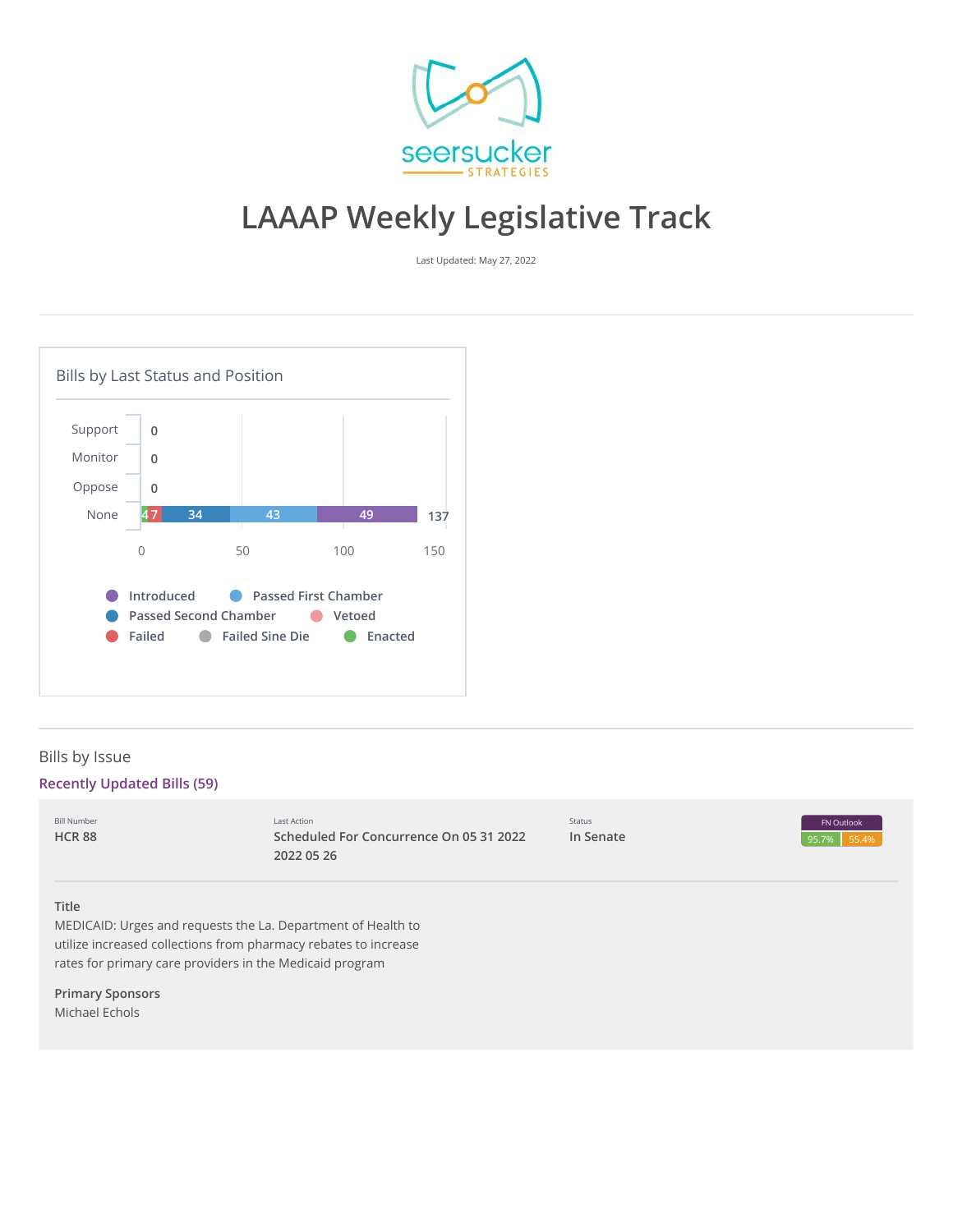Bill Number **SB [358](http://app.fiscalnote.com/share/bill?url=ce6f22b3c23de11e31bfe1cb4cc96645)**



# **Title**

SCHOOLS: Provides relative to acts of bullying. (gov sig)

# **Primary Sponsors** Katrina Jackson

| <b>Bill Number</b><br><b>HB746</b>                                                                                                                                                                                               | Last Action<br><b>Reported With Legislative Bureau</b><br>Amendments Which Were Read And Adopted<br>Read By Title And Passed To Third Reading<br>And Final Passage 2022 05 26 | Status<br>In Senate                   | FN Outlook<br>80.0%<br>94.0% |
|----------------------------------------------------------------------------------------------------------------------------------------------------------------------------------------------------------------------------------|-------------------------------------------------------------------------------------------------------------------------------------------------------------------------------|---------------------------------------|------------------------------|
| <b>Title</b><br>JUVENILES/DETENTION FAC: Provides relative to solitary<br>confinement in juvenile facilities<br><b>Primary Sponsors</b><br>Royce Duplessis                                                                       |                                                                                                                                                                               |                                       |                              |
| <b>Bill Number</b><br><b>HB709</b>                                                                                                                                                                                               | <b>Last Action</b><br>Scheduled For Concurrence On 05 31 2022<br>2022 05 26                                                                                                   | <b>Status</b><br><b>Passed Senate</b> | FN Outlook<br>97.8%<br>79.9% |
| Title<br>HEALTH/BEHAVIORAL: Authorizes behavioral health services<br>providers to furnish services to clients and patients regardless of<br>those persons' location within the state<br><b>Primary Sponsors</b><br>Larry Selders |                                                                                                                                                                               |                                       |                              |
| <b>Bill Number</b><br><b>HB 677</b>                                                                                                                                                                                              | Last Action<br>Read By Title And Referred To The Legislative<br>Bureau 2022 05 26                                                                                             | Status<br>In Senate                   | FN Outlook<br>84.3%<br>95.2% |
| <b>Title</b><br>INSURANCE/HEALTH: Provides relative to cost sharing for insulin<br>prescriptions (EG +\$16,474 SG EX See Note)                                                                                                   |                                                                                                                                                                               |                                       |                              |
| <b>Primary Sponsors</b><br>Edmond Jordan                                                                                                                                                                                         |                                                                                                                                                                               |                                       |                              |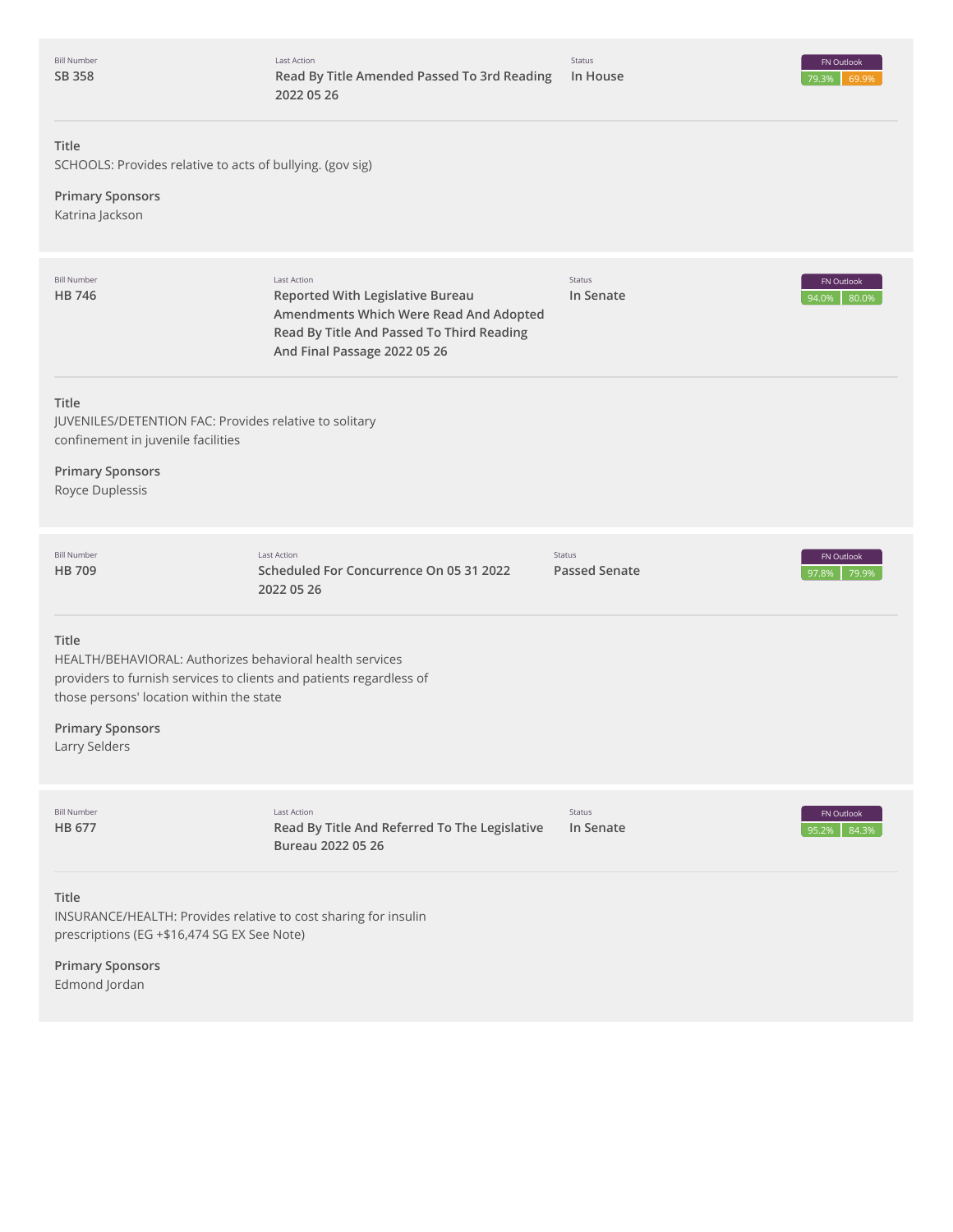| <b>Bill Number</b><br>HB 717                                                                                                                                  | Last Action<br>Scheduled For Concurrence On 05 31 2022<br>2022 05 26                                     | Status<br><b>Passed Senate</b> | FN Outlook<br>54.8%<br>91.0% |
|---------------------------------------------------------------------------------------------------------------------------------------------------------------|----------------------------------------------------------------------------------------------------------|--------------------------------|------------------------------|
| Title<br>MEDICAID: Provides relative to parishes eligible for the local<br>healthcare provider participation program<br><b>Primary Sponsors</b>               |                                                                                                          |                                |                              |
| Doc McMahen                                                                                                                                                   |                                                                                                          |                                |                              |
| <b>Bill Number</b><br>HB 625                                                                                                                                  | <b>Last Action</b><br>Enrolled And Signed By The Speaker Of The<br>House 2022 05 26                      | Status<br><b>Passed Senate</b> | FN Outlook<br>92.9%<br>79.9% |
| Title<br>HEALTH CARE/PROVIDERS: Provides relative to off-site locations of<br>behavioral health service providers<br><b>Primary Sponsors</b><br>Larry Selders |                                                                                                          |                                |                              |
|                                                                                                                                                               |                                                                                                          |                                |                              |
| <b>Bill Number</b><br>HB 600                                                                                                                                  | Last Action<br>Read By Title And Referred To The Legislative<br>Bureau 2022 05 26                        | Status<br>In Senate            | FN Outlook<br>60.4%<br>94.4% |
| Title<br>VACCINES/VACCINATION: Provides for release of opt-out<br>information to the public when state law requires a vaccination or<br>immunization          |                                                                                                          |                                |                              |
| <b>Primary Sponsors</b><br>Larry Frieman                                                                                                                      |                                                                                                          |                                |                              |
| <b>Bill Number</b><br>HB 649                                                                                                                                  | <b>Last Action</b><br>Read Second Time By Title And Referred To<br>The Committee On Education 2022 05 26 | Status<br>In Senate            | FN Outlook<br>89.7%<br>67.0% |
| Title<br>STUDENT/DISCIPLINE: Provides relative to corporal punishment in<br>elementary and secondary schools                                                  |                                                                                                          |                                |                              |
| <b>Primary Sponsors</b><br>Stephanie Hilferty                                                                                                                 |                                                                                                          |                                |                              |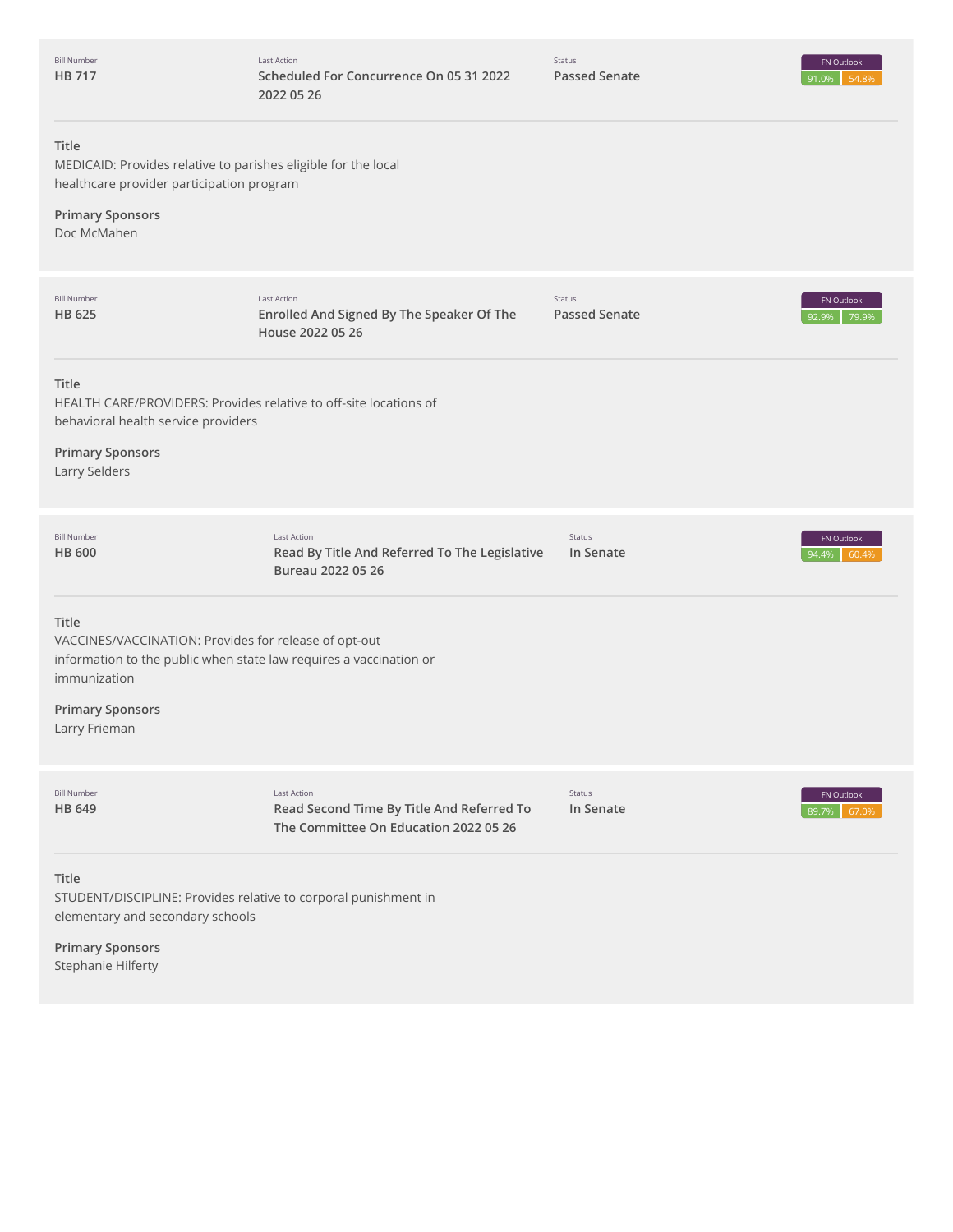| <b>Bill Number</b><br><b>HB 557</b>                   | <b>Last Action</b><br>Scheduled For Concurrence On 05 31 2022<br>2022 05 26                                                                                                             | Status<br><b>Passed Senate</b> | FN Outlook<br>97.9%<br>91.1% |
|-------------------------------------------------------|-----------------------------------------------------------------------------------------------------------------------------------------------------------------------------------------|--------------------------------|------------------------------|
| Title<br>contraceptives (REF-\$17,771 GF EX See Note) | INSURANCE/HEALTH: Provides relative to the dispensing of                                                                                                                                |                                |                              |
| <b>Primary Sponsors</b><br>Matthew Willard            |                                                                                                                                                                                         |                                |                              |
| <b>Bill Number</b><br><b>HB 524</b>                   | <b>Last Action</b><br>Reported Without Legislative Bureau<br>Amendments Read By Title And Passed To<br>Third Reading And Final Passage 2022 05 26                                       | Status<br>In Senate            | FN Outlook<br>95.4%<br>82.6% |
| Title                                                 | EXCEPTIONAL PERSONS: Establishes a program for needs<br>assessment and coordination of services for people with disabilities<br>affected by disasters (RR SEE FISC NOTE SD RV See Note) |                                |                              |
| <b>Primary Sponsors</b><br>Rodney Lyons               |                                                                                                                                                                                         |                                |                              |
| <b>Bill Number</b><br>SB 268                          | <b>Last Action</b><br>Read Third Time By Title Roll Called On Final<br>Passage Yeas 92 Nays 0 Finally Passed<br>Ordered To The Senate 2022 05 26                                        | Status<br><b>Passed House</b>  | FN Outlook<br>60.0%<br>56.8% |
| Title<br>pregnant women. (1/1/23)                     | HEALTH CARE: Provides relative to opioid treatment programs for                                                                                                                         |                                |                              |
| <b>Primary Sponsors</b><br><b>Beth Mizell</b>         |                                                                                                                                                                                         |                                |                              |
| <b>Bill Number</b><br>SB 260                          | <b>Last Action</b><br>Signed By The Speaker Of The House 2022 05<br>26                                                                                                                  | Status<br><b>Passed House</b>  | FN Outlook<br>57.6%<br>55.8% |
| <b>Title</b>                                          | FUNDS/FUNDING: Provides relative to the Community and Family<br>Support System Fund. (8/1/22) (EN NO IMPACT See Note)                                                                   |                                |                              |

**Primary Sponsors** Sharon Hewitt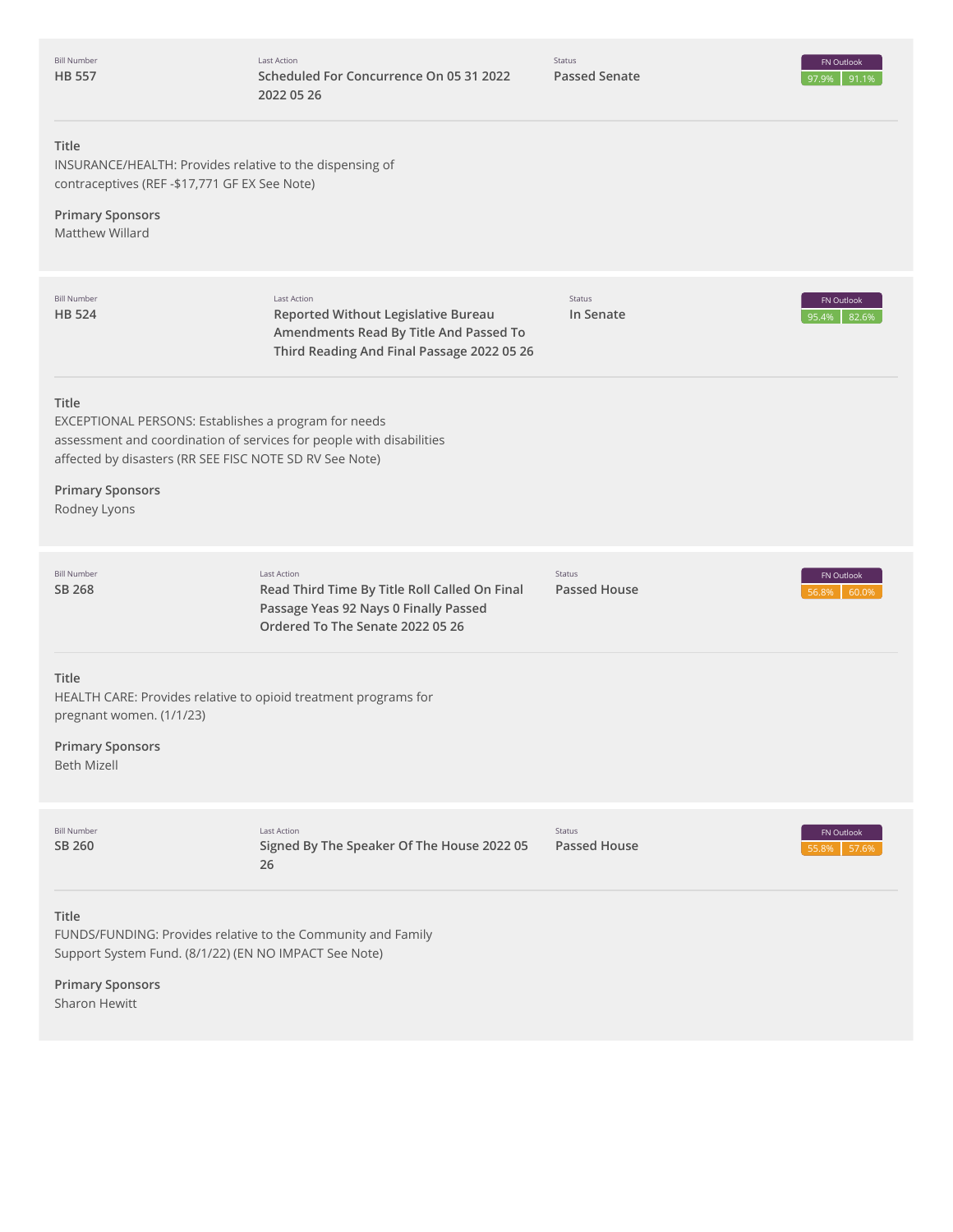| <b>Bill Number</b><br>SB 257                                                                                                                                                                  | Last Action<br>Signed By The Speaker Of The House 2022 05<br>26                   | Status<br><b>Passed House</b>  | FN Outlook<br>16.5%<br>69.2% |
|-----------------------------------------------------------------------------------------------------------------------------------------------------------------------------------------------|-----------------------------------------------------------------------------------|--------------------------------|------------------------------|
| Title<br>MEDICAID: Provides relative to Medicaid coverage for continuous<br>glucose monitors. (8/1/22)<br><b>Primary Sponsors</b><br><b>T-Fred Mills</b>                                      |                                                                                   |                                |                              |
| <b>Bill Number</b><br>HB 417                                                                                                                                                                  | Last Action<br>Enrolled And Signed By The Speaker Of The<br>House 2022 05 26      | Status<br><b>Passed Senate</b> | FN Outlook<br>60.4%<br>95.0% |
| Title<br>EARLY CHILDHOOD: Authorizes early learning centers to maintain a<br>supply of auto-injectable epinephrine<br><b>Primary Sponsors</b><br>Stephanie Hilferty                           |                                                                                   |                                |                              |
| <b>Bill Number</b><br>HB 416                                                                                                                                                                  | Last Action<br>Read By Title And Referred To The Legislative<br>Bureau 2022 05 26 | Status<br>In Senate            | FN Outlook<br>95.0%<br>67.5% |
| Title<br>STUDENTS: Provides relative to screening of students for dyslexia<br>and other impediments to learning (EG SEE FISC NOTE LF EX See<br>Note)<br><b>Primary Sponsors</b><br>Joe Marino |                                                                                   |                                |                              |
| <b>Bill Number</b><br>SB 147                                                                                                                                                                  | Last Action<br>Read Third Time By Title Roll Called On Final                      | Status<br><b>Passed House</b>  | FN Outlook<br>90.8%<br>62.39 |
|                                                                                                                                                                                               | Passage Yeas 95 Nays 0 Finally Passed<br>Ordered To The Senate 2022 05 26         |                                |                              |

Beth Mizell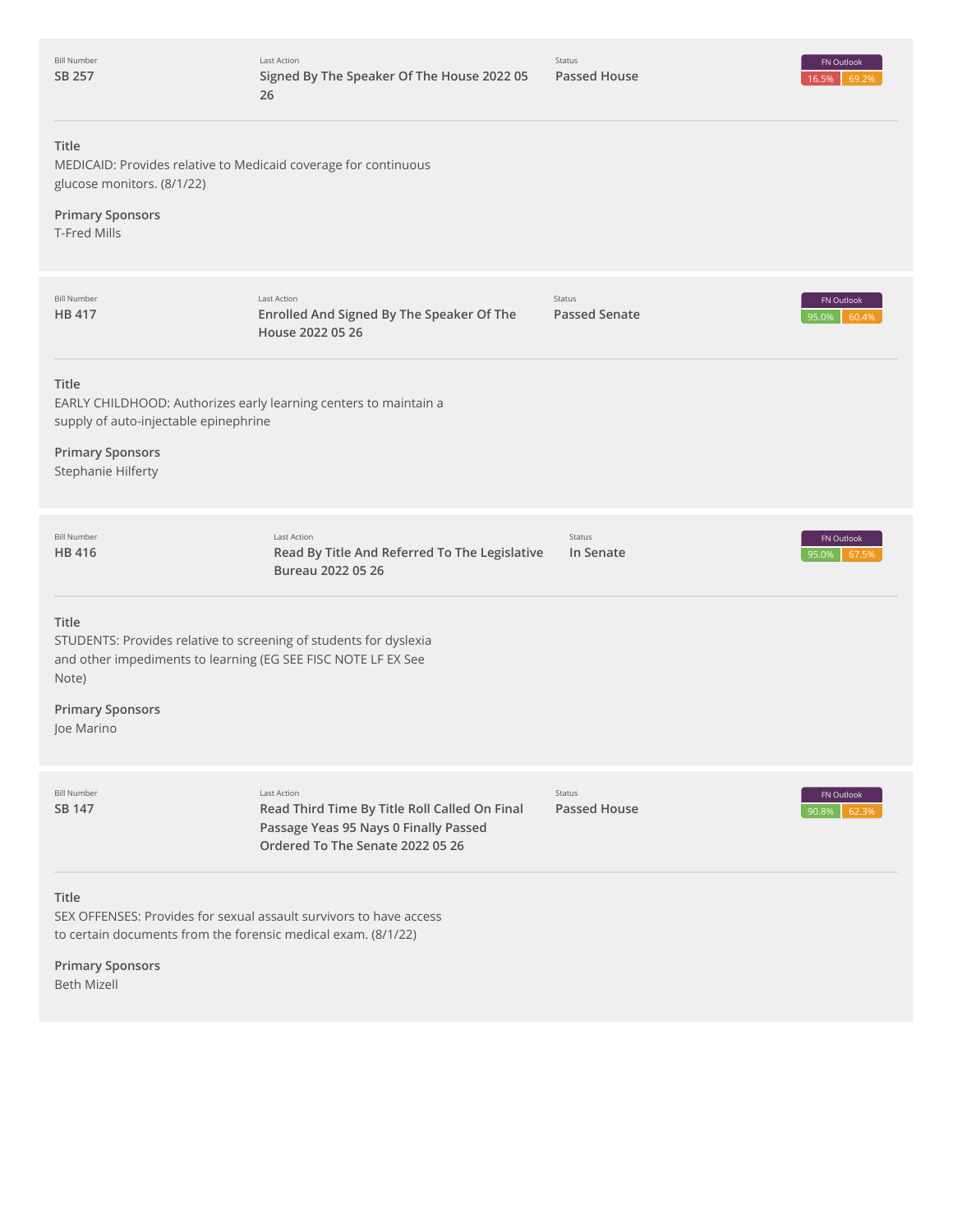| <b>Bill Number</b> |
|--------------------|
| <b>HB384</b>       |



# **Title**

HEALTH CARE/FACILITIES: Requires pediatric day health care facilities to provide for installation and operation of cameras at their premises

# **Primary Sponsors**

Bill Wheat

| <b>Bill Number</b><br><b>HB337</b>                                                                                                                                                  | <b>Last Action</b><br>Sent To The Governor For Executive Approval<br>2022 05 26                                                     | Status<br><b>Passed Senate</b> | FN Outlook<br>95.4%<br>67.5% |
|-------------------------------------------------------------------------------------------------------------------------------------------------------------------------------------|-------------------------------------------------------------------------------------------------------------------------------------|--------------------------------|------------------------------|
| <b>Title</b><br>MOTOR VEHICLES: Establishes a special identification card<br>designation for persons with autism spectrum disorder<br><b>Primary Sponsors</b><br>Stephanie Hilferty |                                                                                                                                     |                                |                              |
| <b>Bill Number</b><br><b>SB 115</b>                                                                                                                                                 | <b>Last Action</b><br>Scheduled For Floor Debate On 05 31 2022<br>2022 05 26                                                        | Status<br>In House             | FN Outlook<br>84.3%<br>62.2% |
| <b>Title</b><br>See Note)<br><b>Primary Sponsors</b><br><b>Beth Mizell</b>                                                                                                          | LAW ENFORCEMENT: Provides relative to mandatory training for<br>peace officers related to human trafficking. (8/1/22) (RE NO IMPACT |                                |                              |
| <b>Bill Number</b><br><b>HB360</b>                                                                                                                                                  | Last Action<br>Sent To The Governor For Executive Approval<br>2022 05 26                                                            | Status<br><b>Passed Senate</b> | FN Outlook<br>94.3%<br>65.6% |
| Title<br>CHILDRENS CODE: Provides for the continuous revision of the<br>Children's Code<br><b>Primary Sponsors</b><br><b>Stephanie Hilferty</b>                                     |                                                                                                                                     |                                |                              |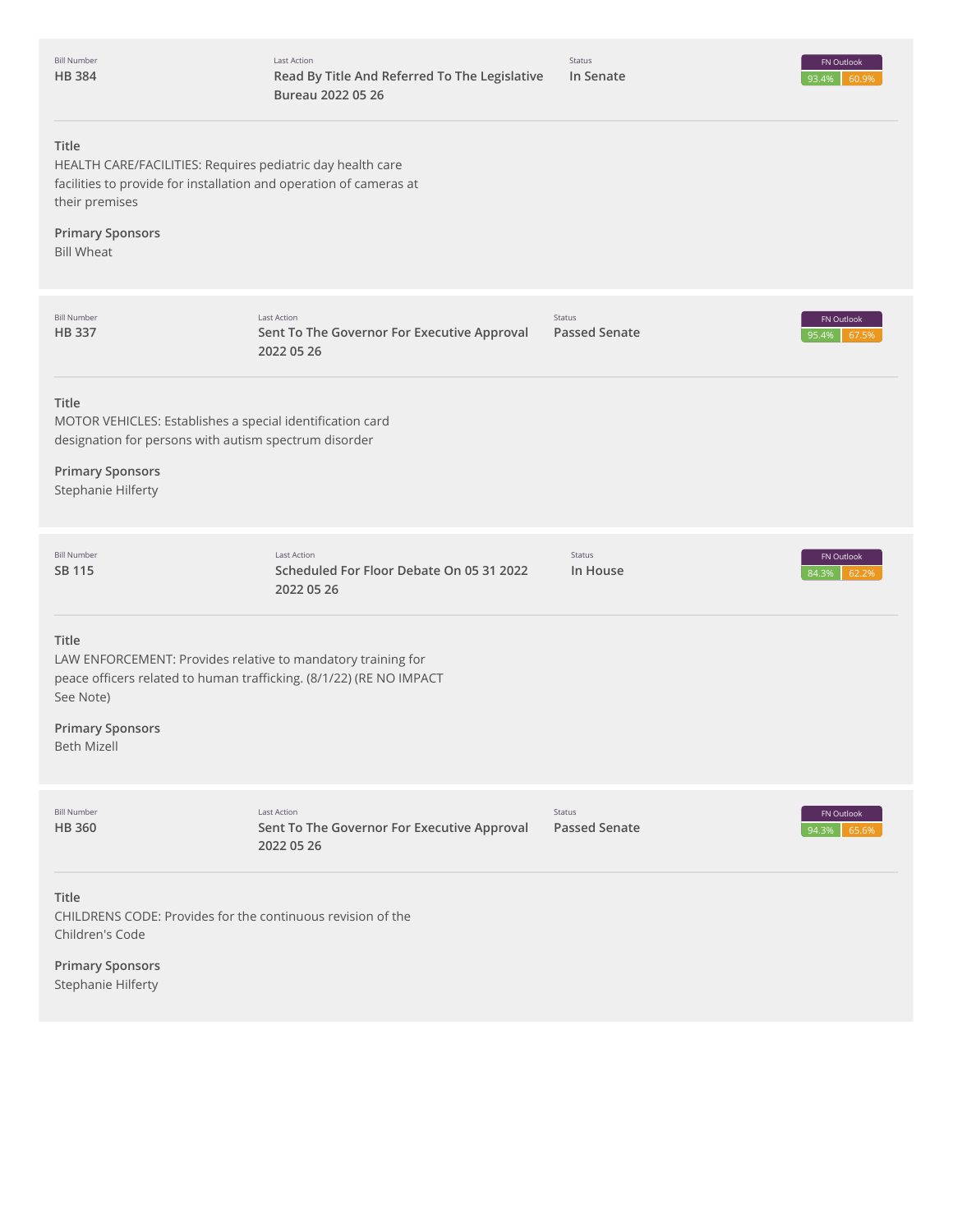| <b>Bill Number</b> |
|--------------------|
| <b>HB353</b>       |

Status **In House**



# **Title**

EMPLOYMENT: Provides for vaccine requirements in the workplace

# **Primary Sponsors**

Troy Romero

| <b>Bill Number</b><br><b>HB315</b>                                                                                                                                       | <b>Last Action</b><br>Scheduled For Concurrence On 05 31 2022<br>2022 05 26                                                                       | Status<br><b>Passed Senate</b>       | FN Outlook<br>52.6%<br>96.7% |
|--------------------------------------------------------------------------------------------------------------------------------------------------------------------------|---------------------------------------------------------------------------------------------------------------------------------------------------|--------------------------------------|------------------------------|
| Title<br>EDUCATION/SPECIAL: Provides for the Blind and Visually Impaired<br>Student's Bill of Rights (RE1 NO IMPACT See Note)<br><b>Primary Sponsors</b><br>Chris Turner |                                                                                                                                                   |                                      |                              |
| <b>Bill Number</b><br><b>SB 104</b>                                                                                                                                      | <b>Last Action</b><br>Read Third Time By Title Roll Called On Final<br>Passage Yeas 67 Nays 24 Finally Passed<br>Ordered To The Senate 2022 05 26 | <b>Status</b><br><b>Passed House</b> | FN Outlook<br>60.0%<br>61.6% |
| Title<br>HEALTH CARE: Provides relative to telephone access in outpatient<br>abortion facilities. (gov sig)<br><b>Primary Sponsors</b><br><b>Beth Mizell</b>             |                                                                                                                                                   |                                      |                              |
| <b>Bill Number</b><br><b>HB 278</b>                                                                                                                                      | <b>Last Action</b><br><b>Committee Amendments Read And Adopted</b><br>Read By Title And Referred To The Legislative<br>Bureau 2022 05 26          | Status<br>In Senate                  | FN Outlook<br>90.2%<br>57.7  |
| Title<br>INSURANCE/HEALTH: Provides requirements for the Psychiatric<br>Collaborative Care Model (RE INCREASE EX See Note)<br><b>Primary Sponsors</b>                    |                                                                                                                                                   |                                      |                              |

Michael Echols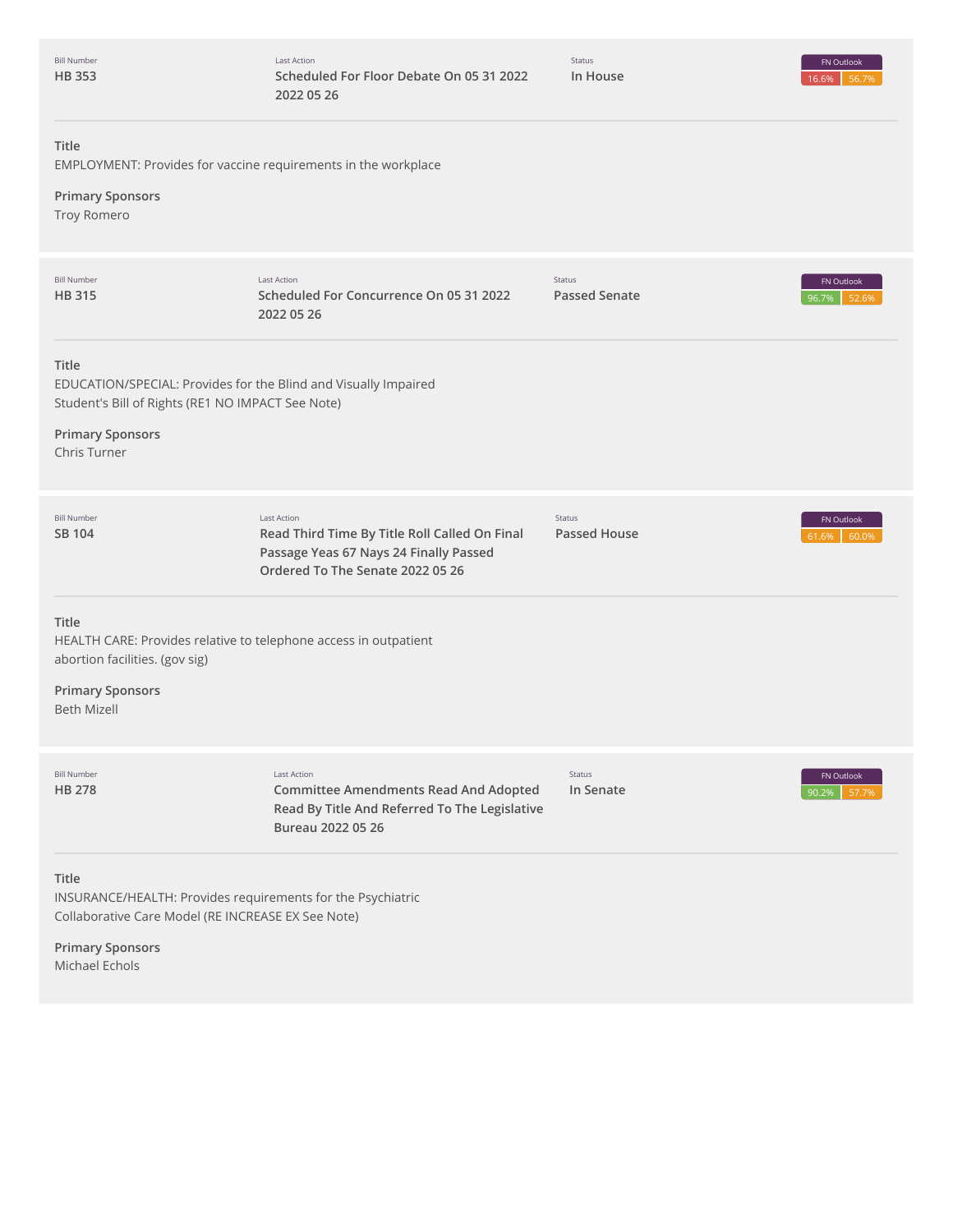| <b>Bill Number</b><br>HB 272                                                                                                                                                                                    | Last Action<br>Reported Without Legislative Bureau<br>Amendments Read By Title And Passed To<br>Third Reading And Final Passage 2022 05 26 | Status<br>In Senate                  | <b>FN Outlook</b><br>81.7%<br>73.0% |
|-----------------------------------------------------------------------------------------------------------------------------------------------------------------------------------------------------------------|--------------------------------------------------------------------------------------------------------------------------------------------|--------------------------------------|-------------------------------------|
| Title<br>FAMILY LAW: Provides for mental health evaluations in divorce and<br>child custody proceedings                                                                                                         |                                                                                                                                            |                                      |                                     |
| <b>Primary Sponsors</b><br>Patrick Jefferson                                                                                                                                                                    |                                                                                                                                            |                                      |                                     |
| <b>Bill Number</b><br><b>HB 266</b>                                                                                                                                                                             | Last Action<br>Enrolled And Signed By The Speaker Of The<br>House 2022 05 26                                                               | Status<br><b>Passed Senate</b>       | <b>FN Outlook</b><br>87.1%<br>96.3% |
| Title<br>BOARDS/COMMISSIONS: Provides relative to the Louisiana<br>Commission on HIV, AIDS, and Hepatitis C Education, Prevention,<br>and Treatment<br><b>Primary Sponsors</b><br><b>Matthew Willard</b>        |                                                                                                                                            |                                      |                                     |
| <b>Bill Number</b><br>SB 94                                                                                                                                                                                     | <b>Last Action</b><br>Signed By The Speaker Of The House 2022 05<br>26                                                                     | <b>Status</b><br><b>Passed House</b> | FN Outlook<br>70.4%<br>63.0%        |
| Title<br>SCHOOLS: Provides relative to instruction on child assault<br>awareness and prevention in public schools. (gov sig) (EG SEE FISC<br>NOTE LF EX See Note)<br><b>Primary Sponsors</b><br>Katrina Jackson |                                                                                                                                            |                                      |                                     |
| <b>Bill Number</b><br><b>HB 190</b>                                                                                                                                                                             | Last Action<br>Read By Title And Referred To The Legislative<br>Bureau 2022 05 26                                                          | Status<br>In Senate                  | FN Outlook<br>69.1%<br>95.9%        |
| Title<br>MEDICAL MARIJUANA: Authorizes certain nurse practitioners to<br>recommend medical marijuana to patients                                                                                                |                                                                                                                                            |                                      |                                     |
| <b>Primary Sponsors</b><br>Cazerrick Johnson                                                                                                                                                                    |                                                                                                                                            |                                      |                                     |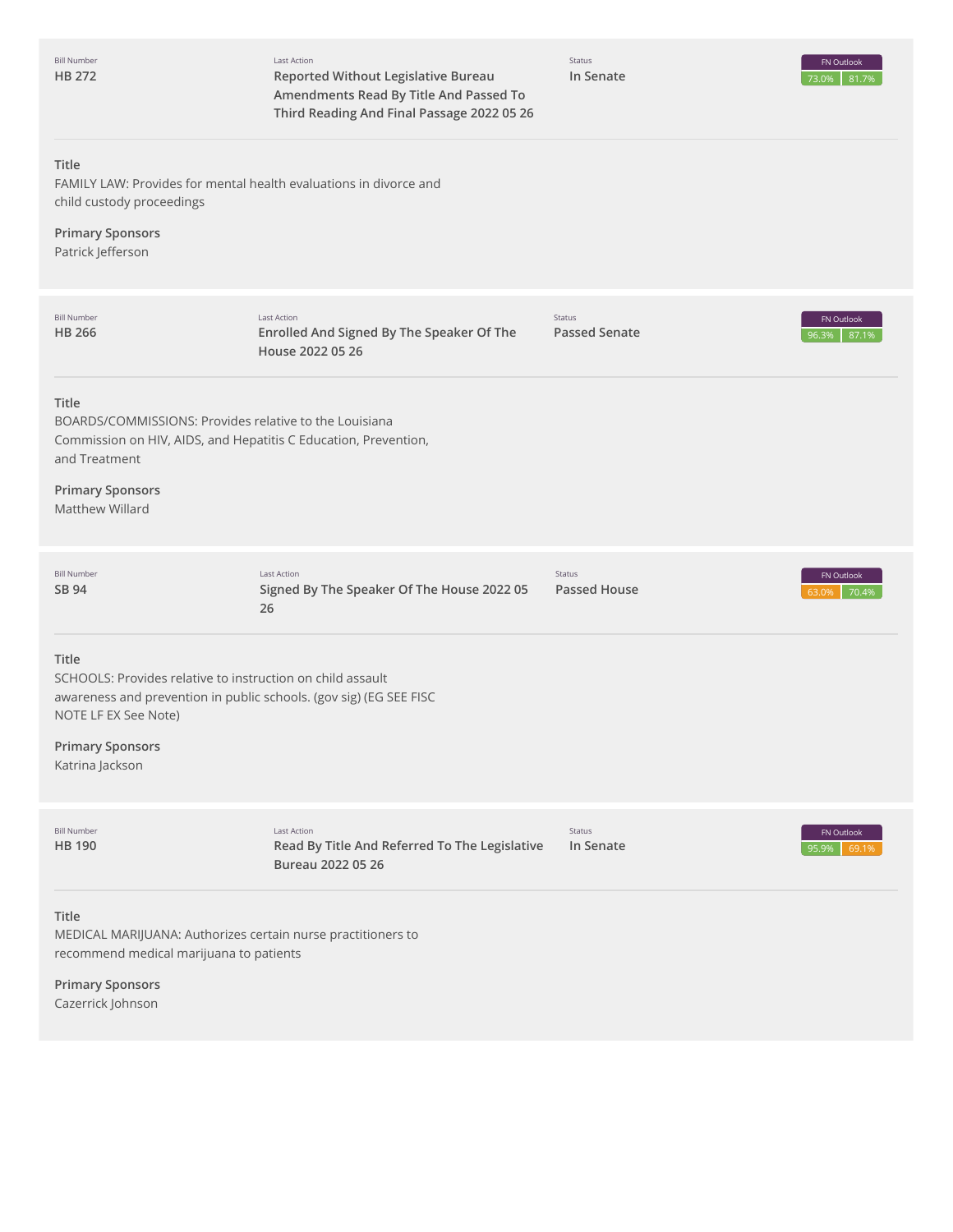

#### **Title**

SCHOOLS: Requires public schools to provide free menstrual products in easily accessible locations (EG INCREASE LF EX See Note) (RE INCREASE SG EX See Note)

**Primary Sponsors** Aimee Freeman

| <b>Bill Number</b><br><b>HB 117</b>                                                                                                                                                   | <b>Last Action</b><br><b>Committee Amendments Read And Adopted</b><br>Read By Title And Referred To The Legislative<br>Bureau 2022 05 26 | Status<br>In Senate                                                                                                                                                                                                        | FN Outlook<br>94.4%<br>55.4% |
|---------------------------------------------------------------------------------------------------------------------------------------------------------------------------------------|------------------------------------------------------------------------------------------------------------------------------------------|----------------------------------------------------------------------------------------------------------------------------------------------------------------------------------------------------------------------------|------------------------------|
| Title<br>DRUGS/PRESCRIPTION: Provides relative to prescribing,<br>administering, and dispensing of drugs for off-label use<br><b>Primary Sponsors</b><br>Michael Echols               |                                                                                                                                          |                                                                                                                                                                                                                            |                              |
| <b>Bill Number</b><br>HB 126                                                                                                                                                          | <b>Last Action</b><br>Scheduled For Floor Debate On 05 31 2022<br>2022 05 26                                                             | Status<br>In House                                                                                                                                                                                                         | FN Outlook<br>56.7%<br>17.0% |
| Title<br>UNEMPLOYMENT COMP: Provides for unemployment<br>compensation benefits to claimants terminated as a result of<br>vaccination status<br><b>Primary Sponsors</b><br>Troy Romero |                                                                                                                                          |                                                                                                                                                                                                                            |                              |
| <b>Bill Number</b><br><b>HB 64</b>                                                                                                                                                    | <b>Last Action</b><br>Sent To The Governor For Executive Approval<br>2022 05 26                                                          | Status<br><b>Passed Senate</b>                                                                                                                                                                                             | FN Outlook<br>84.9%<br>97.5% |
| <b>Title</b><br>CHILDREN: Provides relative to the definition of a child                                                                                                              |                                                                                                                                          | Bill Summary: Last edited by Stephen Wright at Mar 18, 2022, 5:12 PM<br>House ACJ - March 17, 2022 Author - this bill simply allows for services to<br>be provided in a foster system or group home to a 17 year old. This |                              |

changes the definition of services a child can receive from age 16 as the

cut off to age 17. Star Center - testify in support No objections -

Favorably reported out of committee

**Primary Sponsors** Mandie Landry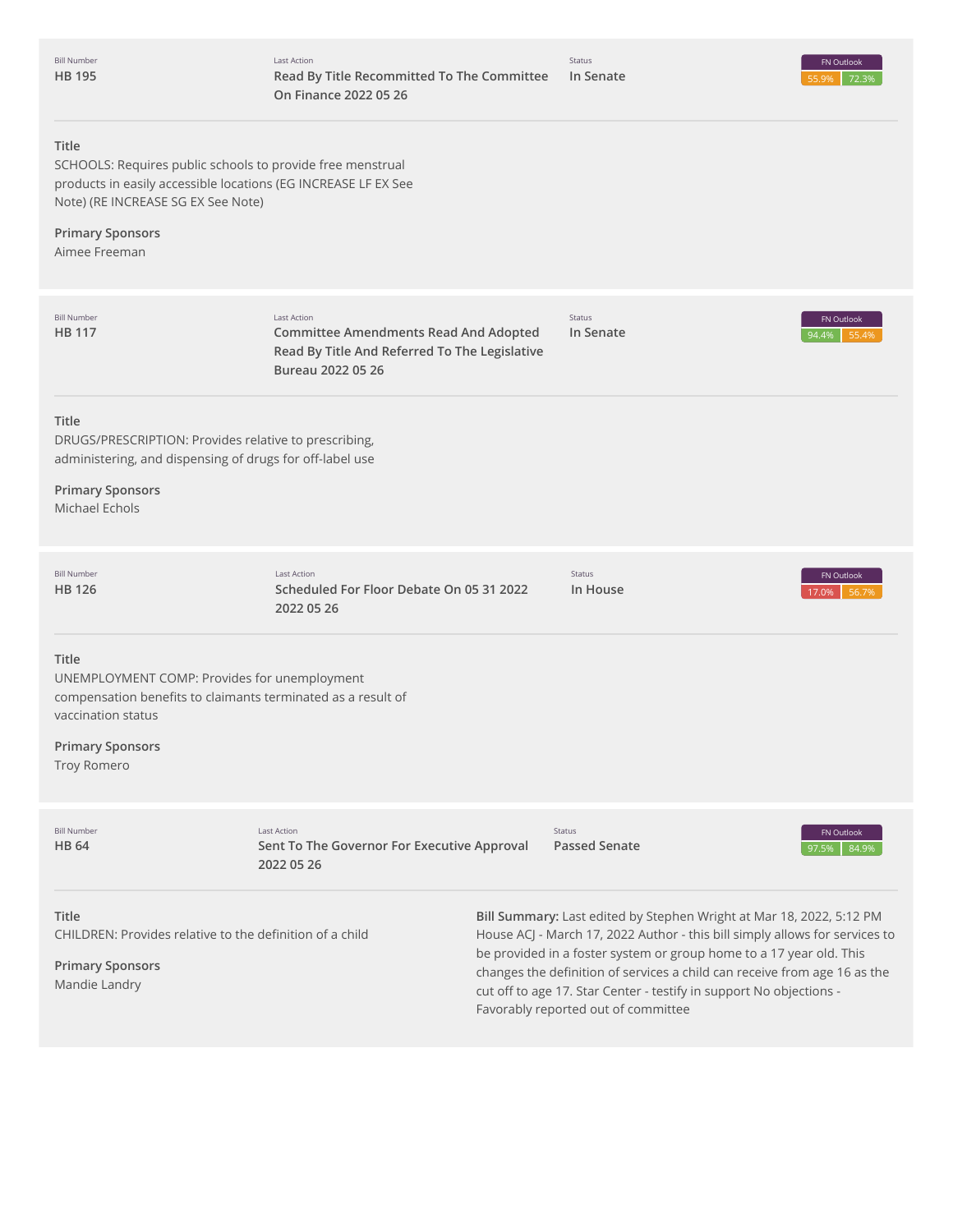|              | <b>Bill Number</b> |
|--------------|--------------------|
| <b>SB 22</b> |                    |



# **Title**

HEALTH SERVICES: Extends the termination date of the Palliative Care Interdisciplinary Advisory Council for three years. (8/1/22)

# **Primary Sponsors**

Gerald Boudreaux

| <b>Bill Number</b><br>SB 366                                                                                                                                                                                                 | Last Action<br>Sent To The Governor By The Secretary Of The<br>Senate 2022 05 25                              | Status<br><b>Passed House</b> | FN Outlook<br>73.7%<br>68.0% |
|------------------------------------------------------------------------------------------------------------------------------------------------------------------------------------------------------------------------------|---------------------------------------------------------------------------------------------------------------|-------------------------------|------------------------------|
| <b>Title</b><br>INSURERS: Prohibits certain health insurance cost-sharing<br>practices. (gov sig)                                                                                                                            |                                                                                                               |                               |                              |
| <b>Primary Sponsors</b><br>Jimmy Harris                                                                                                                                                                                      |                                                                                                               |                               |                              |
| <b>Bill Number</b><br><b>HB 651</b>                                                                                                                                                                                          | <b>Last Action</b><br>Read Second Time By Title And Referred To<br>The Committee On Insurance 2022 05 25      | Status<br>In Senate           | FN Outlook<br>78.2%<br>LG N9 |
| Title<br>INSURANCE/HEALTH: Provides relative to insurance coverage for<br>prescription human milk (EG INCREASE EX See Note)                                                                                                  |                                                                                                               |                               |                              |
| <b>Primary Sponsors</b><br>Stephanie Hilferty                                                                                                                                                                                |                                                                                                               |                               |                              |
| <b>Bill Number</b><br><b>HB 640</b>                                                                                                                                                                                          | Last Action<br>Read Second Time By Title And Referred To<br>The Committee On Health And Welfare 2022<br>05 25 | Status<br>In Senate           | FN Outlook<br>8.9%<br>67.69  |
| <b>Title</b><br>VACCINES/VACCINATION: Provides relative to vaccines and vaccine-<br>related pharmaceuticals produced with aborted human fetal-<br>derived cells or human embryonic-derived cells (EGF NO IMPACT<br>See Note) |                                                                                                               |                               |                              |
| <b>Primary Sponsors</b><br>Mark Wright                                                                                                                                                                                       |                                                                                                               |                               |                              |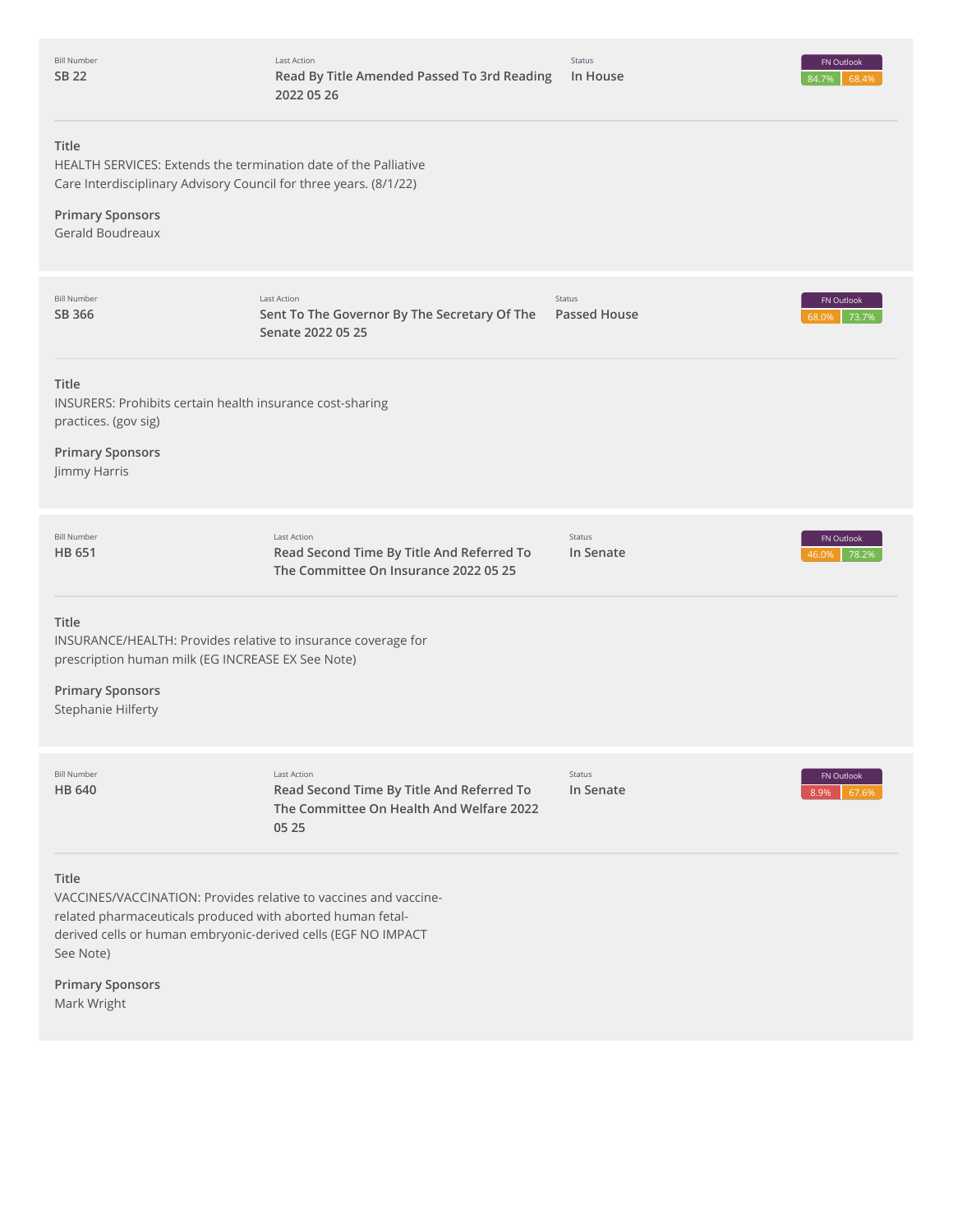| <b>Bill Number</b><br><b>HB 650</b>                                                                                                                                                                                                              | Last Action<br>Read Second Time By Title And Referred To<br>The Committee On Health And Welfare 2022<br>05 25                              | Status<br>In Senate | FN Outlook<br>65.1%          |
|--------------------------------------------------------------------------------------------------------------------------------------------------------------------------------------------------------------------------------------------------|--------------------------------------------------------------------------------------------------------------------------------------------|---------------------|------------------------------|
| Title<br>MEDICAID: Provides for Medicaid coverage of prescription human<br>milk (EG +\$592,788 GF EX See Note)<br><b>Primary Sponsors</b><br>Stephanie Hilferty                                                                                  |                                                                                                                                            |                     |                              |
| <b>Bill Number</b><br><b>HB 516</b>                                                                                                                                                                                                              | Last Action<br>Reported Without Legislative Bureau<br>Amendments Read By Title And Passed To<br>Third Reading And Final Passage 2022 05 25 | Status<br>In Senate | FN Outlook<br>94.6%<br>86.7% |
| Title<br>EDUCATION: Requires each governing authority of a public high<br>school to adopt policies regarding attendance, breastfeeding, and<br>child care for students who are pregnant or parenting<br><b>Primary Sponsors</b><br>Mandie Landry |                                                                                                                                            |                     |                              |
| <b>Bill Number</b><br>SB 262                                                                                                                                                                                                                     | Last Action<br>Read By Title Under The Rules Referred To The<br>Committee On Insurance 2022 05 25                                          | Status<br>In House  | FN Outlook<br>63.7%<br>49.9% |
| Title<br>INSURERS: Provides relative to patient and provider access to care.<br>(gov sig)<br><b>Primary Sponsors</b><br>Gerald Boudreaux                                                                                                         |                                                                                                                                            |                     |                              |
| <b>Bill Number</b><br><b>HB 531</b>                                                                                                                                                                                                              | Last Action<br>Read Second Time By Title And Referred To<br>The Committee On Education 2022 05 25                                          | Status<br>In Senate | FN Outlook<br>65.9%<br>51.6% |
| Title<br>VACCINES/VACCINATION: Provides for civil remedies for a student<br>who is denied entry into school because of immunization<br>requirements                                                                                              |                                                                                                                                            |                     |                              |

**Primary Sponsors** Beryl Amedée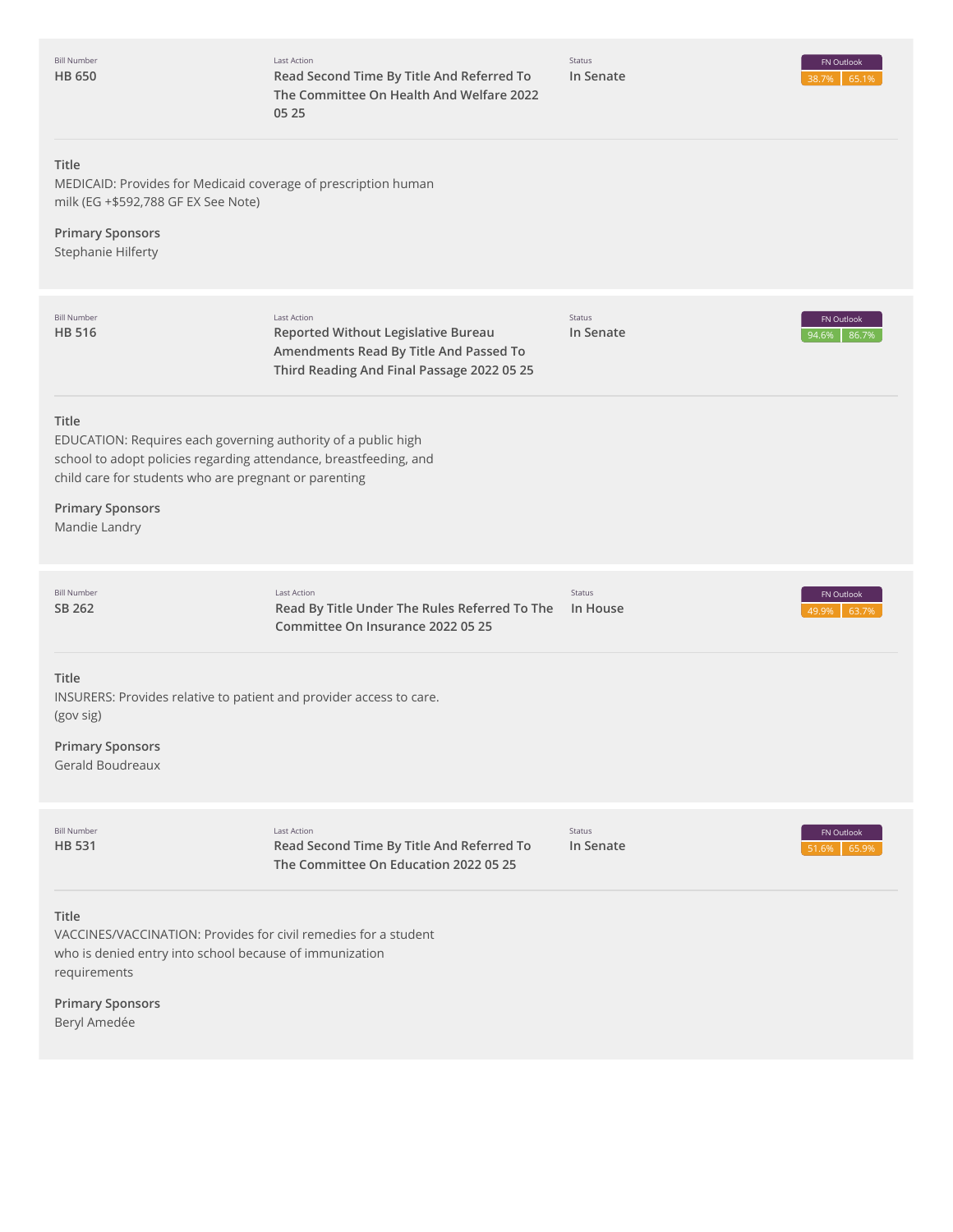| <b>Bill Number</b><br><b>SB 154</b>                                                                                                                                                                                | <b>Last Action</b><br>Received From The House With Amendments<br>2022 05 25      | Status<br><b>Passed House</b> | FN Outlook<br>79.0%<br>61.5% |
|--------------------------------------------------------------------------------------------------------------------------------------------------------------------------------------------------------------------|----------------------------------------------------------------------------------|-------------------------------|------------------------------|
| Title<br>HEALTH/ACC INSURANCE: Provides for health insurance coverage<br>of genetic testing for critically ill infants with no diagnosis. (1/1/23)<br><b>Primary Sponsors</b>                                      |                                                                                  |                               |                              |
| Kirk Talbot                                                                                                                                                                                                        |                                                                                  |                               |                              |
| <b>Bill Number</b><br>SB 136                                                                                                                                                                                       | Last Action<br>Sent To The Governor By The Secretary Of The<br>Senate 2022 05 25 | Status<br><b>Passed House</b> | FN Outlook<br>79.6%<br>65.1% |
| Title<br>CRIME/PUNISHMENT: Provides relative to protections for<br>emergency room personnel, emergency services personnel, and<br>healthcare professionals. (8/1/22)<br><b>Primary Sponsors</b><br>Patrick Connick |                                                                                  |                               |                              |
| <b>Bill Number</b><br>SB 146                                                                                                                                                                                       | <b>Last Action</b><br>Received From The House With Amendments<br>2022 05 25      | Status<br>Passed House        | FN Outlook<br>94.2%<br>62.1% |
| Title<br>HEALTH/ACC INSURANCE: Provides for health insurance coverage<br>of cancer treatments. (8/1/22)<br><b>Primary Sponsors</b><br>Kirk Talbot                                                                  |                                                                                  |                               |                              |
| <b>Bill Number</b><br>HB 253                                                                                                                                                                                       | Last Action<br>Read By Title Returned To The Calendar 2022<br>05 25              | Status<br>In House            | FN Outlook<br>51.4%<br>36.6% |
| <b>Title</b><br>DISCRIMINATION: Prohibits discriminatory practices on the basis of<br>vaccination status or immunity status<br><b>Primary Sponsors</b><br>Kathy Edmonston                                          |                                                                                  |                               |                              |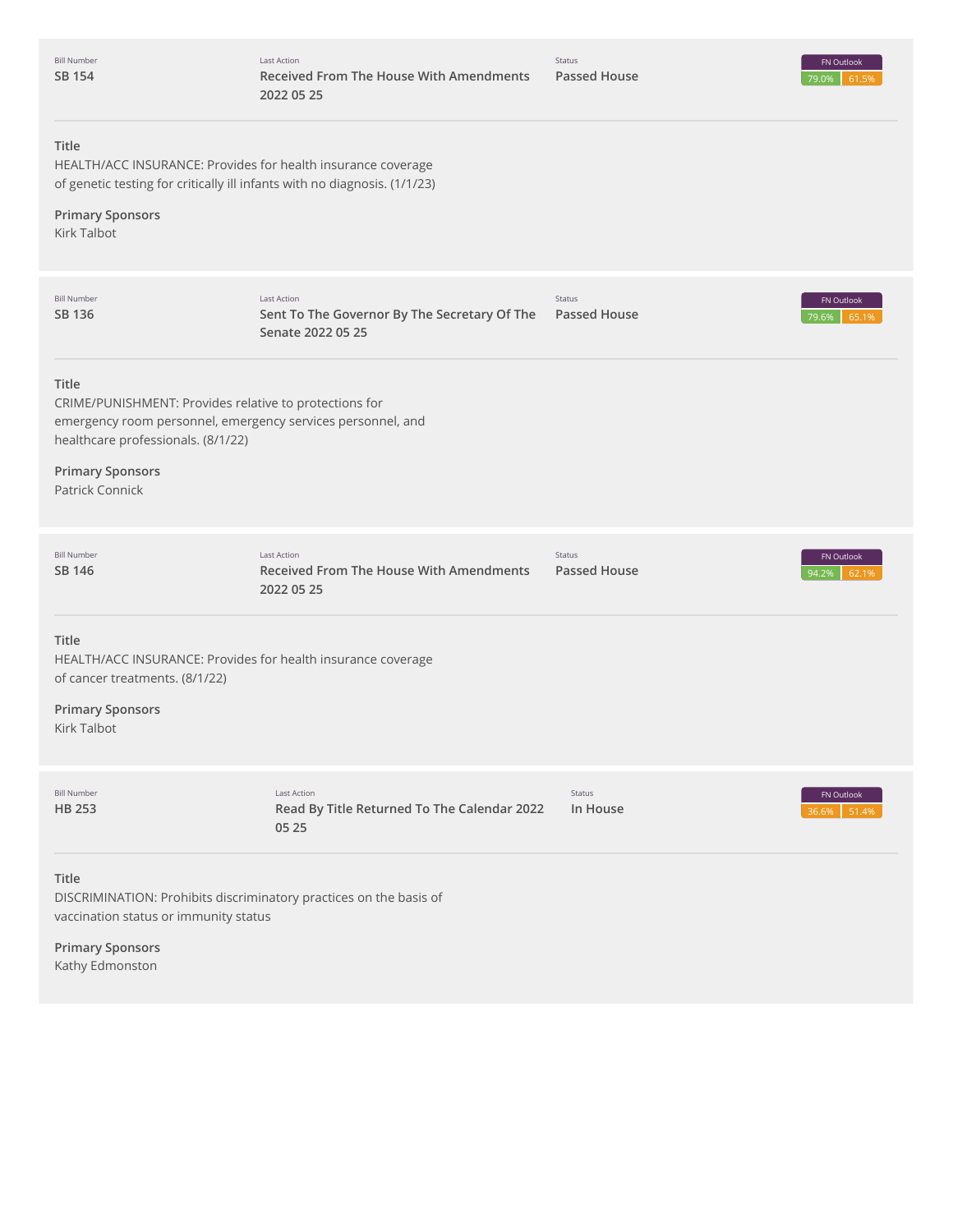| <b>Bill Number</b><br><b>HB 145</b>                                                                                                                                                                                                                                  | Last Action<br>Read Second Time By Title And Referred To<br>The Committee On Senate And Governmental<br>Affairs 2022 05 25 | Status<br>In Senate            | FN Outlook<br>93.5%<br>59.6% |
|----------------------------------------------------------------------------------------------------------------------------------------------------------------------------------------------------------------------------------------------------------------------|----------------------------------------------------------------------------------------------------------------------------|--------------------------------|------------------------------|
| Title<br>ADMINISTRATIVE PROCEDURE: Provides relative to rule making<br>procedure (RE NO IMPACT See Note)                                                                                                                                                             |                                                                                                                            |                                |                              |
| <b>Primary Sponsors</b><br>Kathy Edmonston                                                                                                                                                                                                                           |                                                                                                                            |                                |                              |
| <b>Bill Number</b><br>SB 59                                                                                                                                                                                                                                          | <b>Last Action</b><br>Received From The House With Amendments<br>2022 05 25                                                | Status<br><b>Passed House</b>  | FN Outlook<br>69.2%<br>43.3% |
| Title<br>MEDICAID: Provides relative to prepayment reviews conducted by<br>Medicaid managed care organizations. (8/1/22)<br><b>Primary Sponsors</b><br><b>T-Fred Mills</b>                                                                                           |                                                                                                                            |                                |                              |
| <b>Bill Number</b><br>SB 44                                                                                                                                                                                                                                          | <b>Last Action</b><br>Sent To The Governor By The Secretary Of The<br>Senate 2022 05 25                                    | Status<br><b>Passed House</b>  | FN Outlook<br>84.1%<br>61.6% |
| Title<br>AMUSEMENTS/SPORTS: Provides for the Fairness in Womens<br>Sports Act relative to a school's ability to offer equal opportunities<br>to each student to participate in team sporting events on an equal<br>basis. (8/1/22) (EN SEE FISC NOTE GF EX See Note) |                                                                                                                            |                                |                              |
| <b>Primary Sponsors</b><br><b>Beth Mizell</b>                                                                                                                                                                                                                        |                                                                                                                            |                                |                              |
| <b>Bill Number</b><br><b>HB784</b>                                                                                                                                                                                                                                   | <b>Last Action</b><br>Sent To The Governor For Executive Approval<br>2022 05 24                                            | Status<br><b>Passed Senate</b> | FN Outlook<br>84.4%<br>96.5% |
| Title<br>HEALTH: Provides relative to universal perinatal mood disorder<br>screening for primary care doctors                                                                                                                                                        |                                                                                                                            |                                |                              |

**Primary Sponsors** Royce Duplessis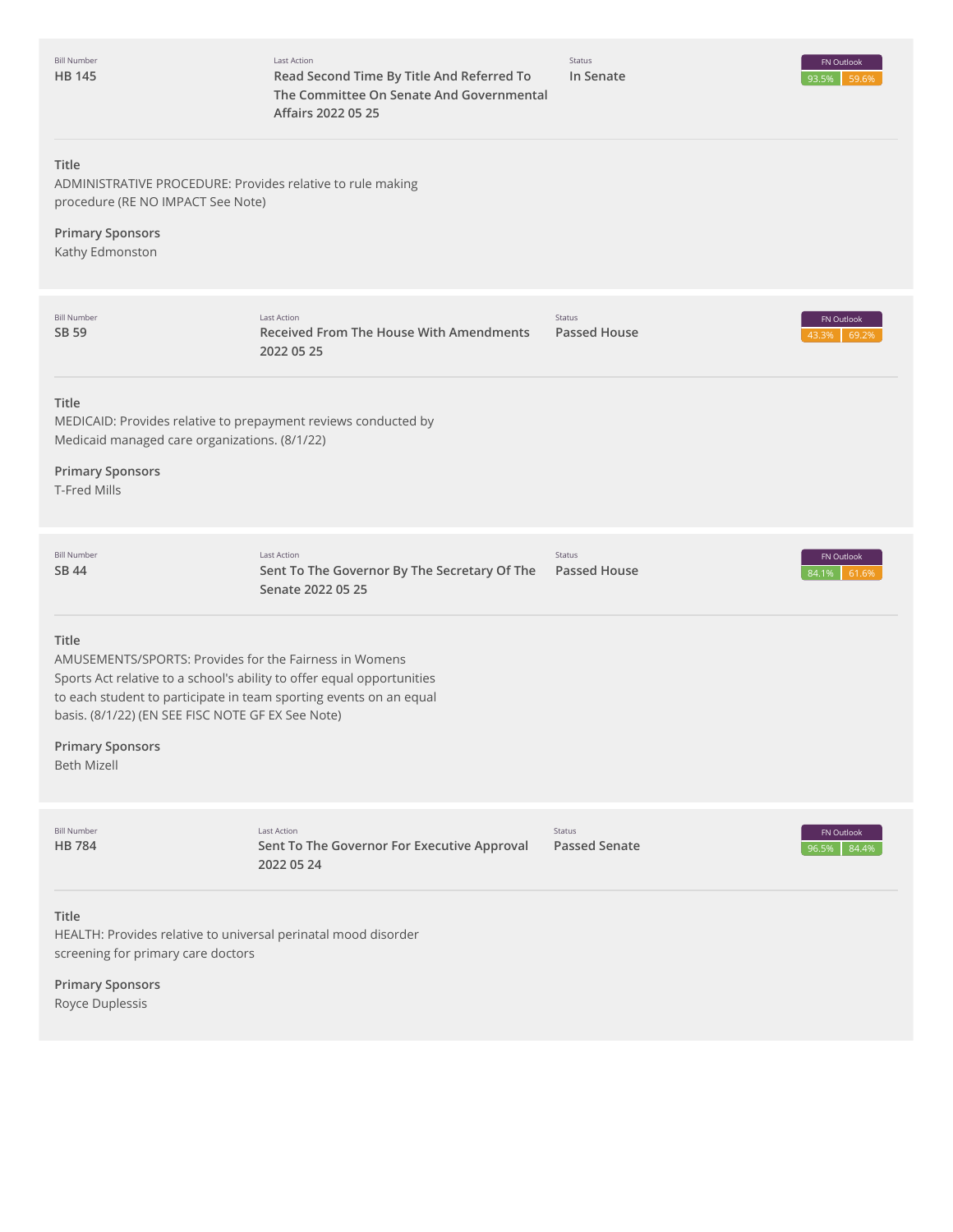Last Action **Read Third Time By Title Roll Called On Final Passage Yeas 25 Nays 70 Failed To Pass 2022 05 24**

Status **Failed**

#### **Title**

EDUCATION: Prohibits the State Board of Elementary and Secondary Education and the state Department of Education from recommending any vaccine or medical procedure

# **Primary Sponsors**

Beryl Amedée

| <b>Bill Number</b><br>SB 169                                                                                                                                                       | <b>Last Action</b><br>Effective Date 5 24 2022 2022 05 24                       | Status<br>Enacted              |                              |
|------------------------------------------------------------------------------------------------------------------------------------------------------------------------------------|---------------------------------------------------------------------------------|--------------------------------|------------------------------|
| Title<br>EARLY CHILDHOOD ED: Requires annual meetings of and reports<br><b>Primary Sponsors</b><br><b>Beth Mizell</b>                                                              | from the Early Childhood Care and Education Commission. (gov sig)               |                                |                              |
| <b>Bill Number</b><br><b>SB 129</b>                                                                                                                                                | <b>Last Action</b><br>Effective Date 7 1 2022 2022 05 24                        | <b>Status</b><br>Enacted       |                              |
| Title<br>TAX/LOCAL: Exempts certain infused or injected prescription drugs<br>from local sales tax. (7/1/22) (EN DECREASE LF RV See Note)<br><b>Primary Sponsors</b><br>Jay Morris |                                                                                 |                                |                              |
| <b>Bill Number</b><br><b>HB339</b>                                                                                                                                                 | <b>Last Action</b><br>Sent To The Governor For Executive Approval<br>2022 05 24 | Status<br><b>Passed Senate</b> | FN Outlook<br>96.8%<br>61.7% |
| <b>Title</b><br>INSURANCE/HEALTH: Provides relative to coordination of benefits                                                                                                    |                                                                                 |                                |                              |

requirements

**Primary Sponsors**

JP Coussan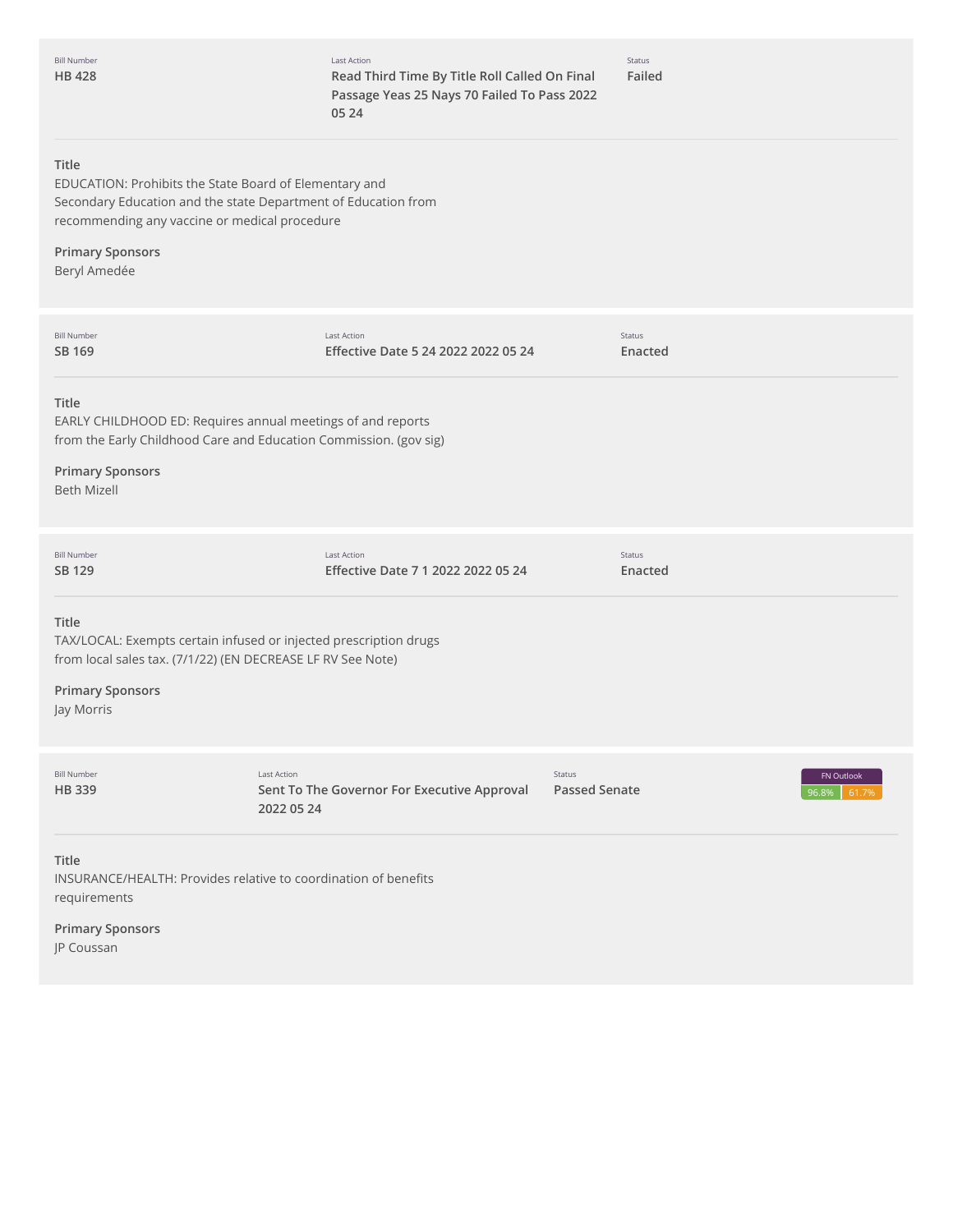| <b>Bill Number</b><br><b>HB307</b>                                                                                                                                          | Last Action<br>Sent To The Governor For Executive Approval<br>2022 05 24                | <b>Status</b><br><b>Passed Senate</b> | FN Outlook<br>93.9%<br>59.3% |
|-----------------------------------------------------------------------------------------------------------------------------------------------------------------------------|-----------------------------------------------------------------------------------------|---------------------------------------|------------------------------|
| <b>Title</b><br>INSURERS: Provides relative to coverage for a living organ donor<br><b>Primary Sponsors</b><br>Big John Illg                                                |                                                                                         |                                       |                              |
| <b>Bill Number</b><br><b>HB312</b>                                                                                                                                          | <b>Last Action</b><br>Notice House Conference Committee<br>Members Appointed 2022 05 24 | <b>Status</b><br><b>Passed Senate</b> | FN Outlook<br>84.6%<br>96.8% |
| Title<br>HEALTH CARE/PROVIDERS: Enacts reforms to address workplace<br>violence in healthcare settings (RE1 NO IMPACT See Note)<br><b>Primary Sponsors</b><br>Dustin Miller |                                                                                         |                                       |                              |
| <b>Bill Number</b><br>SB 77                                                                                                                                                 | <b>Last Action</b><br>Effective Date 8 1 2022 2022 05 24                                | Status<br>Enacted                     |                              |
| Title<br>MEDICAID: Provides relative to prior authorization of prescription<br>drugs. (8/1/22) (RE NO IMPACT See Note)<br><b>Primary Sponsors</b><br>Jay Luneau             |                                                                                         |                                       |                              |
| <b>Bill Number</b><br>SB 256                                                                                                                                                | <b>Last Action</b><br>Read By Title Amended Passed To 3rd Reading<br>2022 05 23         | Status<br>In House                    | FN Outlook<br>71.0% 65.1%    |
| Title<br>SCHOOLS: Requires certain assessments of a student prior to<br>suspension from school. (gov sig) (RE1 SEE FISC NOTE LF EX See<br>Note)                             |                                                                                         |                                       |                              |

**Primary Sponsors** Regina Barrow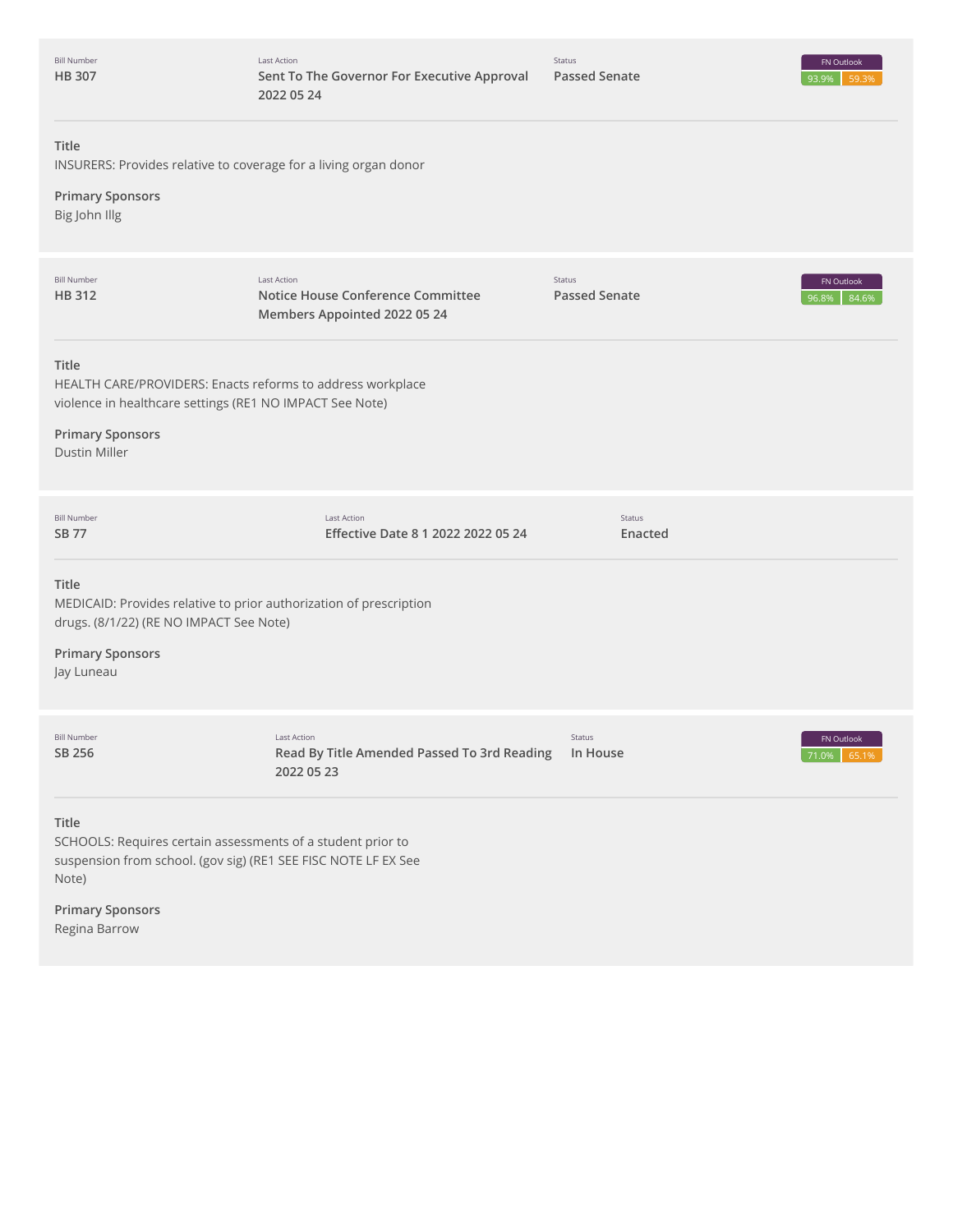Bill Number **SB [192](http://app.fiscalnote.com/share/bill?url=28e2d18981f07ffa3cccfac0b7c7ca93)**

#### **Title**

POSTSECONDARY ED: Provides for the Postsecondary Inclusive Education Fund for funding programs for students with intellectual disabilities. (gov sig) (EG SEE FISC NOTE GF EX See Note)

#### **Primary Sponsors** Gerald Boudreaux

93.8% 56.2% **Title** APPROPRIATIONS: Provides for the ordinary operating expenses of state government for Fiscal Year 2022-2023 **Primary Sponsors** Zee Zeringue 95.7% 55.4% **Title** MEDICAID: Urges and requests the La. Department of Health to utilize increased collections from pharmacy rebates to increase rates for primary care providers in the Medicaid program **Primary Sponsors** Michael Echols 79.3% 69.9% **Title** Bill Number **[HB](http://app.fiscalnote.com/share/bill?url=0dd7b2dba3147e18b2f0a6e554a24515) 1** Last Action **Signed By The President Of The Senate On 5 20 Passed Senate 2022 2022 05 23** Status FN Outlook **LAAAP (137)** Bill Number **[HCR](http://app.fiscalnote.com/share/bill?url=18e9327e8264d7e69ab7b182b28a7102) 88** Last Action **Scheduled For Concurrence On 05 31 2022 2022 05 26** Status **In Senate** FN Outlook Bill Number **SB [358](http://app.fiscalnote.com/share/bill?url=ce6f22b3c23de11e31bfe1cb4cc96645)** Last Action **Read By Title Amended Passed To 3rd Reading 2022 05 26** Status **In House** FN Outlook

SCHOOLS: Provides relative to acts of bullying. (gov sig)

**Primary Sponsors** Katrina Jackson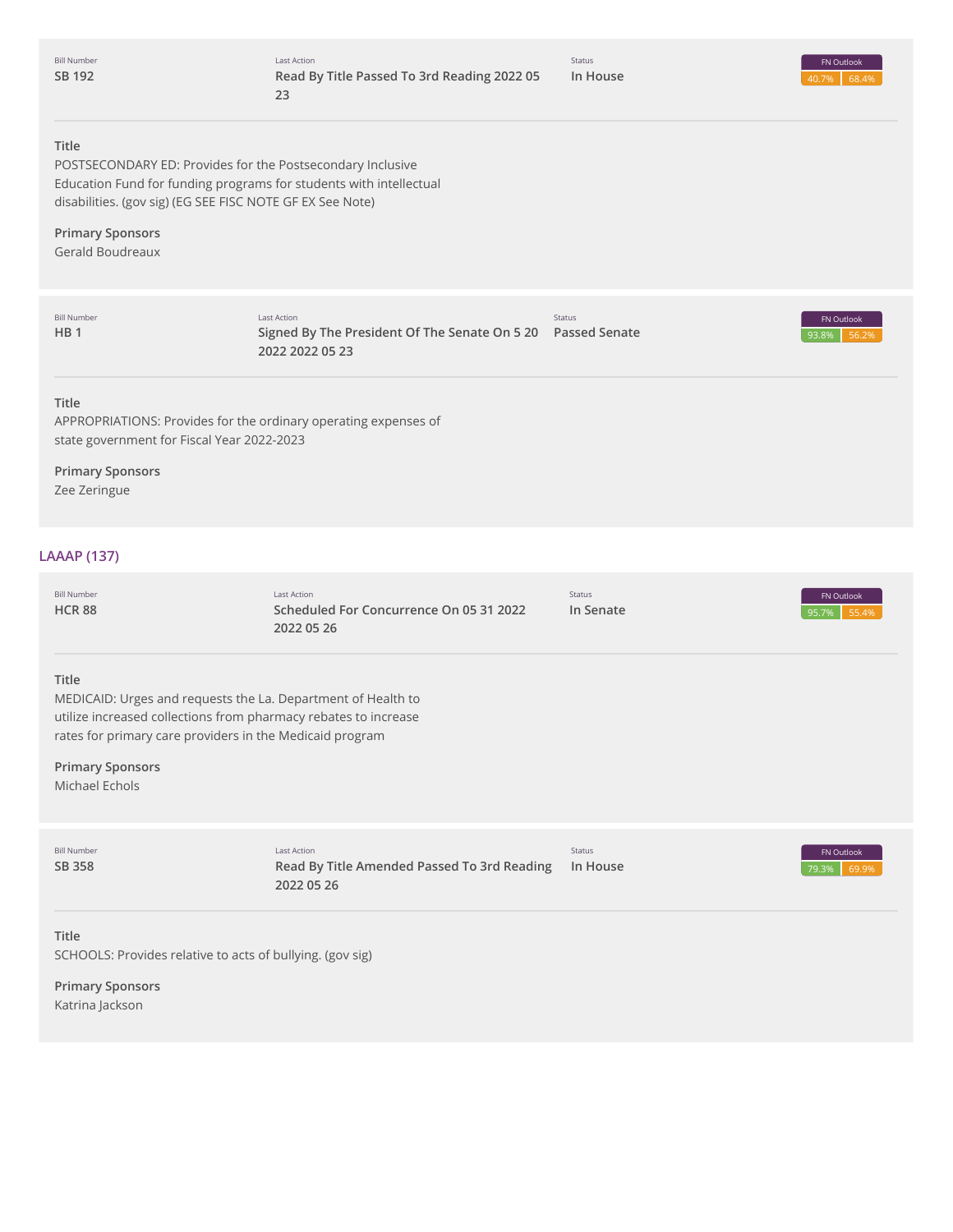Bill Number **HB [746](http://app.fiscalnote.com/share/bill?url=4ee6d26938f80619bfb7331e12ac4182)** Last Action **Reported With Legislative Bureau Amendments Which Were Read And Adopted Read By Title And Passed To Third Reading And Final Passage 2022 05 26**

Status **In Senate**



#### **Title**

JUVENILES/DETENTION FAC: Provides relative to solitary confinement in juvenile facilities

# **Primary Sponsors**

Royce Duplessis

| <b>Bill Number</b><br><b>HB 709</b>                                                              | Last Action<br>Scheduled For Concurrence On 05 31 2022<br>2022 05 26                                                            | Status<br><b>Passed Senate</b> | FN Outlook<br>79.9%<br>97.8% |
|--------------------------------------------------------------------------------------------------|---------------------------------------------------------------------------------------------------------------------------------|--------------------------------|------------------------------|
| Title<br>those persons' location within the state<br><b>Primary Sponsors</b><br>Larry Selders    | HEALTH/BEHAVIORAL: Authorizes behavioral health services<br>providers to furnish services to clients and patients regardless of |                                |                              |
| <b>Bill Number</b><br>HB 677                                                                     | Last Action<br>Read By Title And Referred To The Legislative<br>Bureau 2022 05 26                                               | Status<br>In Senate            | FN Outlook<br>84.3%<br>95.2% |
| Title<br>prescriptions (EG +\$16,474 SG EX See Note)<br><b>Primary Sponsors</b><br>Edmond Jordan | INSURANCE/HEALTH: Provides relative to cost sharing for insulin                                                                 |                                |                              |
| <b>Bill Number</b><br><b>HB 717</b>                                                              | <b>Last Action</b><br>Scheduled For Concurrence On 05 31 2022<br>2022 05 26                                                     | Status<br><b>Passed Senate</b> | FN Outlook<br>91.0%<br>54.8% |
| Title<br>healthcare provider participation program<br><b>Primary Sponsors</b><br>Doc McMahen     | MEDICAID: Provides relative to parishes eligible for the local                                                                  |                                |                              |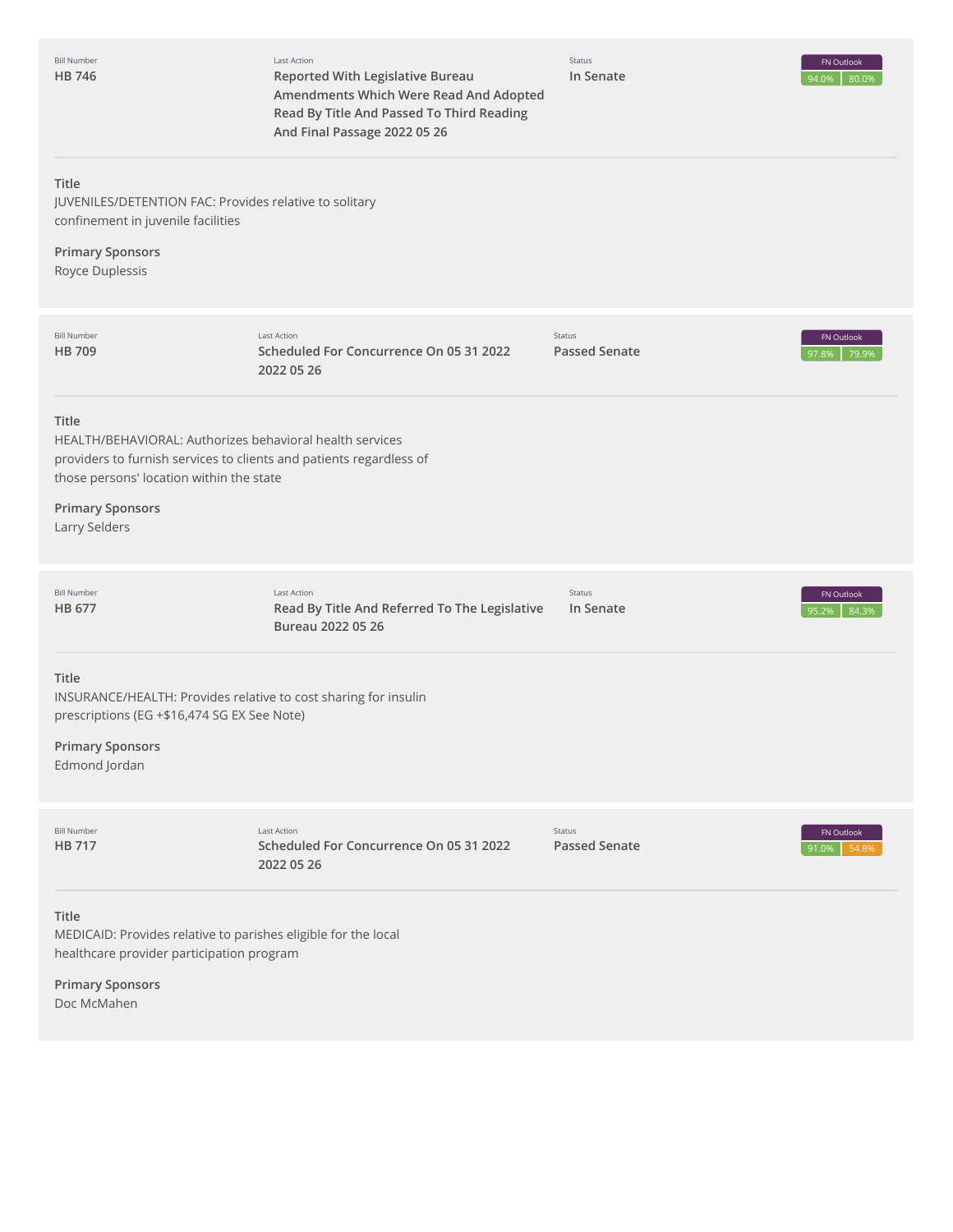| <b>Bill Number</b><br>HB 625                                                                                                                         | <b>Last Action</b><br>Enrolled And Signed By The Speaker Of The<br>House 2022 05 26                      | Status<br><b>Passed Senate</b> | FN Outlook<br>79.99<br>92.9% |
|------------------------------------------------------------------------------------------------------------------------------------------------------|----------------------------------------------------------------------------------------------------------|--------------------------------|------------------------------|
| Title<br>HEALTH CARE/PROVIDERS: Provides relative to off-site locations of<br>behavioral health service providers                                    |                                                                                                          |                                |                              |
| <b>Primary Sponsors</b><br>Larry Selders                                                                                                             |                                                                                                          |                                |                              |
| <b>Bill Number</b><br><b>HB 600</b>                                                                                                                  | Last Action<br>Read By Title And Referred To The Legislative<br>Bureau 2022 05 26                        | Status<br>In Senate            | FN Outlook<br>94.4%<br>60.4% |
| Title<br>VACCINES/VACCINATION: Provides for release of opt-out<br>information to the public when state law requires a vaccination or<br>immunization |                                                                                                          |                                |                              |
| <b>Primary Sponsors</b><br>Larry Frieman                                                                                                             |                                                                                                          |                                |                              |
| <b>Bill Number</b><br>HB 649                                                                                                                         | <b>Last Action</b><br>Read Second Time By Title And Referred To<br>The Committee On Education 2022 05 26 | Status<br>In Senate            | FN Outlook<br>89.7%<br>67.0% |
| Title<br>STUDENT/DISCIPLINE: Provides relative to corporal punishment in<br>elementary and secondary schools<br><b>Primary Sponsors</b>              |                                                                                                          |                                |                              |
| Stephanie Hilferty                                                                                                                                   |                                                                                                          |                                |                              |
| <b>Bill Number</b><br><b>HB 557</b>                                                                                                                  | <b>Last Action</b><br>Scheduled For Concurrence On 05 31 2022<br>2022 05 26                              | Status<br><b>Passed Senate</b> | FN Outlook<br>91.1%<br>97.9% |
| Title<br>INSURANCE/HEALTH: Provides relative to the dispensing of<br>contraceptives (REF -\$17,771 GF EX See Note)                                   |                                                                                                          |                                |                              |

**Primary Sponsors** Matthew Willard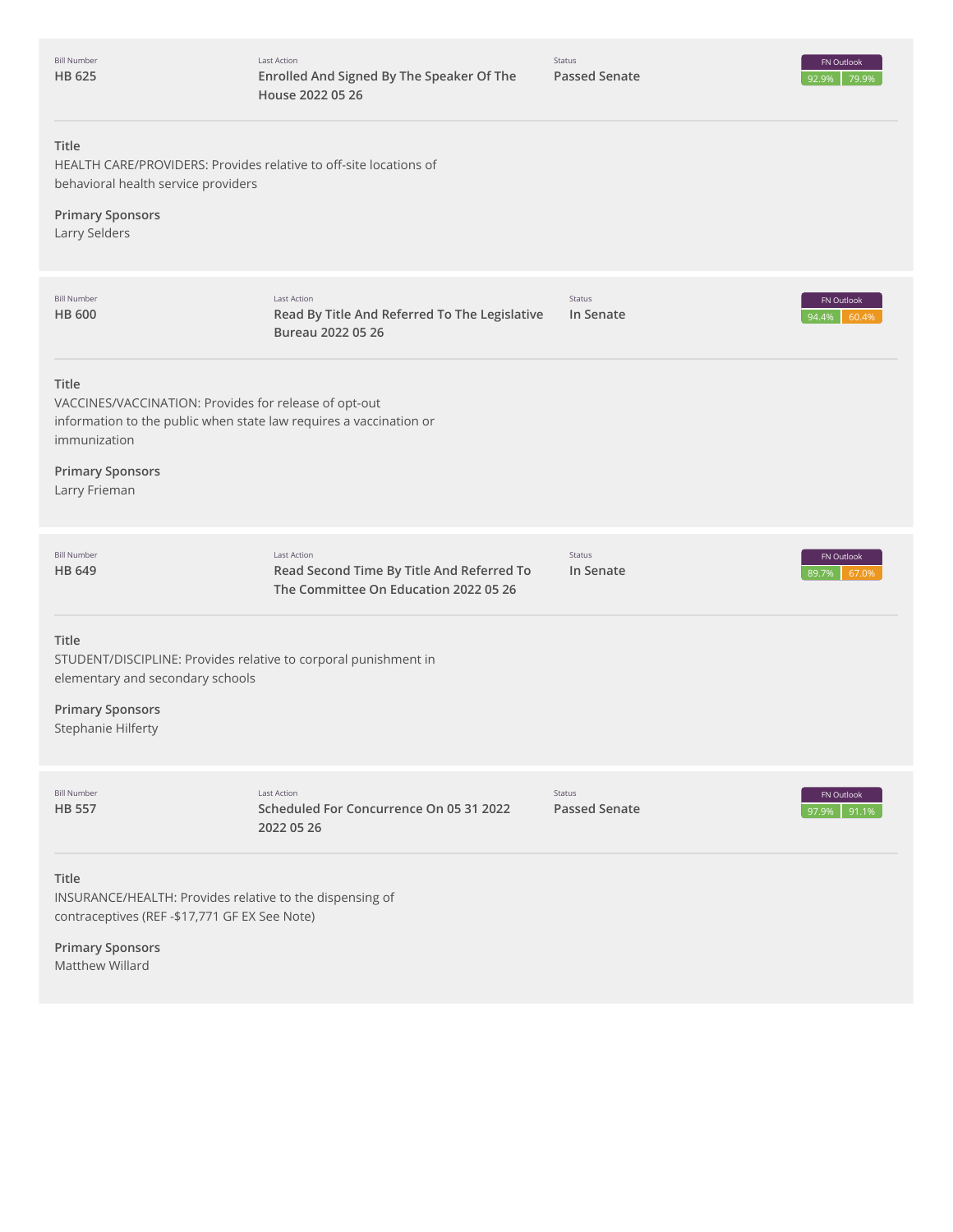| <b>Bill Number</b><br><b>HB 524</b>                                                                                                                                        | Last Action<br>Reported Without Legislative Bureau<br>Amendments Read By Title And Passed To<br>Third Reading And Final Passage 2022 05 26       | Status<br>In Senate           | FN Outlook<br>95.4%<br>82.6% |
|----------------------------------------------------------------------------------------------------------------------------------------------------------------------------|--------------------------------------------------------------------------------------------------------------------------------------------------|-------------------------------|------------------------------|
| Title<br>EXCEPTIONAL PERSONS: Establishes a program for needs<br>affected by disasters (RR SEE FISC NOTE SD RV See Note)<br><b>Primary Sponsors</b><br>Rodney Lyons        | assessment and coordination of services for people with disabilities                                                                             |                               |                              |
| <b>Bill Number</b><br>SB 268                                                                                                                                               | <b>Last Action</b><br>Read Third Time By Title Roll Called On Final<br>Passage Yeas 92 Nays 0 Finally Passed<br>Ordered To The Senate 2022 05 26 | Status<br><b>Passed House</b> | FN Outlook<br>56.8%<br>60.0% |
| Title<br>HEALTH CARE: Provides relative to opioid treatment programs for<br>pregnant women. (1/1/23)<br><b>Primary Sponsors</b><br><b>Beth Mizell</b>                      |                                                                                                                                                  |                               |                              |
| <b>Bill Number</b><br>SB 260                                                                                                                                               | <b>Last Action</b><br>Signed By The Speaker Of The House 2022 05<br>26                                                                           | Status<br><b>Passed House</b> | FN Outlook<br>55.8%<br>57.6% |
| Title<br>FUNDS/FUNDING: Provides relative to the Community and Family<br>Support System Fund. (8/1/22) (EN NO IMPACT See Note)<br><b>Primary Sponsors</b><br>Sharon Hewitt |                                                                                                                                                  |                               |                              |
| <b>Bill Number</b><br>SB 257                                                                                                                                               | <b>Last Action</b><br>Signed By The Speaker Of The House 2022 05<br>26                                                                           | Status<br><b>Passed House</b> | FN Outlook<br>16.5%<br>69.2% |
| Title<br>MEDICAID: Provides relative to Medicaid coverage for continuous<br>glucose monitors. (8/1/22)<br><b>Primary Sponsors</b><br>T-Fred Mills                          |                                                                                                                                                  |                               |                              |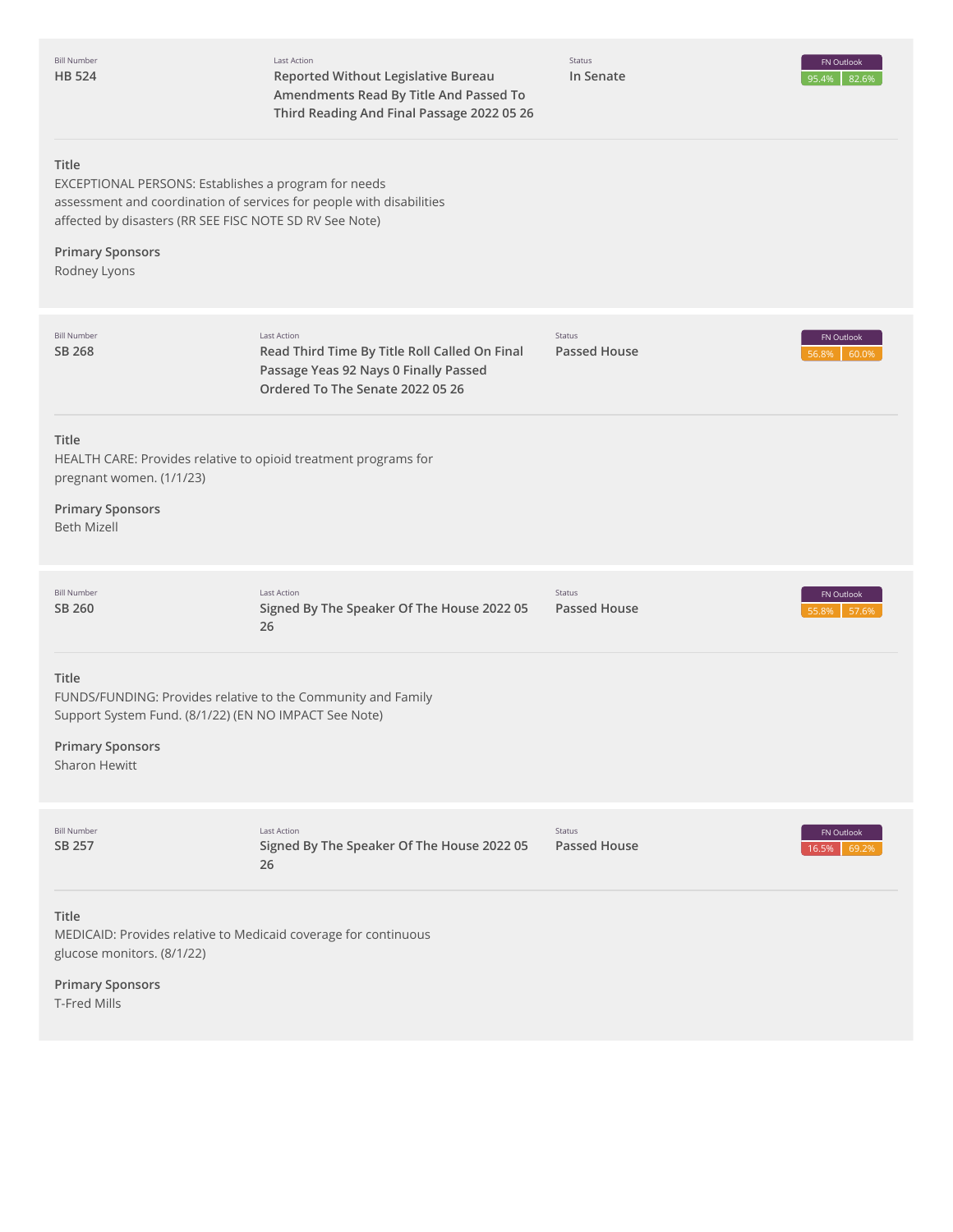| <b>Bill Number</b><br>HB 417                                                                                                                                                                  | <b>Last Action</b><br>Enrolled And Signed By The Speaker Of The<br>House 2022 05 26                                                       | Status<br><b>Passed Senate</b> | FN Outlook<br>95.0%<br>60.4% |
|-----------------------------------------------------------------------------------------------------------------------------------------------------------------------------------------------|-------------------------------------------------------------------------------------------------------------------------------------------|--------------------------------|------------------------------|
| Title<br>EARLY CHILDHOOD: Authorizes early learning centers to maintain a<br>supply of auto-injectable epinephrine<br><b>Primary Sponsors</b><br>Stephanie Hilferty                           |                                                                                                                                           |                                |                              |
| <b>Bill Number</b><br>HB 416                                                                                                                                                                  | Last Action<br>Read By Title And Referred To The Legislative<br>Bureau 2022 05 26                                                         | Status<br>In Senate            | FN Outlook<br>95.0%<br>67.5% |
| Title<br>STUDENTS: Provides relative to screening of students for dyslexia<br>and other impediments to learning (EG SEE FISC NOTE LF EX See<br>Note)<br><b>Primary Sponsors</b><br>Joe Marino |                                                                                                                                           |                                |                              |
| <b>Bill Number</b><br>SB 147                                                                                                                                                                  | Last Action<br>Read Third Time By Title Roll Called On Final<br>Passage Yeas 95 Nays 0 Finally Passed<br>Ordered To The Senate 2022 05 26 | Status<br><b>Passed House</b>  | FN Outlook<br>90.8%<br>62.3% |
| Title<br>SEX OFFENSES: Provides for sexual assault survivors to have access<br>to certain documents from the forensic medical exam. (8/1/22)<br><b>Primary Sponsors</b><br><b>Beth Mizell</b> |                                                                                                                                           |                                |                              |
| <b>Bill Number</b><br><b>HB384</b>                                                                                                                                                            | <b>Last Action</b><br>Read By Title And Referred To The Legislative<br>Bureau 2022 05 26                                                  | Status<br>In Senate            | FN Outlook<br>93.4%<br>60.9% |
| <b>Title</b><br>HEALTH CARE/FACILITIES: Requires pediatric day health care<br>facilities to provide for installation and operation of cameras at<br>their premises<br><b>Primary Sponsors</b> |                                                                                                                                           |                                |                              |
|                                                                                                                                                                                               |                                                                                                                                           |                                |                              |

Bill Wheat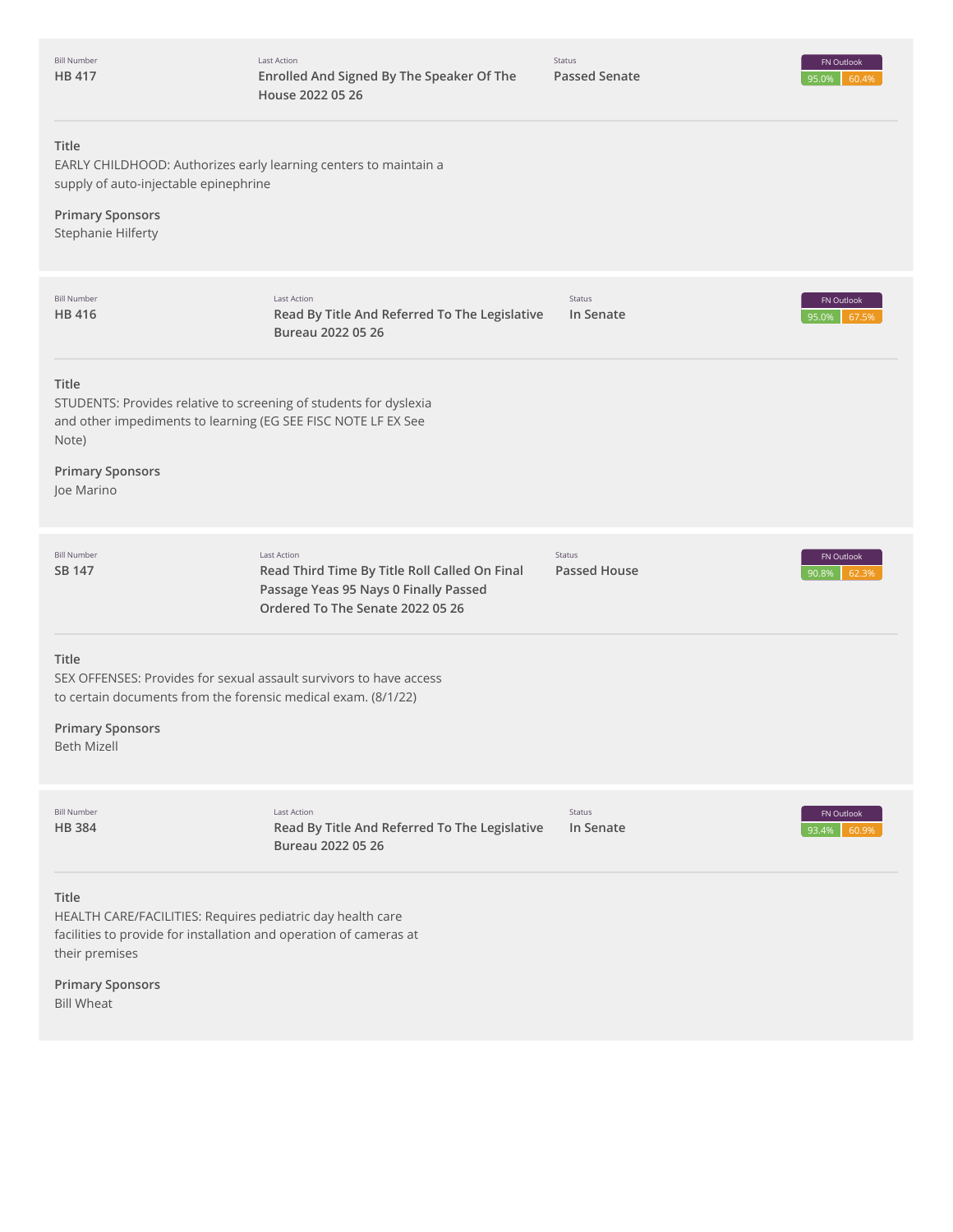| <b>Bill Number</b><br><b>HB337</b>                                                                                                                        | <b>Last Action</b><br>Sent To The Governor For Executive Approval<br>2022 05 26 | Status<br><b>Passed Senate</b> | FN Outlook<br>95.4%<br>67.5% |
|-----------------------------------------------------------------------------------------------------------------------------------------------------------|---------------------------------------------------------------------------------|--------------------------------|------------------------------|
| Title<br>MOTOR VEHICLES: Establishes a special identification card<br>designation for persons with autism spectrum disorder                               |                                                                                 |                                |                              |
| <b>Primary Sponsors</b><br>Stephanie Hilferty                                                                                                             |                                                                                 |                                |                              |
| <b>Bill Number</b><br>SB 115                                                                                                                              | <b>Last Action</b><br>Scheduled For Floor Debate On 05 31 2022<br>2022 05 26    | Status<br>In House             | FN Outlook<br>84.3%<br>62.2% |
| Title<br>LAW ENFORCEMENT: Provides relative to mandatory training for<br>peace officers related to human trafficking. (8/1/22) (RE NO IMPACT<br>See Note) |                                                                                 |                                |                              |
| <b>Primary Sponsors</b><br><b>Beth Mizell</b>                                                                                                             |                                                                                 |                                |                              |
| <b>Bill Number</b><br><b>HB 360</b>                                                                                                                       | <b>Last Action</b><br>Sent To The Governor For Executive Approval<br>2022 05 26 | Status<br><b>Passed Senate</b> | FN Outlook<br>65.6%<br>94.3% |
| Title<br>CHILDRENS CODE: Provides for the continuous revision of the<br>Children's Code                                                                   |                                                                                 |                                |                              |
| <b>Primary Sponsors</b><br>Stephanie Hilferty                                                                                                             |                                                                                 |                                |                              |
| <b>Bill Number</b><br><b>HB353</b>                                                                                                                        | <b>Last Action</b><br>Scheduled For Floor Debate On 05 31 2022<br>2022 05 26    | Status<br>In House             | FN Outlook<br>56.7%<br>16.6% |
| Title<br>EMPLOYMENT: Provides for vaccine requirements in the workplace                                                                                   |                                                                                 |                                |                              |
| <b>Primary Sponsors</b>                                                                                                                                   |                                                                                 |                                |                              |

Troy Romero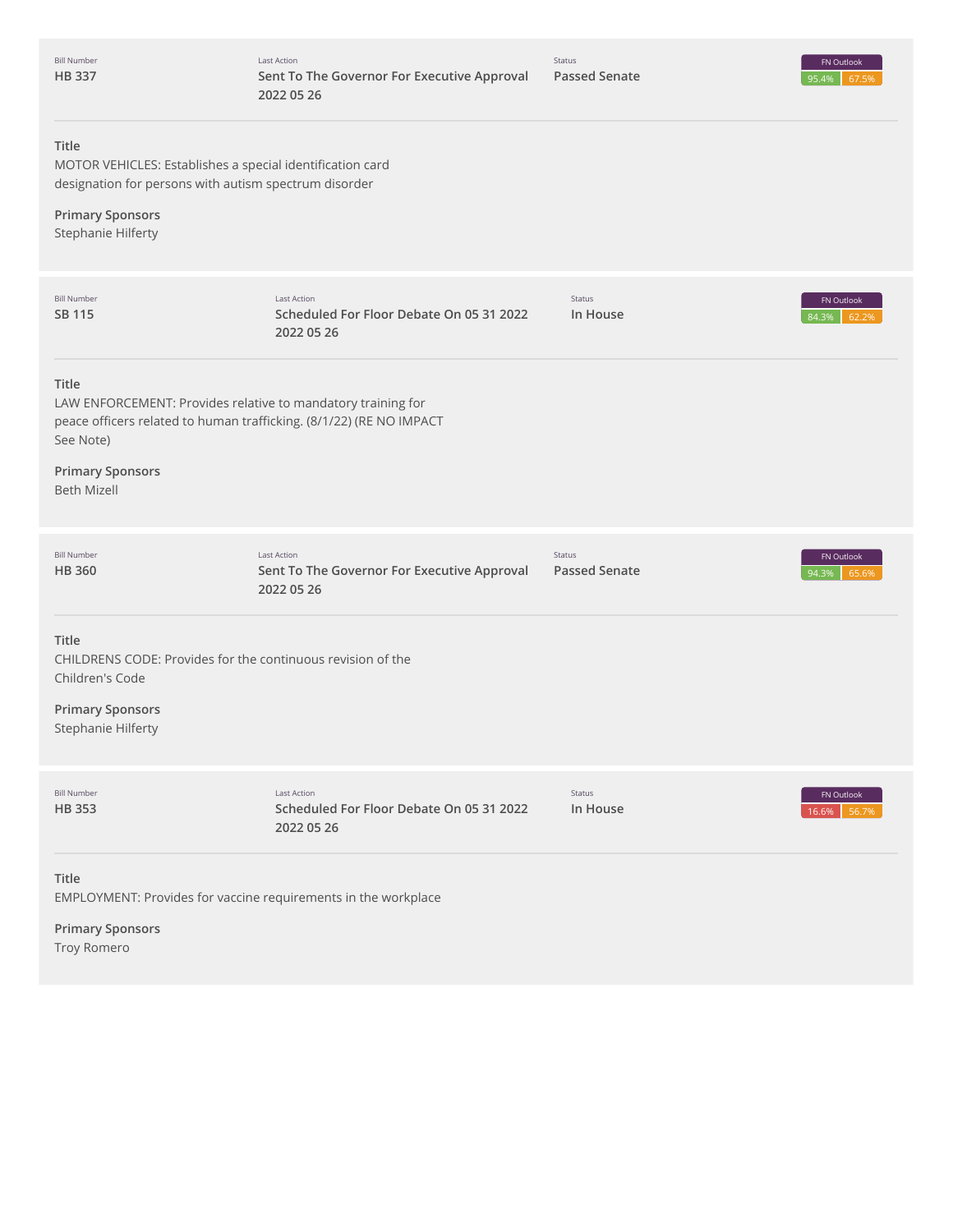| <b>Bill Number</b><br><b>HB315</b>                                                       | Last Action<br>Scheduled For Concurrence On 05 31 2022<br>2022 05 26                                                                              | Status<br><b>Passed Senate</b> | FN Outlook<br>96.7%<br>52.6% |
|------------------------------------------------------------------------------------------|---------------------------------------------------------------------------------------------------------------------------------------------------|--------------------------------|------------------------------|
| Title<br>Student's Bill of Rights (RE1 NO IMPACT See Note)                               | EDUCATION/SPECIAL: Provides for the Blind and Visually Impaired                                                                                   |                                |                              |
| <b>Primary Sponsors</b><br>Chris Turner                                                  |                                                                                                                                                   |                                |                              |
| <b>Bill Number</b><br>SB 104                                                             | Last Action<br>Read Third Time By Title Roll Called On Final<br>Passage Yeas 67 Nays 24 Finally Passed<br>Ordered To The Senate 2022 05 26        | Status<br><b>Passed House</b>  | FN Outlook<br>60.0%<br>61.6% |
| Title<br>abortion facilities. (gov sig)<br><b>Primary Sponsors</b><br><b>Beth Mizell</b> | HEALTH CARE: Provides relative to telephone access in outpatient                                                                                  |                                |                              |
| <b>Bill Number</b><br><b>HB 278</b>                                                      | <b>Last Action</b><br><b>Committee Amendments Read And Adopted</b><br>Read By Title And Referred To The Legislative<br>Bureau 2022 05 26          | Status<br>In Senate            | FN Outlook<br>90.2%<br>57.7% |
| Title<br><b>Primary Sponsors</b><br>Michael Echols                                       | INSURANCE/HEALTH: Provides requirements for the Psychiatric<br>Collaborative Care Model (RE INCREASE EX See Note)                                 |                                |                              |
| <b>Bill Number</b><br>HB 272                                                             | <b>Last Action</b><br>Reported Without Legislative Bureau<br>Amendments Read By Title And Passed To<br>Third Reading And Final Passage 2022 05 26 | Status<br>In Senate            | FN Outlook<br>73.0%<br>81.7% |
| <b>Title</b><br>child custody proceedings<br><b>Primary Sponsors</b>                     | FAMILY LAW: Provides for mental health evaluations in divorce and                                                                                 |                                |                              |

Patrick Jefferson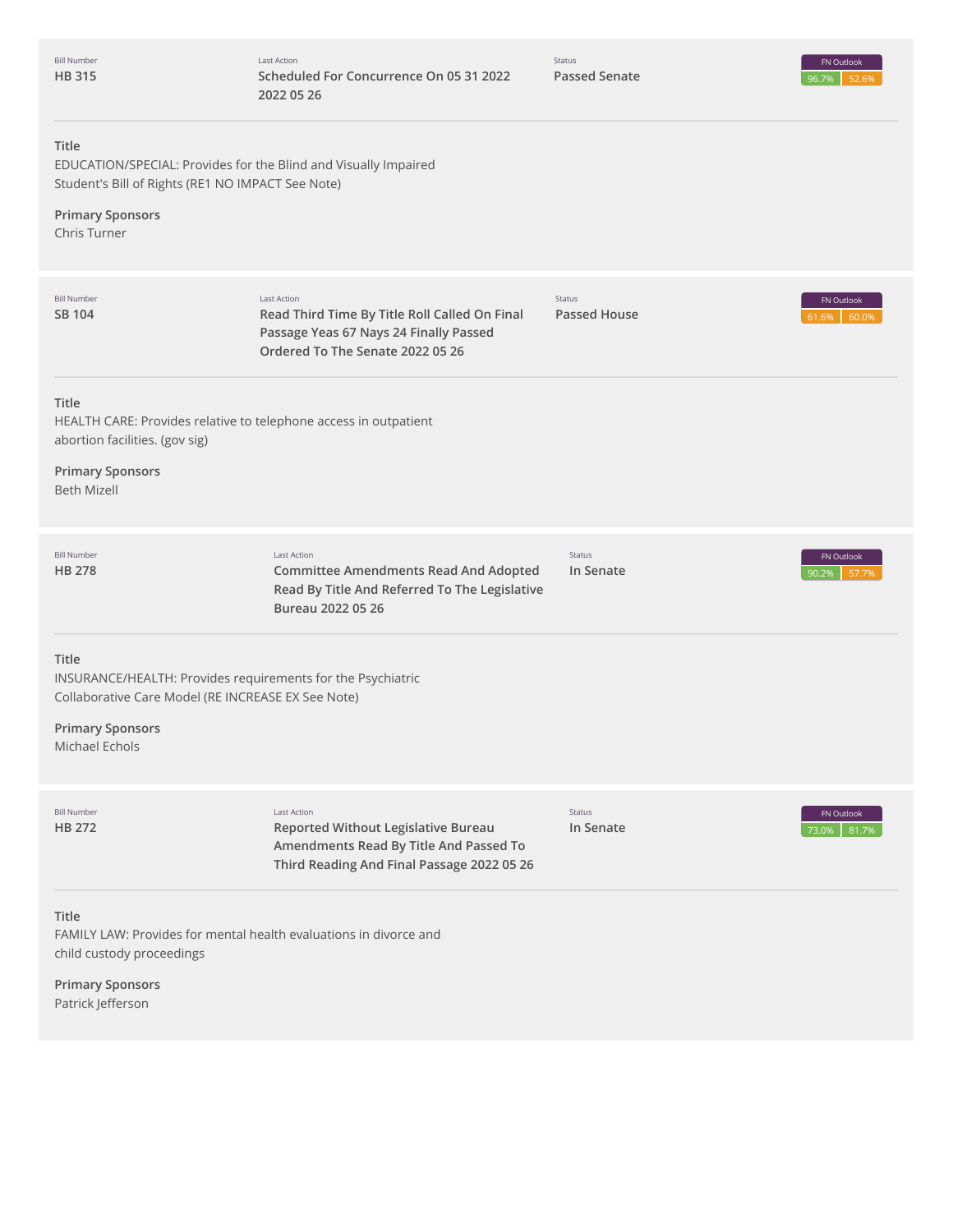| <b>Bill Number</b><br><b>HB 266</b>                                                                                                                                                                                     | <b>Last Action</b><br>Enrolled And Signed By The Speaker Of The<br>House 2022 05 26 | Status<br><b>Passed Senate</b> | FN Outlook<br>87.1%<br>96.3% |
|-------------------------------------------------------------------------------------------------------------------------------------------------------------------------------------------------------------------------|-------------------------------------------------------------------------------------|--------------------------------|------------------------------|
| Title<br>BOARDS/COMMISSIONS: Provides relative to the Louisiana<br>Commission on HIV, AIDS, and Hepatitis C Education, Prevention,<br>and Treatment<br><b>Primary Sponsors</b><br>Matthew Willard                       |                                                                                     |                                |                              |
| <b>Bill Number</b><br>SB 94                                                                                                                                                                                             | <b>Last Action</b><br>Signed By The Speaker Of The House 2022 05<br>26              | Status<br><b>Passed House</b>  | FN Outlook<br>70.4%<br>63.0% |
| Title<br>SCHOOLS: Provides relative to instruction on child assault<br>awareness and prevention in public schools. (gov sig) (EG SEE FISC<br>NOTE LF EX See Note)<br><b>Primary Sponsors</b><br>Katrina Jackson         |                                                                                     |                                |                              |
| <b>Bill Number</b><br><b>HB</b> 190                                                                                                                                                                                     | Last Action<br>Read By Title And Referred To The Legislative<br>Bureau 2022 05 26   | Status<br>In Senate            | FN Outlook<br>95.9%<br>69.1% |
| Title<br>MEDICAL MARIJUANA: Authorizes certain nurse practitioners to<br>recommend medical marijuana to patients<br><b>Primary Sponsors</b><br>Cazerrick Johnson                                                        |                                                                                     |                                |                              |
| <b>Bill Number</b><br><b>HB 195</b>                                                                                                                                                                                     | Last Action<br>Read By Title Recommitted To The Committee<br>On Finance 2022 05 26  | Status<br>In Senate            | FN Outlook<br>72.3%          |
| Title<br>SCHOOLS: Requires public schools to provide free menstrual<br>products in easily accessible locations (EG INCREASE LF EX See<br>Note) (RE INCREASE SG EX See Note)<br><b>Primary Sponsors</b><br>Aimee Freeman |                                                                                     |                                |                              |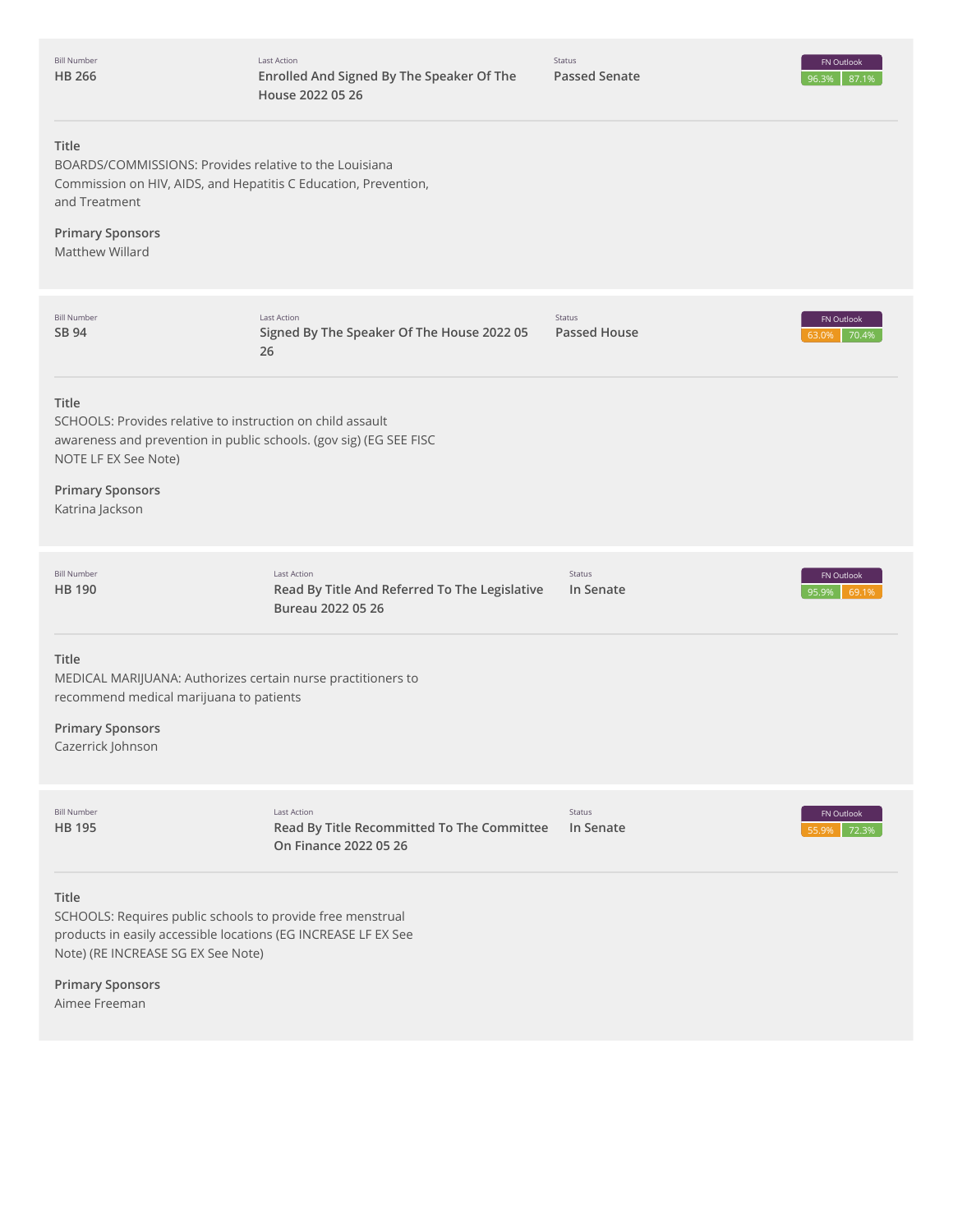| <b>Bill Number</b><br><b>HB 117</b>                                                                                                           | <b>Last Action</b><br><b>Committee Amendments Read And Adopted</b><br>Read By Title And Referred To The Legislative<br>Bureau 2022 05 26 | Status<br>In Senate                                                                                                                                                                                                                                                                                                                                                                                                   | FN Outlook<br>94.4%<br>55.4% |
|-----------------------------------------------------------------------------------------------------------------------------------------------|------------------------------------------------------------------------------------------------------------------------------------------|-----------------------------------------------------------------------------------------------------------------------------------------------------------------------------------------------------------------------------------------------------------------------------------------------------------------------------------------------------------------------------------------------------------------------|------------------------------|
| <b>Title</b><br>DRUGS/PRESCRIPTION: Provides relative to prescribing,<br>administering, and dispensing of drugs for off-label use             |                                                                                                                                          |                                                                                                                                                                                                                                                                                                                                                                                                                       |                              |
| <b>Primary Sponsors</b><br>Michael Echols                                                                                                     |                                                                                                                                          |                                                                                                                                                                                                                                                                                                                                                                                                                       |                              |
| <b>Bill Number</b><br><b>HB 126</b>                                                                                                           | <b>Last Action</b><br>Scheduled For Floor Debate On 05 31 2022<br>2022 05 26                                                             | Status<br>In House                                                                                                                                                                                                                                                                                                                                                                                                    | FN Outlook<br>56.7%<br>17.0% |
| Title<br>UNEMPLOYMENT COMP: Provides for unemployment<br>compensation benefits to claimants terminated as a result of<br>vaccination status   |                                                                                                                                          |                                                                                                                                                                                                                                                                                                                                                                                                                       |                              |
| <b>Primary Sponsors</b><br>Troy Romero                                                                                                        |                                                                                                                                          |                                                                                                                                                                                                                                                                                                                                                                                                                       |                              |
| <b>Bill Number</b><br><b>HB 64</b>                                                                                                            | Last Action<br>Sent To The Governor For Executive Approval<br>2022 05 26                                                                 | Status<br><b>Passed Senate</b>                                                                                                                                                                                                                                                                                                                                                                                        | FN Outlook<br>84.9%<br>97.5% |
| <b>Title</b><br>CHILDREN: Provides relative to the definition of a child<br><b>Primary Sponsors</b><br>Mandie Landry                          |                                                                                                                                          | Bill Summary: Last edited by Stephen Wright at Mar 18, 2022, 5:12 PM<br>House ACJ - March 17, 2022 Author - this bill simply allows for services to<br>be provided in a foster system or group home to a 17 year old. This<br>changes the definition of services a child can receive from age 16 as the<br>cut off to age 17. Star Center - testify in support No objections -<br>Favorably reported out of committee |                              |
| <b>Bill Number</b><br>SB 22                                                                                                                   | <b>Last Action</b><br>Read By Title Amended Passed To 3rd Reading<br>2022 05 26                                                          | Status<br>In House                                                                                                                                                                                                                                                                                                                                                                                                    | FN Outlook<br>68.4%<br>84.7% |
| Title<br>HEALTH SERVICES: Extends the termination date of the Palliative<br>Care Interdisciplinary Advisory Council for three years. (8/1/22) |                                                                                                                                          |                                                                                                                                                                                                                                                                                                                                                                                                                       |                              |
| <b>Primary Sponsors</b><br>Gerald Boudreaux                                                                                                   |                                                                                                                                          |                                                                                                                                                                                                                                                                                                                                                                                                                       |                              |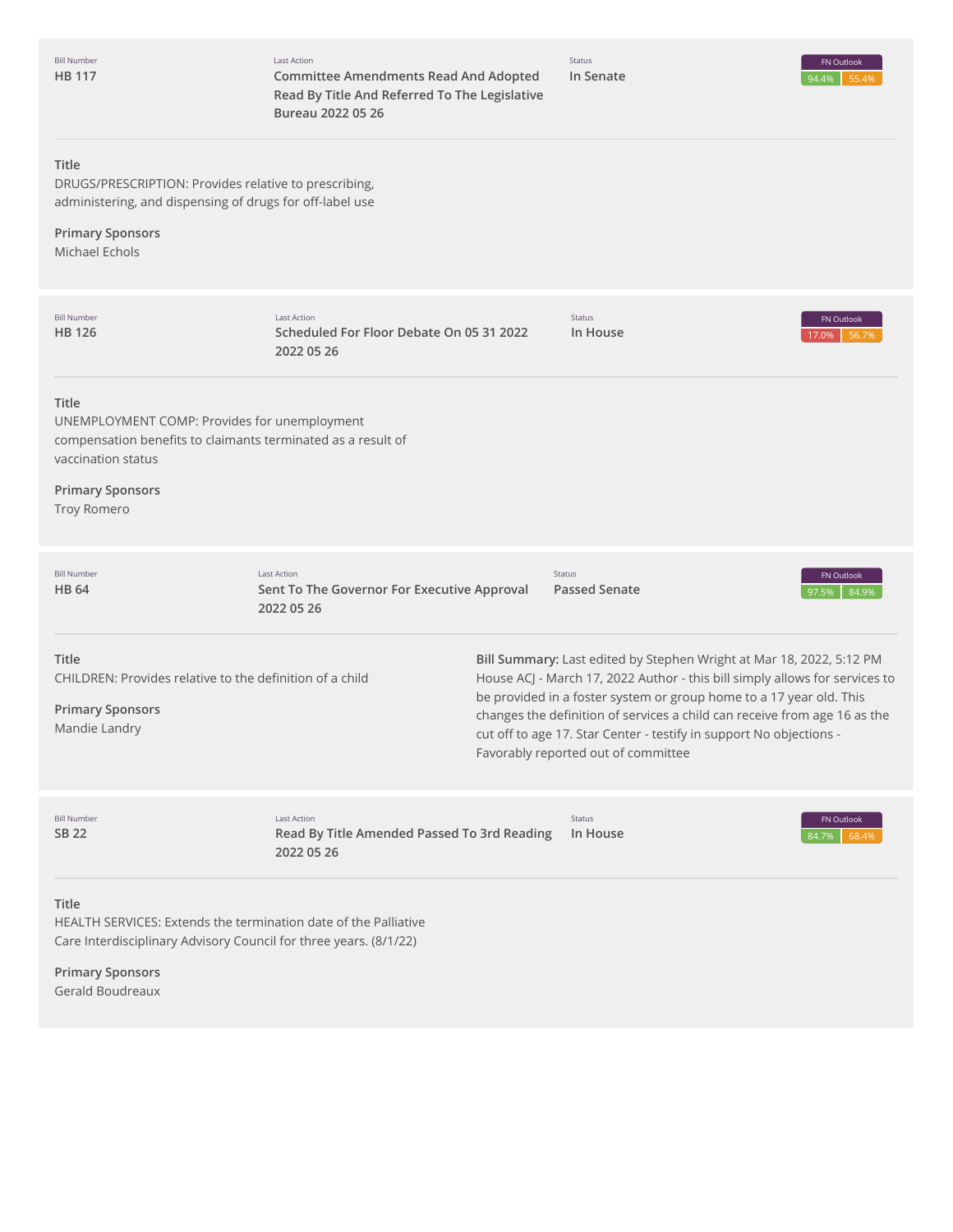| <b>Bill Number</b><br>SB 366                                                                                | Last Action<br>Sent To The Governor By The Secretary Of The<br>Senate 2022 05 25                                                                                                                | Status<br><b>Passed House</b> | FN Outlook<br>73.7%<br>68.0% |
|-------------------------------------------------------------------------------------------------------------|-------------------------------------------------------------------------------------------------------------------------------------------------------------------------------------------------|-------------------------------|------------------------------|
| Title<br>practices. (gov sig)<br><b>Primary Sponsors</b><br>Jimmy Harris                                    | INSURERS: Prohibits certain health insurance cost-sharing                                                                                                                                       |                               |                              |
| <b>Bill Number</b><br><b>HB 651</b>                                                                         | <b>Last Action</b><br>Read Second Time By Title And Referred To<br>The Committee On Insurance 2022 05 25                                                                                        | Status<br>In Senate           | FN Outlook<br>78.2%<br>16.0% |
| Title<br>prescription human milk (EG INCREASE EX See Note)<br><b>Primary Sponsors</b><br>Stephanie Hilferty | INSURANCE/HEALTH: Provides relative to insurance coverage for                                                                                                                                   |                               |                              |
| <b>Bill Number</b><br><b>HB 640</b>                                                                         | Last Action<br>Read Second Time By Title And Referred To<br>The Committee On Health And Welfare 2022<br>05 25                                                                                   | Status<br>In Senate           | FN Outlook<br>8.9%<br>67.6%  |
| <b>Title</b><br>See Note)<br><b>Primary Sponsors</b><br>Mark Wright                                         | VACCINES/VACCINATION: Provides relative to vaccines and vaccine-<br>related pharmaceuticals produced with aborted human fetal-<br>derived cells or human embryonic-derived cells (EGF NO IMPACT |                               |                              |
| <b>Bill Number</b><br><b>HB 650</b>                                                                         | <b>Last Action</b><br>Read Second Time By Title And Referred To<br>The Committee On Health And Welfare 2022<br>05 25                                                                            | Status<br>In Senate           | FN Outlook<br>65.1%<br>88 7% |
| Title<br>milk (EG +\$592,788 GF EX See Note)<br><b>Primary Sponsors</b>                                     | MEDICAID: Provides for Medicaid coverage of prescription human                                                                                                                                  |                               |                              |

Stephanie Hilferty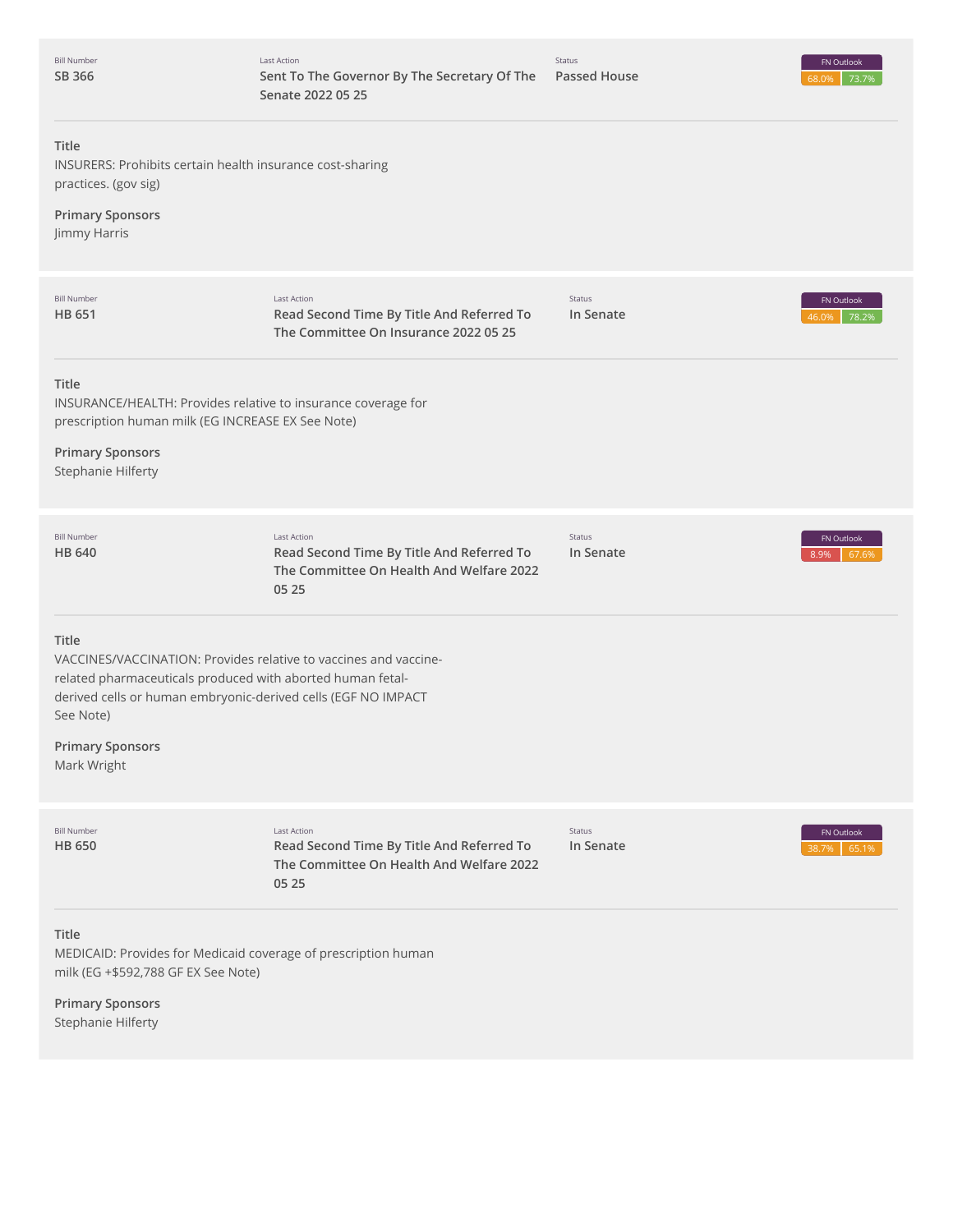Last Action **Reported Without Legislative Bureau Amendments Read By Title And Passed To Third Reading And Final Passage 2022 05 25**

Status **In Senate**

#### **Title**

EDUCATION: Requires each governing authority of a public high school to adopt policies regarding attendance, breastfeeding, and child care for students who are pregnant or parenting

# **Primary Sponsors**

Mandie Landry

| <b>Bill Number</b><br>SB 262                                                                                                                                                                   | <b>Last Action</b><br>Read By Title Under The Rules Referred To The<br>Committee On Insurance 2022 05 25 | <b>Status</b><br>In House | FN Outlook<br>49.9%<br>63.7% |
|------------------------------------------------------------------------------------------------------------------------------------------------------------------------------------------------|----------------------------------------------------------------------------------------------------------|---------------------------|------------------------------|
| Title<br>INSURERS: Provides relative to patient and provider access to care.<br>(gov sig)<br><b>Primary Sponsors</b><br>Gerald Boudreaux                                                       |                                                                                                          |                           |                              |
| <b>Bill Number</b><br><b>HB 531</b>                                                                                                                                                            | <b>Last Action</b><br>Read Second Time By Title And Referred To<br>The Committee On Education 2022 05 25 | Status<br>In Senate       | FN Outlook<br>65.9%<br>51.6% |
| Title<br>VACCINES/VACCINATION: Provides for civil remedies for a student<br>who is denied entry into school because of immunization<br>requirements<br><b>Primary Sponsors</b><br>Beryl Amedée |                                                                                                          |                           |                              |
| <b>Bill Number</b><br><b>SB 154</b>                                                                                                                                                            | <b>Last Action</b><br><b>Received From The House With Amendments</b><br>2022 05 25                       | Status<br>Passed House    | FN Outlook<br>79.0%<br>61.5% |
| Title<br>HEALTH/ACC INSURANCE: Provides for health insurance coverage<br>of genetic testing for critically ill infants with no diagnosis. (1/1/23)                                             |                                                                                                          |                           |                              |

**Primary Sponsors** Kirk Talbot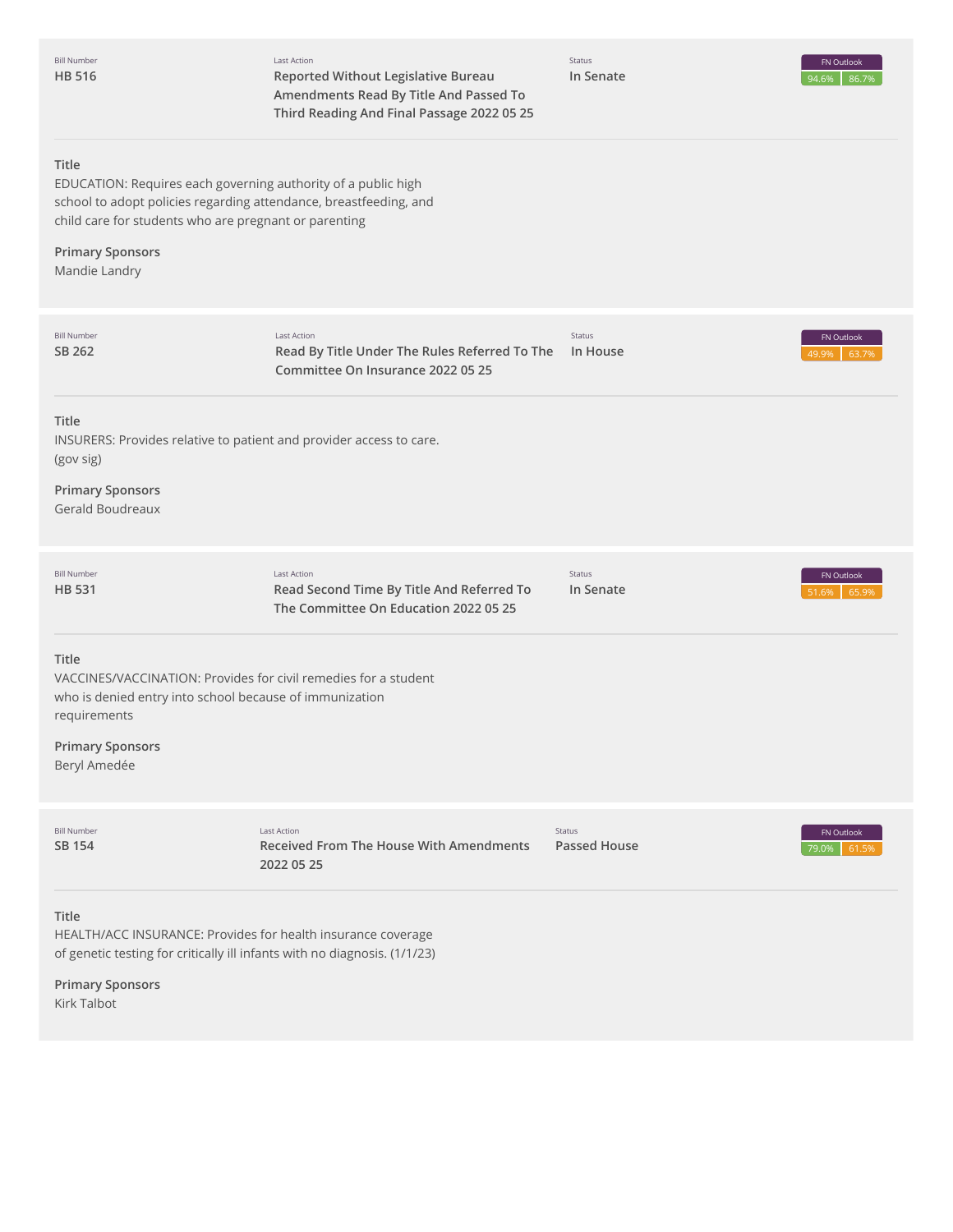| <b>Bill Number</b> |
|--------------------|
| SB 136             |



# **Title**

CRIME/PUNISHMENT: Provides relative to protections for emergency room personnel, emergency services personnel, and healthcare professionals. (8/1/22)

**Primary Sponsors** Patrick Connick

| <b>Bill Number</b><br><b>SB 146</b>                                                                                                                                       | <b>Last Action</b><br><b>Received From The House With Amendments</b><br>2022 05 25                                         | Status<br>Passed House | FN Outlook<br>94.2%<br>62.1% |
|---------------------------------------------------------------------------------------------------------------------------------------------------------------------------|----------------------------------------------------------------------------------------------------------------------------|------------------------|------------------------------|
| <b>Title</b><br>HEALTH/ACC INSURANCE: Provides for health insurance coverage<br>of cancer treatments. (8/1/22)                                                            |                                                                                                                            |                        |                              |
| <b>Primary Sponsors</b><br><b>Kirk Talbot</b>                                                                                                                             |                                                                                                                            |                        |                              |
| <b>Bill Number</b><br><b>HB 253</b>                                                                                                                                       | <b>Last Action</b><br>Read By Title Returned To The Calendar 2022<br>05 25                                                 | Status<br>In House     | FN Outlook<br>51.4%<br>36.6% |
| <b>Title</b><br>DISCRIMINATION: Prohibits discriminatory practices on the basis of<br>vaccination status or immunity status<br><b>Primary Sponsors</b><br>Kathy Edmonston |                                                                                                                            |                        |                              |
| <b>Bill Number</b><br><b>HB 145</b>                                                                                                                                       | Last Action<br>Read Second Time By Title And Referred To<br>The Committee On Senate And Governmental<br>Affairs 2022 05 25 | Status<br>In Senate    | FN Outlook<br>59.6%<br>93.5% |
| <b>Title</b><br>ADMINISTRATIVE PROCEDURE: Provides relative to rule making<br>procedure (RE NO IMPACT See Note)<br><b>Primary Sponsors</b><br>Kathy Edmonston             |                                                                                                                            |                        |                              |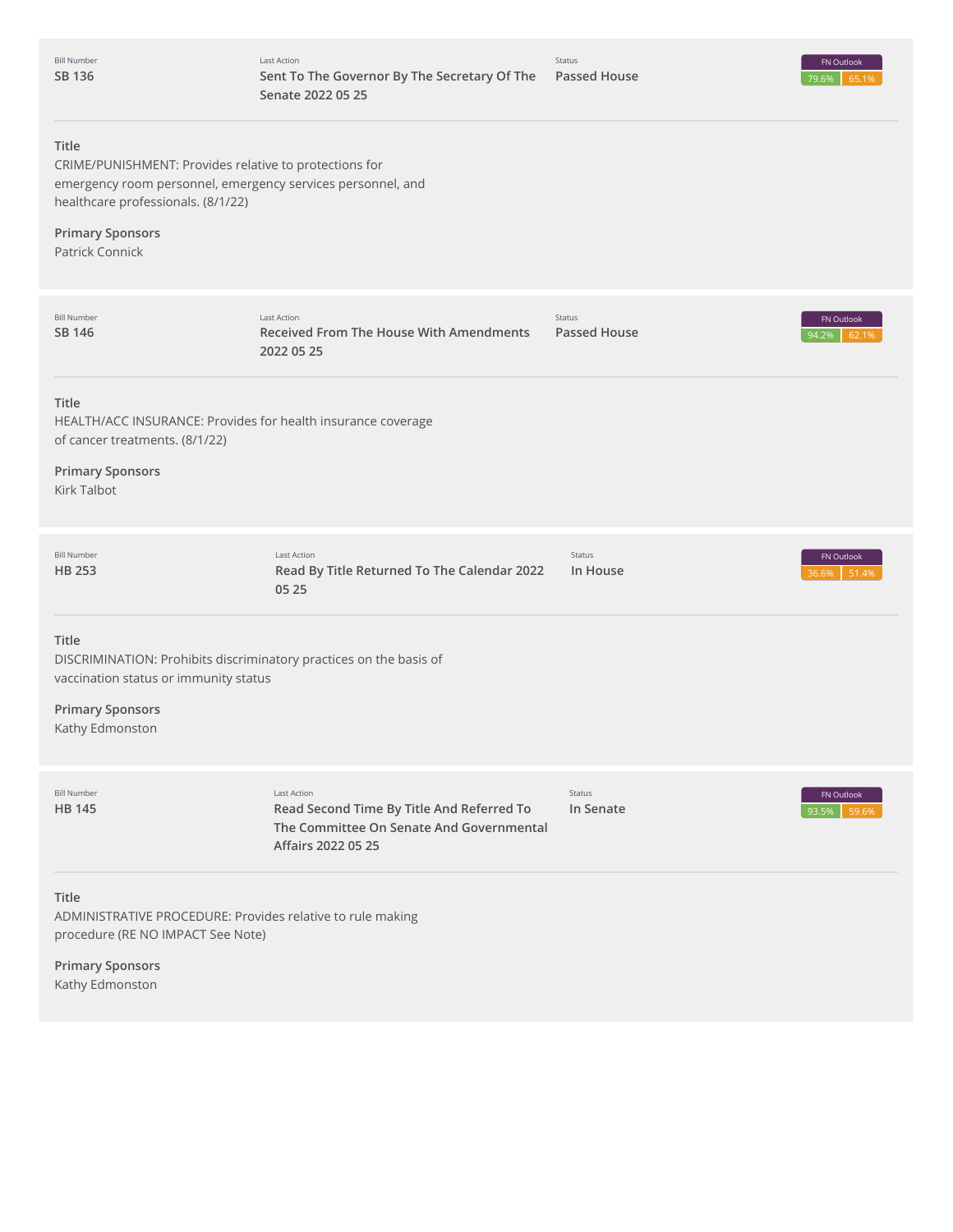| <b>Bill Number</b> |
|--------------------|
| SB 59              |

# **Title**

MEDICAID: Provides relative to prepayment reviews conducted by Medicaid managed care organizations. (8/1/22)

# **Primary Sponsors**

T-Fred Mills

| <b>Bill Number</b><br>SB 44                                                                                                                                                                                                                                                                                           | Last Action<br>Sent To The Governor By The Secretary Of The<br>Senate 2022 05 25                                            | Status<br>Passed House         | FN Outlook<br>61.6%<br>84.1% |
|-----------------------------------------------------------------------------------------------------------------------------------------------------------------------------------------------------------------------------------------------------------------------------------------------------------------------|-----------------------------------------------------------------------------------------------------------------------------|--------------------------------|------------------------------|
| Title<br>AMUSEMENTS/SPORTS: Provides for the Fairness in Womens<br>Sports Act relative to a school's ability to offer equal opportunities<br>to each student to participate in team sporting events on an equal<br>basis. (8/1/22) (EN SEE FISC NOTE GF EX See Note)<br><b>Primary Sponsors</b><br><b>Beth Mizell</b> |                                                                                                                             |                                |                              |
| <b>Bill Number</b><br><b>HB784</b>                                                                                                                                                                                                                                                                                    | <b>Last Action</b><br>Sent To The Governor For Executive Approval<br>2022 05 24                                             | Status<br><b>Passed Senate</b> | FN Outlook<br>96.5%<br>84.4% |
| Title<br>HEALTH: Provides relative to universal perinatal mood disorder<br>screening for primary care doctors<br><b>Primary Sponsors</b><br>Royce Duplessis                                                                                                                                                           |                                                                                                                             |                                |                              |
| <b>Bill Number</b><br><b>HB428</b>                                                                                                                                                                                                                                                                                    | <b>Last Action</b><br>Read Third Time By Title Roll Called On Final<br>Passage Yeas 25 Nays 70 Failed To Pass 2022<br>05 24 | Status<br>Failed               |                              |
| Title<br>EDUCATION: Prohibits the State Board of Elementary and<br>Secondary Education and the state Department of Education from<br>recommending any vaccine or medical procedure                                                                                                                                    |                                                                                                                             |                                |                              |
| <b>Primary Sponsors</b><br>Beryl Amedée                                                                                                                                                                                                                                                                               |                                                                                                                             |                                |                              |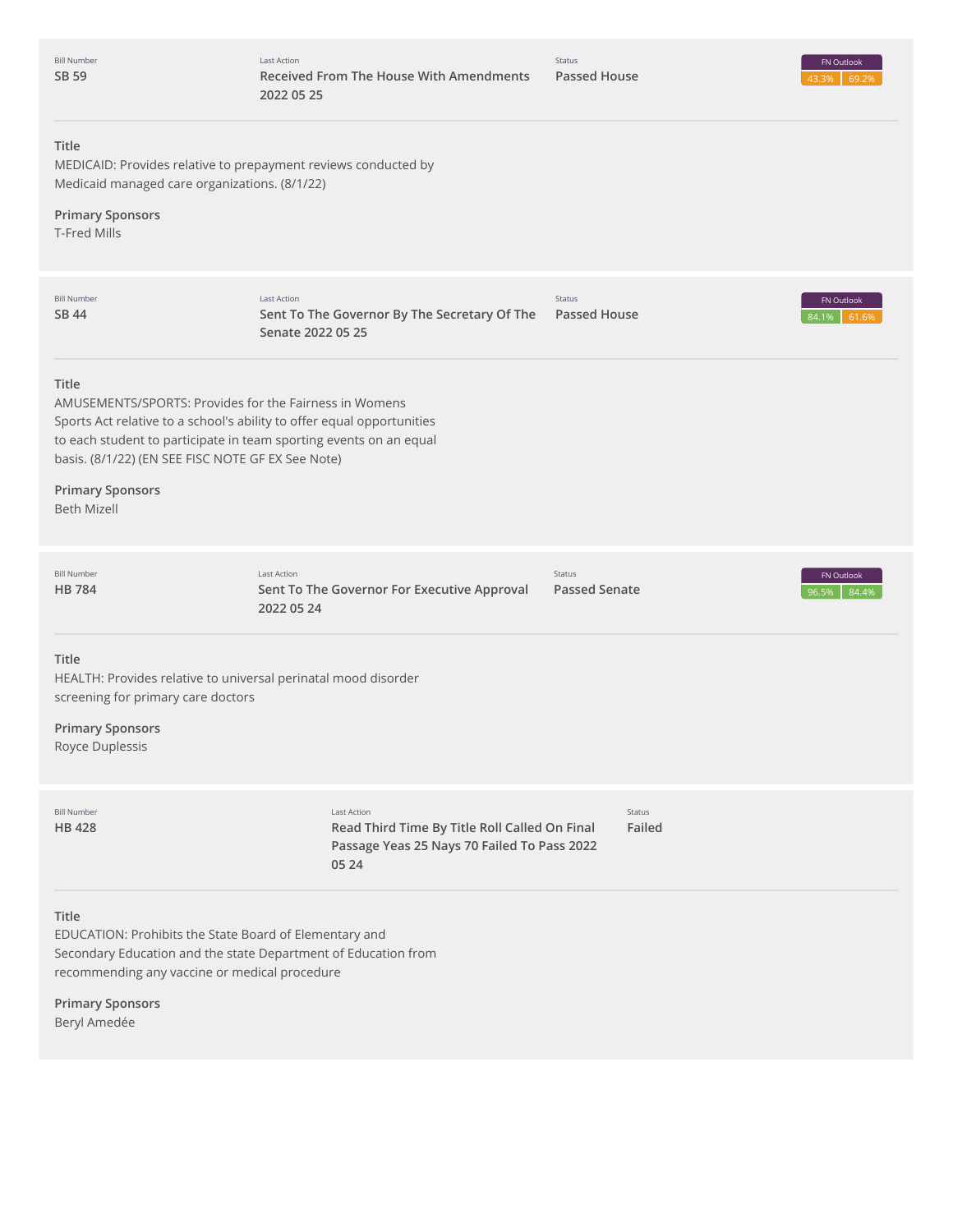Status **Enacted**

| Title<br>EARLY CHILDHOOD ED: Requires annual meetings of and reports<br>from the Early Childhood Care and Education Commission. (gov sig)<br><b>Primary Sponsors</b><br><b>Beth Mizell</b> |                                                                                         |                                       |                                     |
|--------------------------------------------------------------------------------------------------------------------------------------------------------------------------------------------|-----------------------------------------------------------------------------------------|---------------------------------------|-------------------------------------|
| <b>Bill Number</b><br>SB 129                                                                                                                                                               | <b>Last Action</b><br>Effective Date 7 1 2022 2022 05 24                                | Status<br>Enacted                     |                                     |
| Title<br>TAX/LOCAL: Exempts certain infused or injected prescription drugs<br>from local sales tax. (7/1/22) (EN DECREASE LF RV See Note)<br><b>Primary Sponsors</b><br>Jay Morris         |                                                                                         |                                       |                                     |
| <b>Bill Number</b><br><b>HB 339</b>                                                                                                                                                        | <b>Last Action</b><br>Sent To The Governor For Executive Approval<br>2022 05 24         | <b>Status</b><br><b>Passed Senate</b> | <b>FN Outlook</b><br>96.8%<br>61.7% |
| Title<br>INSURANCE/HEALTH: Provides relative to coordination of benefits<br>requirements<br><b>Primary Sponsors</b><br>JP Coussan                                                          |                                                                                         |                                       |                                     |
| <b>Bill Number</b><br><b>HB 307</b>                                                                                                                                                        | <b>Last Action</b><br>Sent To The Governor For Executive Approval<br>2022 05 24         | <b>Status</b><br><b>Passed Senate</b> | FN Outlook<br>93.9%<br>59.39        |
| Title<br>INSURERS: Provides relative to coverage for a living organ donor<br><b>Primary Sponsors</b><br>Big John Illg                                                                      |                                                                                         |                                       |                                     |
| <b>Bill Number</b><br>HB 312                                                                                                                                                               | <b>Last Action</b><br>Notice House Conference Committee<br>Members Appointed 2022 05 24 | Status<br><b>Passed Senate</b>        | <b>FN Outlook</b><br>96.8%<br>84.6% |
| Title<br>HEALTH CARE/PROVIDERS: Enacts reforms to address workplace<br>violence in healthcare settings (RE1 NO IMPACT See Note)<br><b>Primary Sponsors</b><br><b>Dustin Miller</b>         |                                                                                         |                                       |                                     |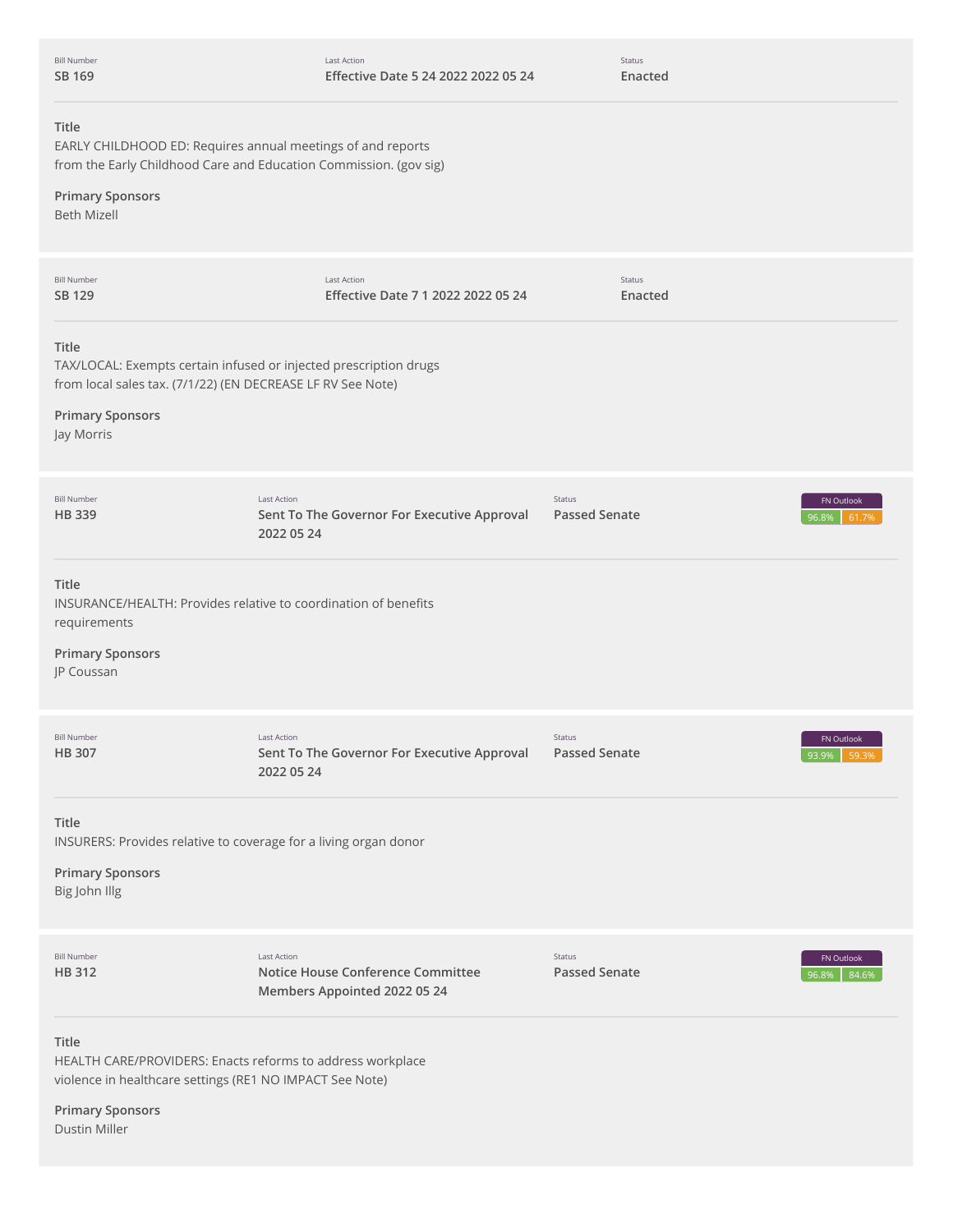| <b>Bill Number</b> |
|--------------------|
| SR 7               |

Status **Enacted**

# **Title**

MEDICAID: Provides relative to prior authorization of prescription drugs. (8/1/22) (RE NO IMPACT See Note)

# **Primary Sponsors**

Jay Luneau

| <b>Bill Number</b><br>SB 256                                                                                                                                                                                                                          | Last Action<br>Read By Title Amended Passed To 3rd Reading<br>2022 05 23                              | Status<br>In House | FN Outlook<br>65.1%<br>71.0% |
|-------------------------------------------------------------------------------------------------------------------------------------------------------------------------------------------------------------------------------------------------------|-------------------------------------------------------------------------------------------------------|--------------------|------------------------------|
| Title<br>SCHOOLS: Requires certain assessments of a student prior to<br>suspension from school. (gov sig) (RE1 SEE FISC NOTE LF EX See<br>Note)<br><b>Primary Sponsors</b><br>Regina Barrow                                                           |                                                                                                       |                    |                              |
| <b>Bill Number</b><br>SB 192                                                                                                                                                                                                                          | Last Action<br>Read By Title Passed To 3rd Reading 2022 05<br>23                                      | Status<br>In House | FN Outlook<br>68.4%<br>40.7% |
| Title<br>POSTSECONDARY ED: Provides for the Postsecondary Inclusive<br>Education Fund for funding programs for students with intellectual<br>disabilities. (gov sig) (EG SEE FISC NOTE GF EX See Note)<br><b>Primary Sponsors</b><br>Gerald Boudreaux |                                                                                                       |                    |                              |
| <b>Bill Number</b><br>HB <sub>1</sub>                                                                                                                                                                                                                 | <b>Last Action</b><br>Signed By The President Of The Senate On 5 20  Passed Senate<br>2022 2022 05 23 | Status             | FN Outlook<br>56.29<br>93.8% |
| Title<br>APPROPRIATIONS: Provides for the ordinary operating expenses of<br>state government for Fiscal Year 2022-2023                                                                                                                                |                                                                                                       |                    |                              |
| <b>Primary Sponsors</b><br>Zee Zeringue                                                                                                                                                                                                               |                                                                                                       |                    |                              |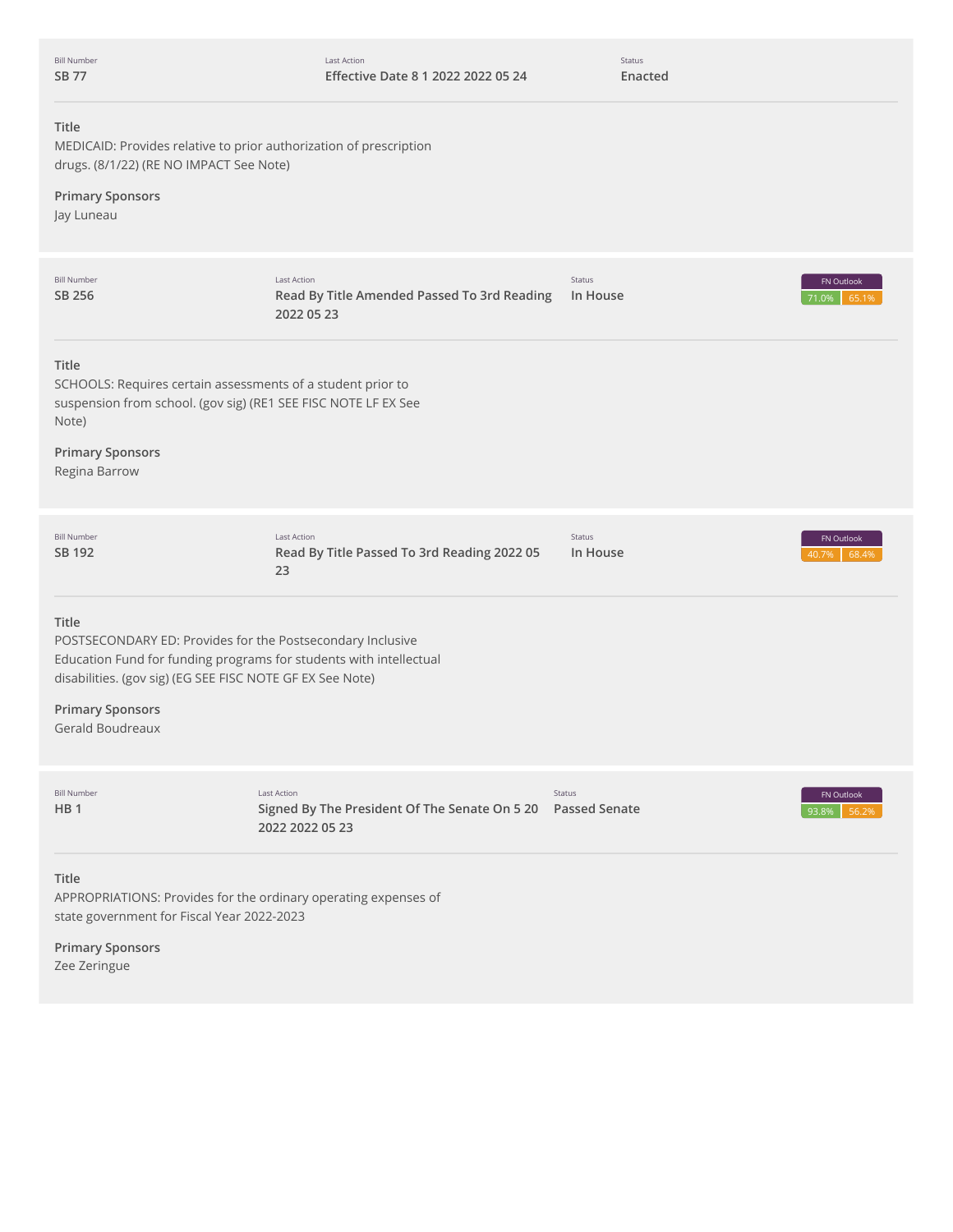| <b>Bill Number</b><br><b>HB347</b>                                                                                                                                        | <b>Last Action</b><br>Sent To The Governor For Executive Approval<br>2022 05 20 | Status<br><b>Passed Senate</b> | FN Outlook<br>96.7%<br>52.2% |
|---------------------------------------------------------------------------------------------------------------------------------------------------------------------------|---------------------------------------------------------------------------------|--------------------------------|------------------------------|
| <b>Title</b><br>HOSPITALS: Provides relative to factors which qualify hospitals for<br>major teaching hospital status                                                     |                                                                                 |                                |                              |
| <b>Primary Sponsors</b><br>Chris Turner                                                                                                                                   |                                                                                 |                                |                              |
| <b>Bill Number</b><br>HB 304                                                                                                                                              | <b>Last Action</b><br>Sent To The Governor For Executive Approval<br>2022 05 20 | Status<br><b>Passed Senate</b> | FN Outlook<br>58.3%<br>97.7% |
| <b>Title</b><br>INSURANCE/HEALTH: Provides relative to health coverage plan<br>benefits for physical therapy services delivered via telehealth (EN<br>NO IMPACT See Note) |                                                                                 |                                |                              |
| <b>Primary Sponsors</b><br>Larry Frieman                                                                                                                                  |                                                                                 |                                |                              |
| <b>Bill Number</b><br>HB 286                                                                                                                                              | <b>Last Action</b><br>Sent To The Governor For Executive Approval<br>2022 05 20 | Status<br><b>Passed Senate</b> | FN Outlook<br>97.5%<br>53.0% |
| <b>Title</b><br>MEDICAID MANAGED CARE: Provides relative to healthcare<br>provider credentialing in the Medicaid managed care program                                     |                                                                                 |                                |                              |
| <b>Primary Sponsors</b><br>Chris Turner                                                                                                                                   |                                                                                 |                                |                              |
| <b>Bill Number</b><br>HB 189                                                                                                                                              | <b>Last Action</b><br>Sent To The Governor For Executive Approval<br>2022 05 20 | Status<br><b>Passed Senate</b> | FN Outlook<br>95.6%<br>67.2% |
| <b>Title</b><br>HEALTH SERVICES: Provides for settings in which medication<br>attendant services may be provided                                                          |                                                                                 |                                |                              |
| <b>Primary Sponsors</b>                                                                                                                                                   |                                                                                 |                                |                              |

Larry Bagley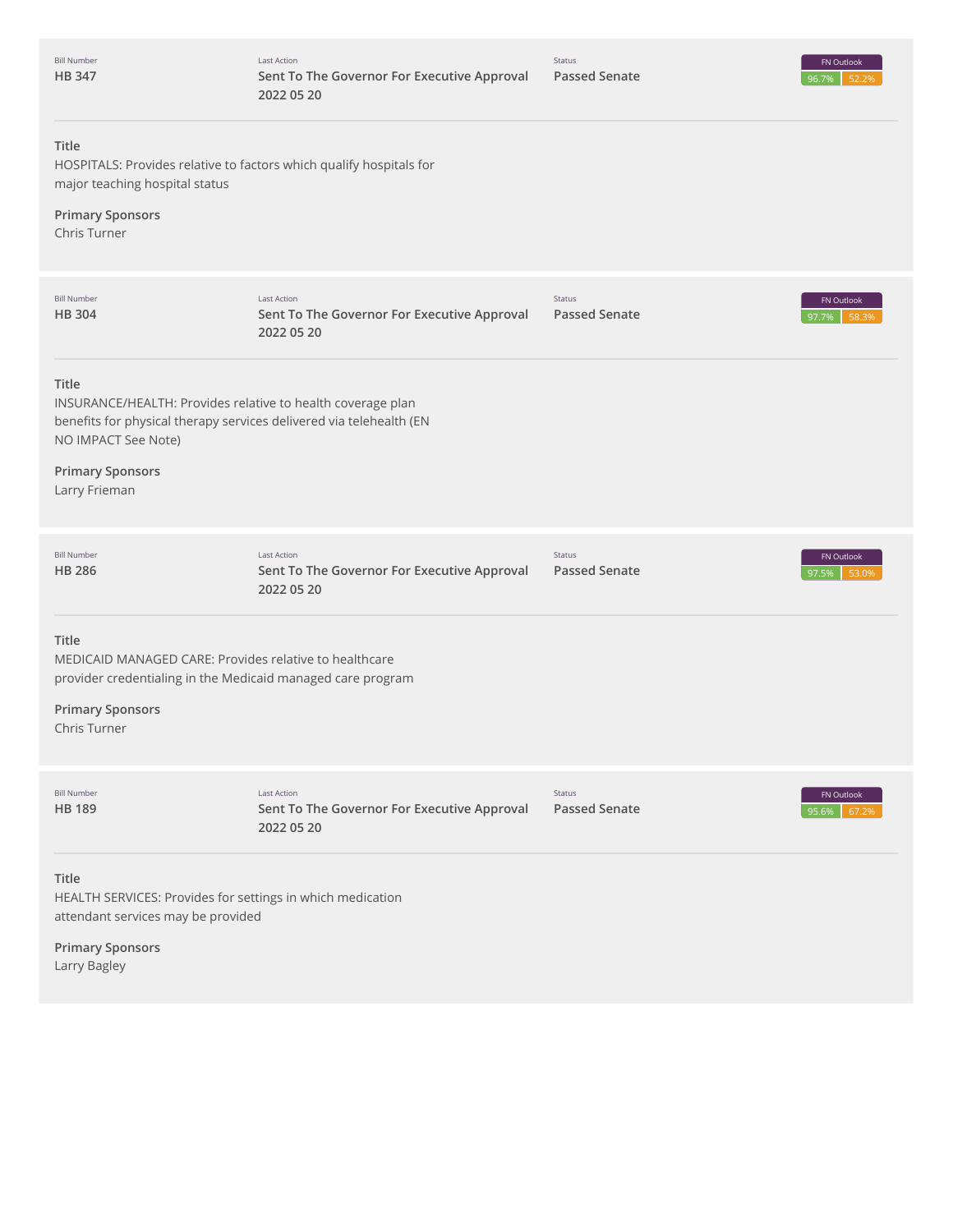| <b>Bill Number</b><br><b>HB 212</b>                                                                                                                                                                     | <b>Last Action</b><br>Sent To The Governor For Executive Approval<br>2022 05 20 | Status<br><b>Passed Senate</b> | FN Outlook<br>84.4%<br>96.1%       |
|---------------------------------------------------------------------------------------------------------------------------------------------------------------------------------------------------------|---------------------------------------------------------------------------------|--------------------------------|------------------------------------|
| Title<br>DRUGS: Provides relative to the definition of drug paraphernalia                                                                                                                               |                                                                                 |                                |                                    |
| <b>Primary Sponsors</b><br><b>Dustin Miller</b>                                                                                                                                                         |                                                                                 |                                |                                    |
| <b>Bill Number</b><br><b>HB 81</b>                                                                                                                                                                      | <b>Last Action</b><br>Sent To The Governor For Executive Approval<br>2022 05 20 | Status<br><b>Passed Senate</b> | FN Outlook<br>95.1%<br>65.39       |
| Title<br>LICENSING: Provides relative to the Occupational Licensing Review<br>Commission                                                                                                                |                                                                                 |                                |                                    |
| <b>Primary Sponsors</b><br>Julie Emerson                                                                                                                                                                |                                                                                 |                                |                                    |
| <b>Bill Number</b><br>SB 298                                                                                                                                                                            | <b>Last Action</b><br>Read By Title Passed To 3rd Reading 2022 05<br>19         | Status<br>In House             | FN Outlook<br>69.3%<br>86.5%       |
| Title<br>MEDICAID: Requires the Louisiana Department of Health to<br>annually review medications, forms of treatment, and services for<br>care of Medicaid enrollees with sickle cell disease. (8/1/22) |                                                                                 |                                |                                    |
| <b>Primary Sponsors</b><br>Regina Barrow                                                                                                                                                                |                                                                                 |                                |                                    |
| <b>Bill Number</b><br>SB 213                                                                                                                                                                            | <b>Last Action</b><br>Read By Title Amended Passed To 3rd Reading<br>2022 05 19 | Status<br>In House             | <b>FN</b> Outlook<br>95.9%<br>65.3 |
| Title<br>BEHAVIORAL HEALTH: Provides relative to specialized behavioral<br>health rehabilitation services in the Louisiana medical assistance<br>program. (gov sig)                                     |                                                                                 |                                |                                    |

**Primary Sponsors** Jay Luneau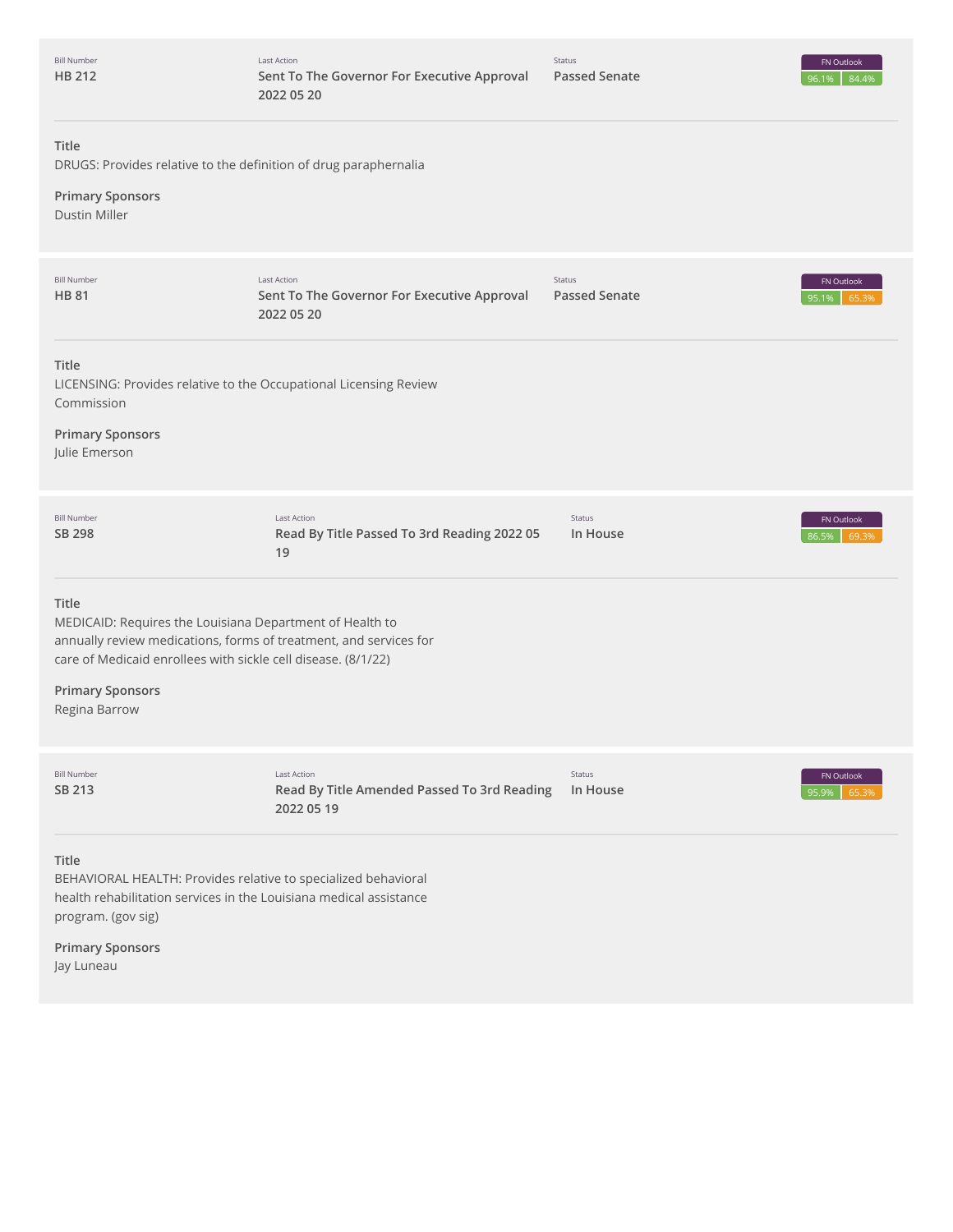| <b>Bill Number</b><br>HB 427                                                                              | Last Action<br>Read Second Time By Title /<br>The Committee On Educatio |
|-----------------------------------------------------------------------------------------------------------|-------------------------------------------------------------------------|
| Title<br>to minors on school property and at school-sponsored events<br>unless certain conditions are met | VACCINES/VACCINATION: Prohibits the administration of vaccines          |
| <b>Primary Sponsors</b><br>Beryl Amedée                                                                   |                                                                         |

| <b>Bill Number</b><br><b>SB 118</b>                                                                                                                                                           | Last Action<br>Read By Title Passed To 3rd Reading 2022 05<br>19                        | Status<br>In House            | FN Outlook<br>85.3%<br>62.29 |
|-----------------------------------------------------------------------------------------------------------------------------------------------------------------------------------------------|-----------------------------------------------------------------------------------------|-------------------------------|------------------------------|
| Title<br>HEALTH/ACC INSURANCE: Requires medical necessity for genetic<br>testing of certain cancer mutations is based on nationally<br>Note)<br><b>Primary Sponsors</b><br><b>Kirk Talbot</b> | recognized clinical practice guidelines. (7/1/22) (EG NO IMPACT See                     |                               |                              |
| <b>Bill Number</b><br><b>SB 112</b>                                                                                                                                                           | <b>Last Action</b><br>Read By Title Amended Passed To 3rd Reading<br>2022 05 19         | Status<br>In House            | FN Outlook<br>55.6%<br>85.1% |
| Title<br>authorization to reduce burdensome delays in approving and in<br>making payments for covered healthcare services. (8/1/22)<br><b>Primary Sponsors</b><br>Robert Mills                | HEALTH/ACC INSURANCE: Requires health insurers that utilize prior                       |                               |                              |
| <b>Bill Number</b><br><b>SB 102</b>                                                                                                                                                           | <b>Last Action</b><br>Sent To The Governor By The Secretary Of The<br>Senate 2022 05 19 | Status<br><b>Passed House</b> | FN Outlook<br>94.6%<br>67.89 |
| <b>Title</b><br>CHILDREN'S CODE: Provides for cotutorship of child in that either<br>parent acting alone can act on behalf of the child. (gov sig)                                            |                                                                                         |                               |                              |

**Primary Sponsors** Franklin Foil

Status **In Senate**

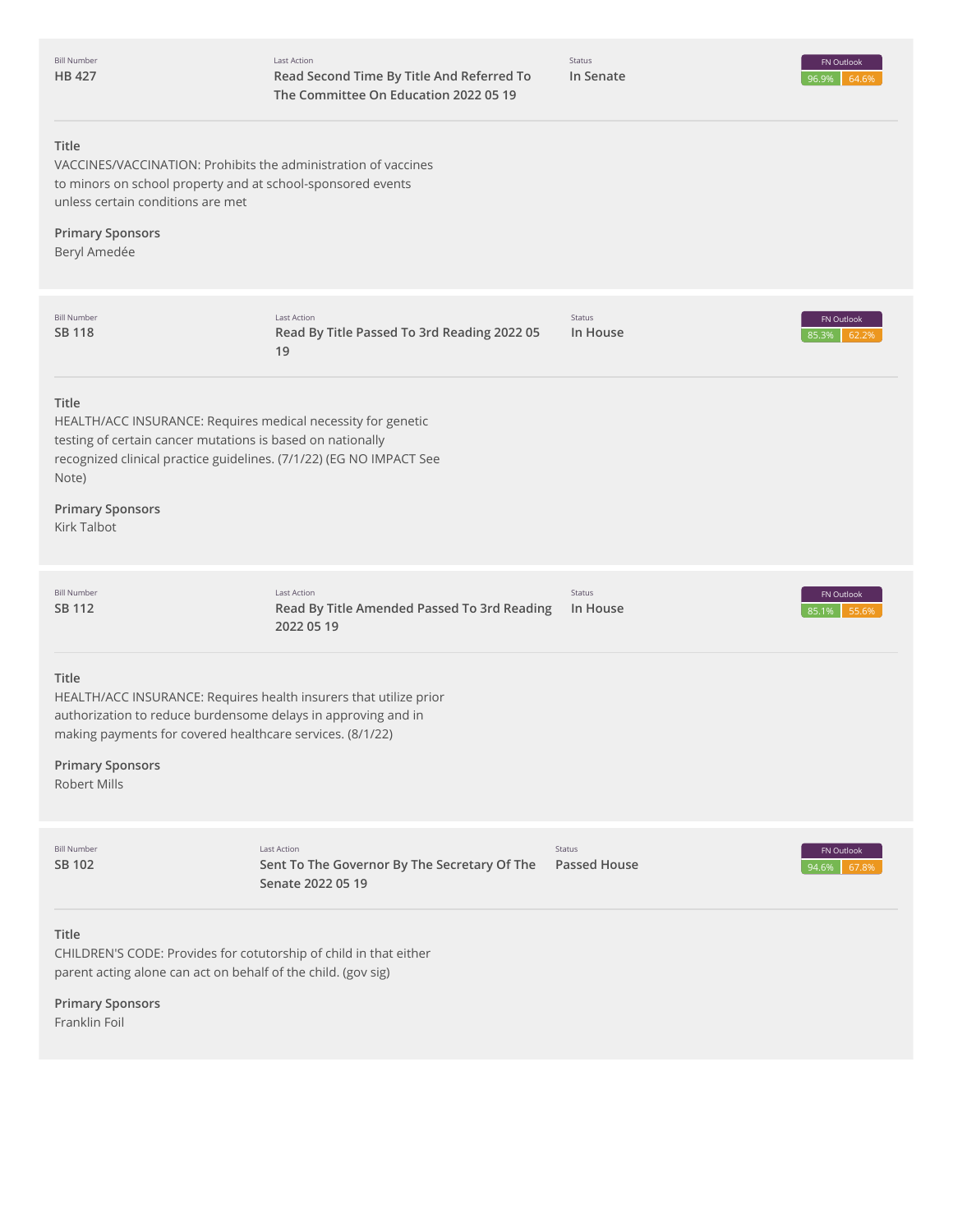Bill Number **[SB](http://app.fiscalnote.com/share/bill?url=c8293cd4748db3c889f2eb03968300a9) 90**



# **Title**

HEALTH/ACC INSURANCE: Provides relative to network adequacy for health insurer benefit plans. (1/1/23) (RE1 NO IMPACT See Note)

# **Primary Sponsors**

Robert Mills

| <b>Bill Number</b><br><b>HB 142</b>                                                                                                                                                                                                                                                 | <b>Last Action</b><br>Reported Without Legislative Bureau<br>Amendments Read By Title And Passed To<br>Third Reading And Final Passage 2022 05 19                            | Status<br>In Senate | FN Outlook<br>96.2%<br>58.69 |  |
|-------------------------------------------------------------------------------------------------------------------------------------------------------------------------------------------------------------------------------------------------------------------------------------|------------------------------------------------------------------------------------------------------------------------------------------------------------------------------|---------------------|------------------------------|--|
| <b>Title</b><br>LIABILITY/CIVIL: Provides for liability for publishers and distributors<br>of material harmful to minors<br><b>Primary Sponsors</b><br>Laurie Schlegel                                                                                                              |                                                                                                                                                                              |                     |                              |  |
| <b>Bill Number</b><br>SB 276                                                                                                                                                                                                                                                        | <b>Last Action</b><br>Senate Floor Amendments Read And Adopted<br>Read By Title Failed To Pass By A Vote Of 18<br>Yeas And 19 Nays Motion To Reconsider<br>Tabled 2022 05 17 | Status<br>Failed    |                              |  |
| Title<br>HEALTH/ACC INSURANCE: Provides the original intent of the<br>Louisiana Legislature authorized contracts between health insurers<br>and healthcare providers allowed for benefits to be available to its<br>affiliates. (gov sig)<br><b>Primary Sponsors</b><br>Kirk Talbot |                                                                                                                                                                              |                     |                              |  |
| <b>Bill Number</b><br><b>SB 158</b>                                                                                                                                                                                                                                                 | <b>Last Action</b><br>Read By Title And Returned To The Calendar<br>Subject To Call 2022 05 17                                                                               | Status<br>In Senate | FN Outlook<br>97.9%<br>59.4% |  |
| Title<br>HEALTH CARE: Provides for authority, responsibilities, and<br>physician collaboration of a physician's assistant. (8/1/22)                                                                                                                                                 |                                                                                                                                                                              |                     |                              |  |

**Primary Sponsors**

Jay Luneau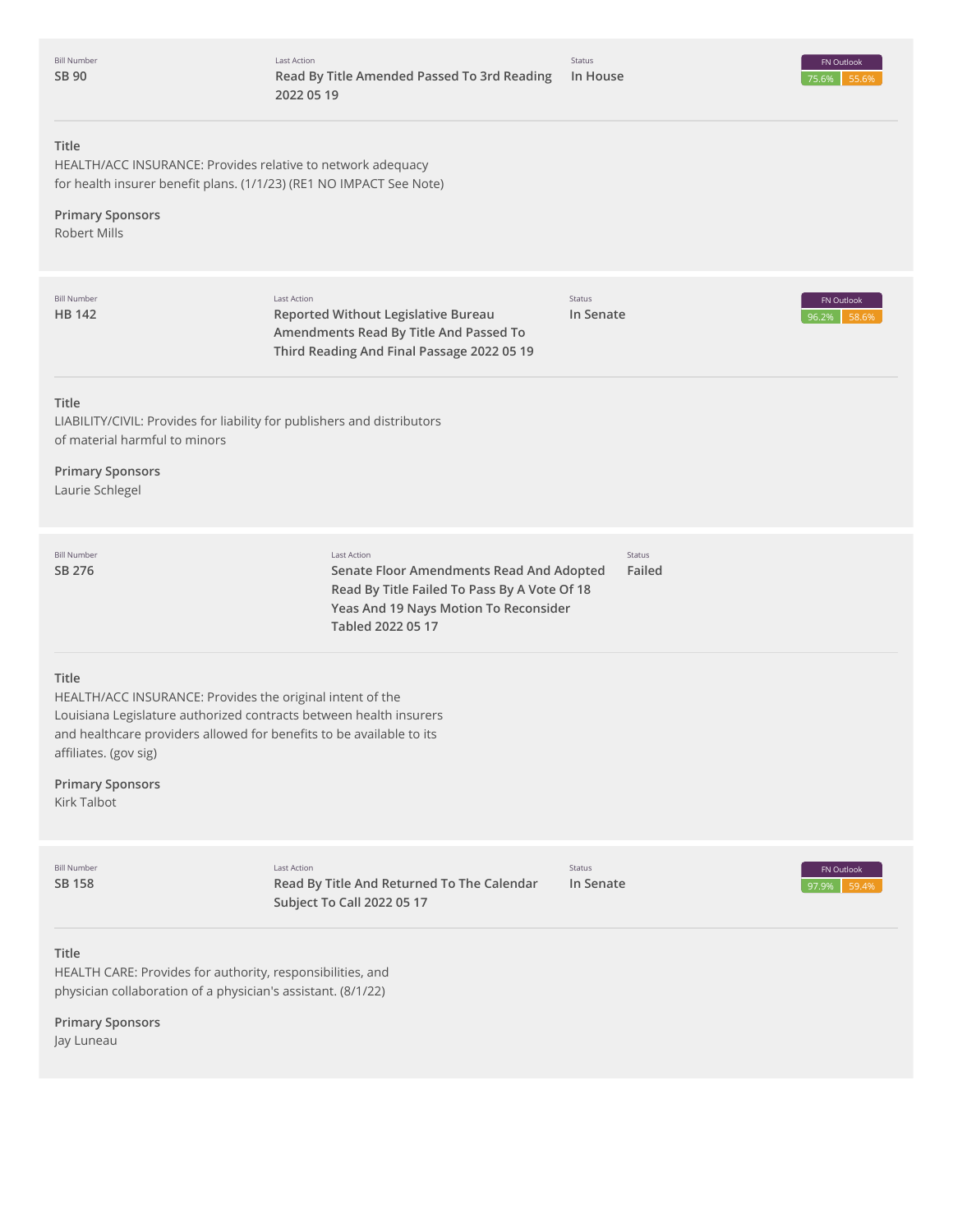| <b>Bill Number</b> |
|--------------------|
| <b>HB 58</b>       |

Status **Enacted**

# **Title**

TRUSTS: Provides relative to irrevocable trusts for individuals interdicted

# **Primary Sponsors**

Greg Miller

| <b>Bill Number</b><br>HCR <sub>1</sub>                                                                                                                                                                                                                 | <b>Last Action</b><br>Read Second Time By Title And Referred To<br>The Committee On Education 2022 05 17                                          | Status<br>In Senate | 95.6%            | <b>FN</b> Outlook<br>70.0% |
|--------------------------------------------------------------------------------------------------------------------------------------------------------------------------------------------------------------------------------------------------------|---------------------------------------------------------------------------------------------------------------------------------------------------|---------------------|------------------|----------------------------|
| <b>Title</b><br>VACCINES/VACCINATION: Suspends provisions of law authorizing<br>the exclusion of unimmunized persons from in-person attendance<br>at schools and day care centers under certain circumstances<br><b>Primary Sponsors</b><br>Barry Ivey |                                                                                                                                                   |                     |                  |                            |
| <b>Bill Number</b><br>HB 963                                                                                                                                                                                                                           | <b>Last Action</b><br>Reported Without Legislative Bureau<br>Amendments Read By Title And Passed To<br>Third Reading And Final Passage 2022 05 16 | Status<br>In Senate | 88.2%            | FN Outlook<br>55.9%        |
| Title<br>CURRICULA: Requires instruction in water safety for public school<br>students (EG1 SEE FISC NOTE LF EX See Note)                                                                                                                              |                                                                                                                                                   |                     |                  |                            |
| <b>Primary Sponsors</b><br>Joe Orgeron                                                                                                                                                                                                                 |                                                                                                                                                   |                     |                  |                            |
| <b>Bill Number</b><br><b>HB 915</b>                                                                                                                                                                                                                    | Last Action<br>Read Third Time By Title Amended Roll Called<br>On Final Passage Yeas 30 Nays 61 Failed To<br>Pass 2022 05 16                      |                     | Status<br>Failed |                            |
| <b>Title</b><br>CORONERS: Provides for duties of coroners in cases in which a<br>death occurs within a certain time period of the decedent's last<br>vaccination                                                                                       |                                                                                                                                                   |                     |                  |                            |
| <b>Primary Sponsors</b><br>Raymond Crews                                                                                                                                                                                                               |                                                                                                                                                   |                     |                  |                            |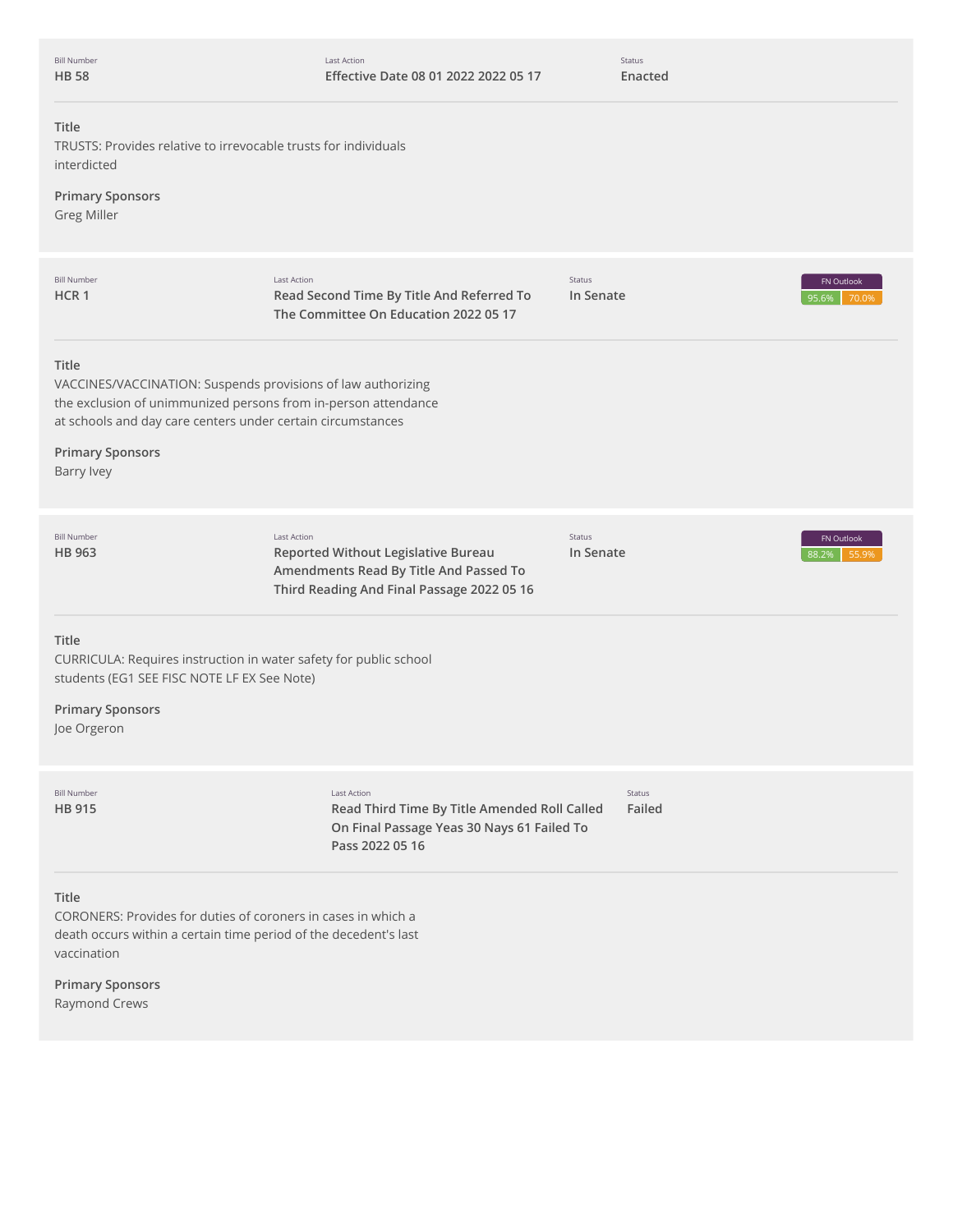| <b>Bill Number</b> |
|--------------------|
| <b>HB 226</b>      |

Status

# **Title**

HEALTH CARE: Enacts the Louisiana Healthcare Workforce Training Law (EG INCREASE GF EX See Note)

# **Primary Sponsors**

Chris Turner

| <b>Bill Number</b><br><b>HB335</b>                                                                                                                                                       | Last Action<br>Reported Without Legislative Bureau<br>Amendments Read By Title And Passed To<br>Third Reading And Final Passage 2022 05 15 | Status<br>In Senate       | FN Outlook<br>96.9%<br>82.9%        |
|------------------------------------------------------------------------------------------------------------------------------------------------------------------------------------------|--------------------------------------------------------------------------------------------------------------------------------------------|---------------------------|-------------------------------------|
| Title<br>MENTAL HEALTH: Provides relative to behavioral health<br><b>Primary Sponsors</b><br>Royce Duplessis                                                                             |                                                                                                                                            |                           |                                     |
| <b>Bill Number</b><br><b>HB439</b>                                                                                                                                                       | Last Action<br>Involuntarily Deferred In Committee 2022 05<br>12                                                                           | <b>Status</b><br>In House | FN Outlook<br>7.9%<br>79.0%         |
| <b>Title</b><br>EMPLOYMENT/DISCRIMINATN: Provides relative to employment<br>discrimination based on gender identity and sexual orientation<br><b>Primary Sponsors</b><br>Delisha Boyd    |                                                                                                                                            |                           |                                     |
| <b>Bill Number</b><br><b>HB 90</b>                                                                                                                                                       | Last Action<br>Read By Title Recommitted To The Committee<br>On Finance 2022 05 12                                                         | Status<br>In Senate       | <b>FN Outlook</b><br>88.4%<br>97.4% |
| Title<br>HEALTH/LDH: Creates the office on women's health within the La.<br>Department of Health and provides for the duties and functions of<br>the office (EG INCREASE GF EX See Note) |                                                                                                                                            |                           |                                     |

**Primary Sponsors** Denise Marcelle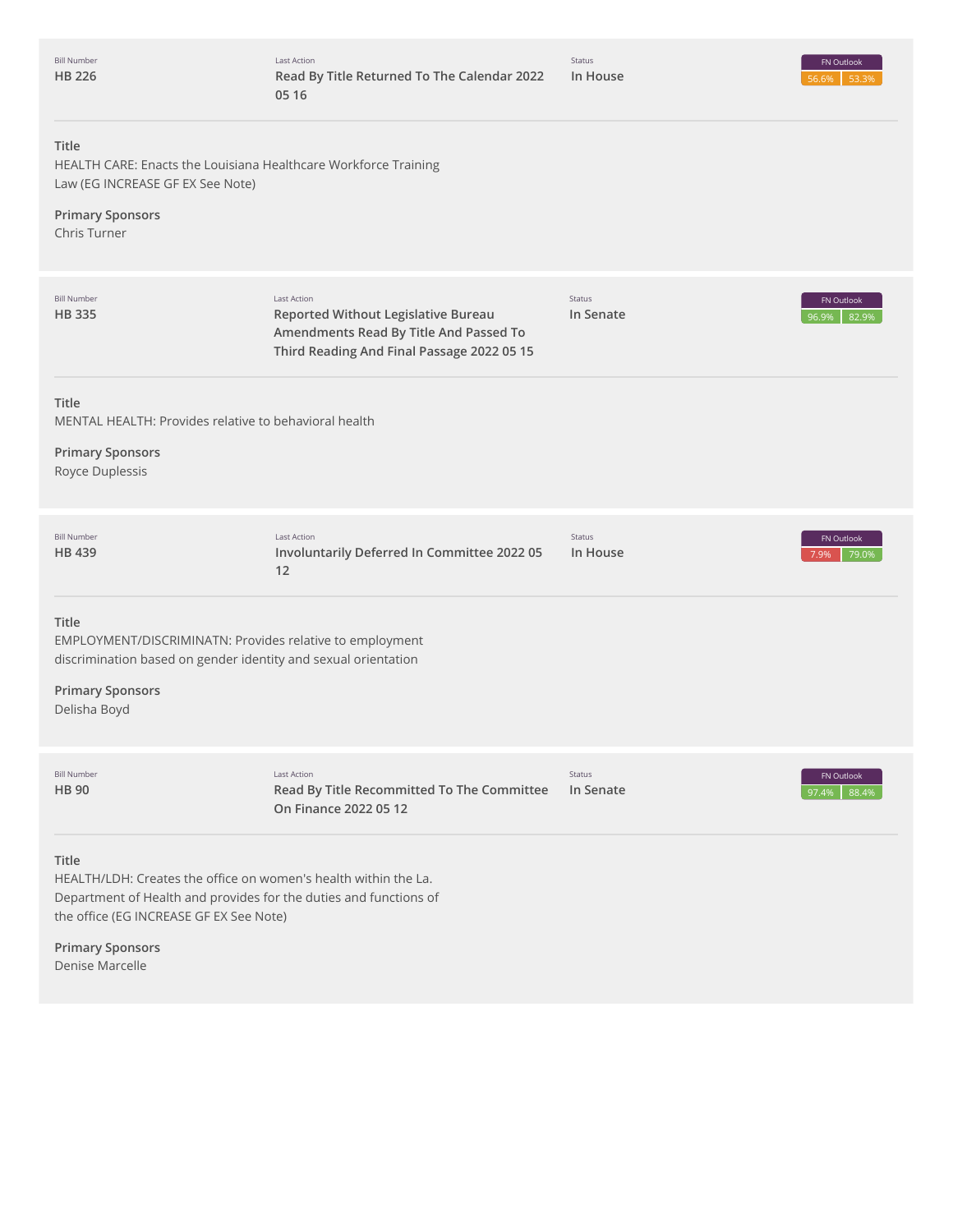| <b>Bill Number</b><br>SB 92                                                                        | <b>Last Action</b><br>Read By Title Under The Rules Referred To The<br><b>Committee On Labor And Industrial Relations</b><br>2022 05 10 | Status<br>In House  | FN Outlook<br>13.6%<br>52.4% |
|----------------------------------------------------------------------------------------------------|-----------------------------------------------------------------------------------------------------------------------------------------|---------------------|------------------------------|
| Title<br>employees due to their medical history. (8/1/22)                                          | DISCRIMINATION: Prohibits employers from discriminating against                                                                         |                     |                              |
| <b>Primary Sponsors</b><br><b>Stewart Cathey</b>                                                   |                                                                                                                                         |                     |                              |
| <b>Bill Number</b><br><b>HB 146</b>                                                                | <b>Last Action</b><br>Read By Title Returned To The Calendar 2022<br>05 10                                                              | Status<br>In House  | FN Outlook<br>58.8%<br>50.4% |
| Title<br>certain medical procedures<br><b>Primary Sponsors</b><br>Chuck Owen                       | CIVIL/INTERDICTION: Provides relative to consent with regard to                                                                         |                     |                              |
| <b>Bill Number</b><br><b>HB47</b>                                                                  | <b>Last Action</b><br>Read Second Time By Title And Referred To<br>The Committee On Education 2022 05 10                                | Status<br>In Senate | FN Outlook<br>60.6%<br>94.2% |
| Title<br>requirements include exemption information<br><b>Primary Sponsors</b><br>Kathy Edmonston  | VACCINES/VACCINATION: Requires that any communication issued<br>to students or their parents or guardians relative to immunization      |                     |                              |
| <b>Bill Number</b><br><b>HB 424</b>                                                                | <b>Last Action</b><br>Read By Title Returned To The Calendar In<br>Same Order Of Business 2022 05 05                                    | Status<br>In House  | FN Outlook<br>78.9%<br>54.9% |
| Title<br>VACCINES/VACCINATION: Provides relative to administration of<br>the La. Board of Pharmacy | immunizations and vaccines by pharmacists and other licensees of                                                                        |                     |                              |
| <b>Primary Sponsors</b><br>Chris Turner                                                            |                                                                                                                                         |                     |                              |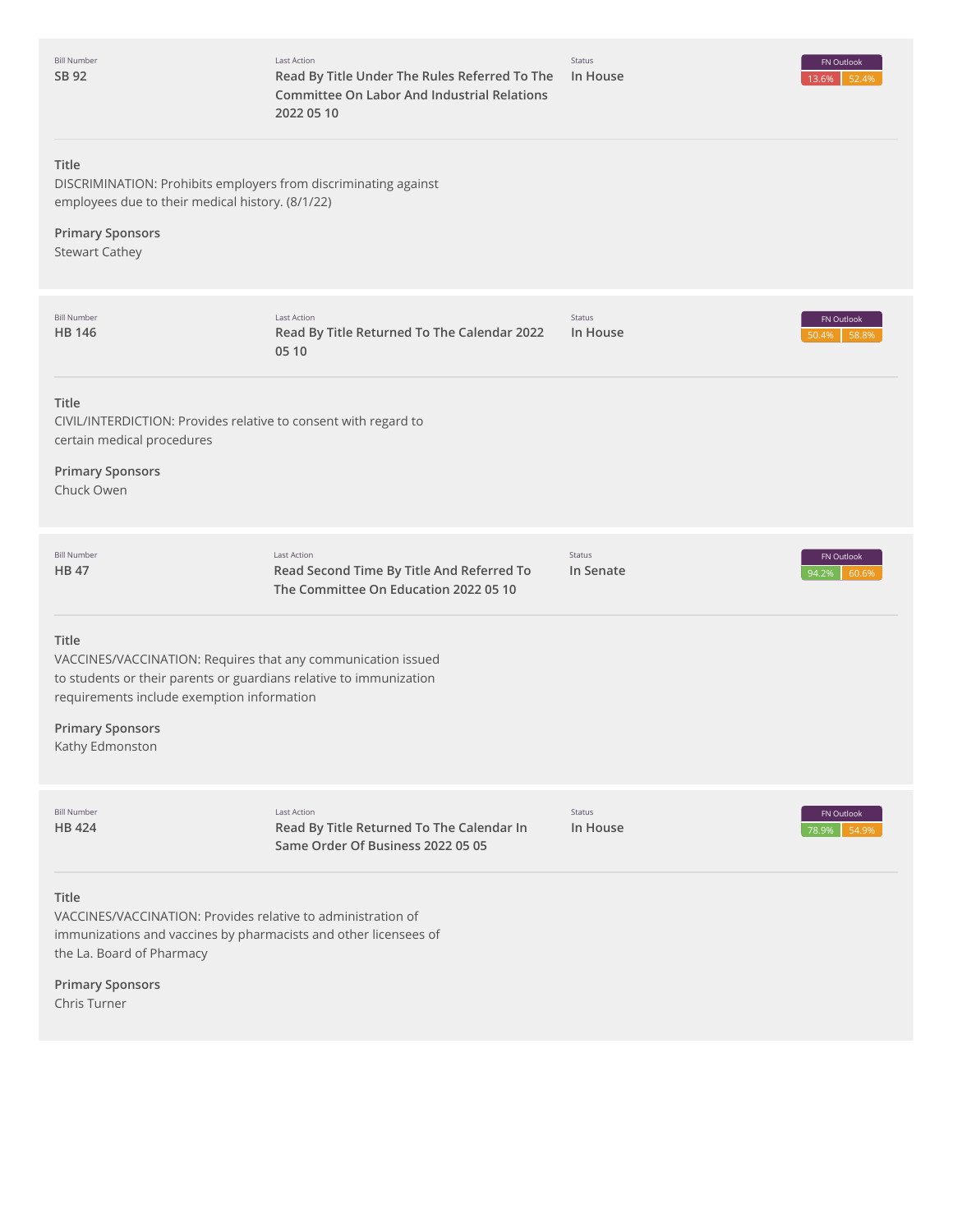# **Title**

CRIMINAL/RECORDS: Provides relative to the expungement of records for victims of human trafficking

# **Primary Sponsors**

Aimee Freeman

| <b>Bill Number</b><br><b>HB 53</b>                                                                                                                                          | Last Action<br>Read Third Time By Title Roll Called On Final<br>Passage Yeas 38 Nays 54 The Bill Not Having<br>Received Two Thirds Vote Of The Elected<br>Members Failed To Pass 2022 05 03 | <b>Status</b><br>Failed |                              |
|-----------------------------------------------------------------------------------------------------------------------------------------------------------------------------|---------------------------------------------------------------------------------------------------------------------------------------------------------------------------------------------|-------------------------|------------------------------|
| Title<br>HEALTH: (Constitutional Amendment) Provides with respect to<br>autonomy in making personal health care decisions<br><b>Primary Sponsors</b>                        |                                                                                                                                                                                             |                         |                              |
| Larry Frieman                                                                                                                                                               |                                                                                                                                                                                             |                         |                              |
| <b>Bill Number</b><br>SB 296                                                                                                                                                | <b>Last Action</b><br>Read By Title Committee Amendments Read<br>And Adopted Ordered Engrossed And<br><b>Recommitted To The Committee On Finance</b><br>2022 04 28                          | Status<br>In Senate     | FN Outlook<br>59.89<br>91.0% |
| Title<br>MEDICAID: Provides relative to reimbursement for pharmacist<br>clinical services in Louisiana's Medicaid program. (gov sig) (EG<br><b>INCREASE GF EX See Note)</b> |                                                                                                                                                                                             |                         |                              |
| <b>Primary Sponsors</b><br>Regina Barrow                                                                                                                                    |                                                                                                                                                                                             |                         |                              |
| <b>Bill Number</b><br><b>HB459</b>                                                                                                                                          | Last Action<br>Read Second Time By Title And Referred To<br>The Committee On Health And Welfare 2022<br>04 28                                                                               | Status<br>In Senate     | FN Outlook<br>89.4%<br>62.49 |
| <b>Title</b>                                                                                                                                                                |                                                                                                                                                                                             |                         |                              |

HEALTH CARE: Enacts the Life-Sustaining Care Act (RE INCREASE GF EX See Note)

**Primary Sponsors** Chuck Owen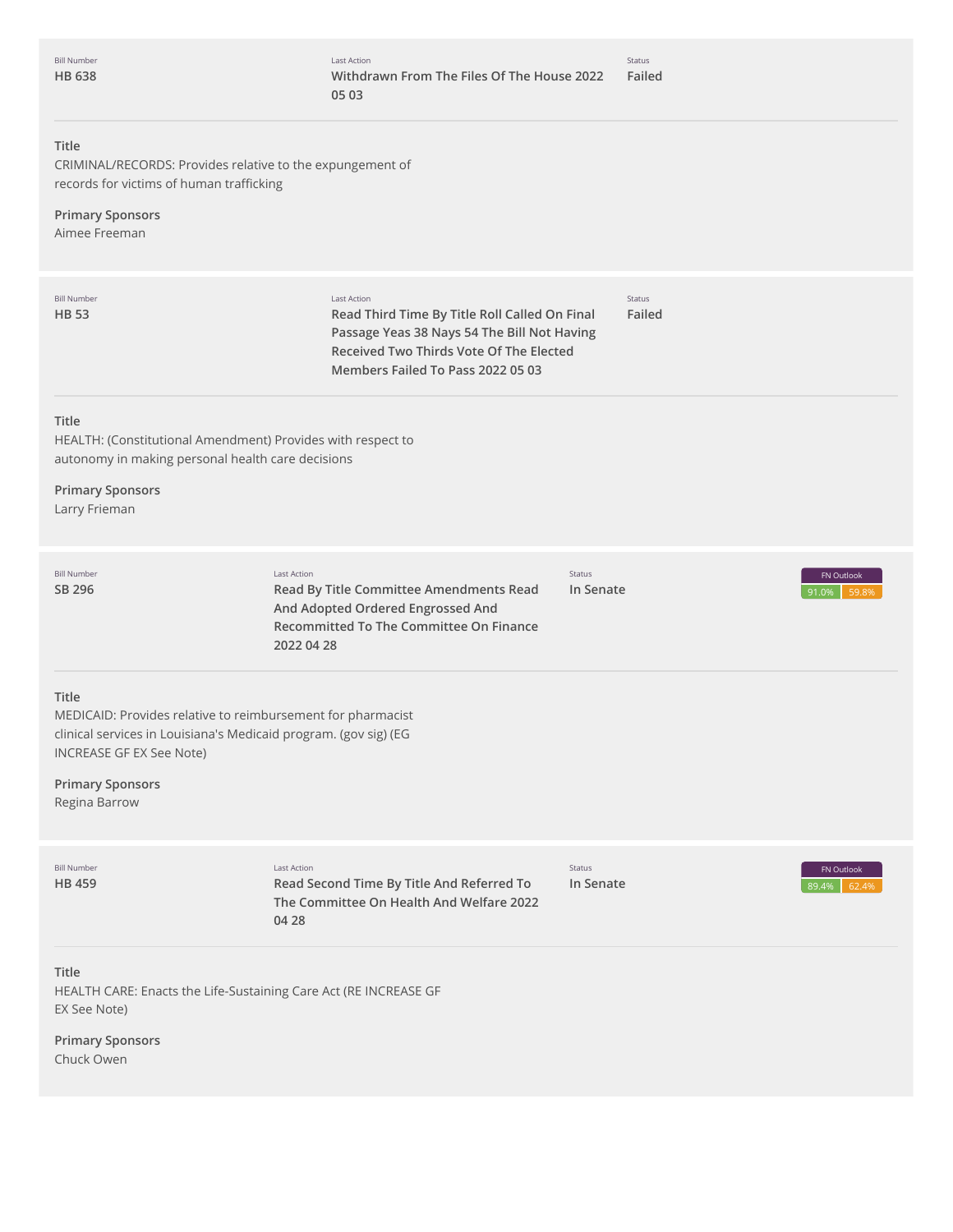| <b>Bill Number</b><br>SB 195                                                                                                                                                                                                                                                                     | Last Action<br>Title Of Substitute Read And Adopted<br>Becomes Senate Bill No 496 2022 04 21                  | Status<br>In Senate | FN Outlook<br>97.6%<br>54.0% |
|--------------------------------------------------------------------------------------------------------------------------------------------------------------------------------------------------------------------------------------------------------------------------------------------------|---------------------------------------------------------------------------------------------------------------|---------------------|------------------------------|
| <b>Title</b><br>NURSES: Provides relative to safe harbor protections for nurses.<br>(8/1/22)<br><b>Primary Sponsors</b><br><b>Sharon Hewitt</b>                                                                                                                                                  |                                                                                                               |                     |                              |
| <b>Bill Number</b><br>HCR 3                                                                                                                                                                                                                                                                      | Last Action<br>Read Second Time By Title And Referred To<br>The Committee On Health And Welfare 2022<br>04 21 | Status<br>In Senate | FN Outlook<br>69.7%<br>95.7% |
| Title<br>VACCINES/VACCINATION: Repeals administrative rules of the La.<br>Department of Health adding COVID vaccines to the state<br>immunization schedule and requiring schools to prohibit in-person<br>attendance by certain unvaccinated students<br><b>Primary Sponsors</b><br>Larry Bagley |                                                                                                               |                     |                              |
| <b>Bill Number</b><br>HB 54                                                                                                                                                                                                                                                                      | Last Action<br>Read Second Time By Title And Referred To<br>The Committee On Judiciary C 2022 04 21           | Status<br>In Senate | FN Outlook<br>94.9%<br>66.79 |
| <b>Title</b><br>CRIME/MISDEMEANOR: Creates the crime of discrimination based<br>on vaccination status (RE INCREASE LF RV See Note)<br><b>Primary Sponsors</b><br>Larry Bagley                                                                                                                    |                                                                                                               |                     |                              |
| <b>Bill Number</b><br>HB 520                                                                                                                                                                                                                                                                     | <b>Last Action</b><br>Becomes Hb 1061 2022 04 20                                                              | Status<br>In House  | FN Outlook<br>18.5%<br>63.1% |
| <b>Title</b><br>HEALTH/WOMEN'S: Provides relative to emergency contraception<br>for victims of sexual assault<br><b>Primary Sponsors</b>                                                                                                                                                         |                                                                                                               |                     |                              |

Jason Hughes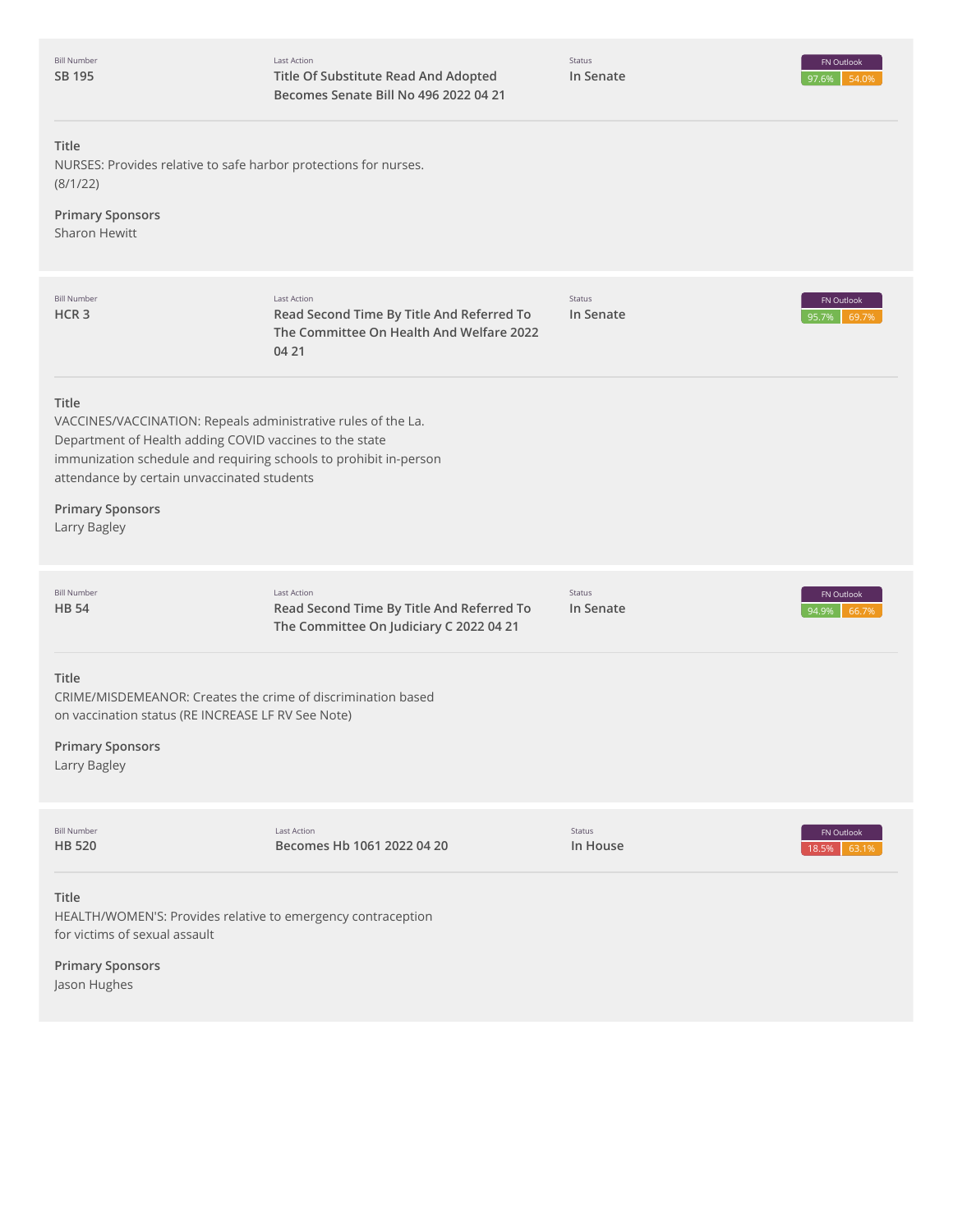| <b>Bill Number</b> |  |
|--------------------|--|
| <b>HB 561</b>      |  |

Status

# **Title**

CIVIL/ACTIONS: Provides relative to civil liability for sexual assault

**Primary Sponsors**

Aimee Freeman

| <b>Bill Number</b><br><b>HB 611</b>                                                                                                                                                  | <b>Last Action</b><br>Read Second Time By Title And Referred To<br>The Committee On Health And Welfare 2022<br>04 14 | Status<br>In Senate     | FN Outlook<br>96.3%<br>79.9% |
|--------------------------------------------------------------------------------------------------------------------------------------------------------------------------------------|----------------------------------------------------------------------------------------------------------------------|-------------------------|------------------------------|
| <b>Title</b><br>HEALTH CARE/FACILITIES: Provides relative to the facility need<br>review process for healthcare facilities and providers<br><b>Primary Sponsors</b><br>Larry Selders |                                                                                                                      |                         |                              |
| <b>Bill Number</b><br>SB 236                                                                                                                                                         | <b>Last Action</b><br>Read By Title Ordered Engrossed And<br>Recommitted To The Committee On Finance<br>2022 04 12   | Status<br>In Senate     | FN Outlook<br>92.7%<br>61.9% |
| <b>Title</b><br>NUTRITION: Removes the reduced-price copayment for school<br>meals. (gov sig) (EG INCREASE GF EX See Note)<br><b>Primary Sponsors</b><br>Katrina Jackson             |                                                                                                                      |                         |                              |
| <b>Bill Number</b><br><b>HB48</b>                                                                                                                                                    | <b>Last Action</b><br>Withdrawn From The Files Of The House 2022<br>04 11                                            | <b>Status</b><br>Failed |                              |
| <b>Title</b><br>VACCINES/VACCINATION: Prohibits the administration of vaccines<br>on school property and at school-sponsored events                                                  |                                                                                                                      |                         |                              |

**Primary Sponsors** Kathy Edmonston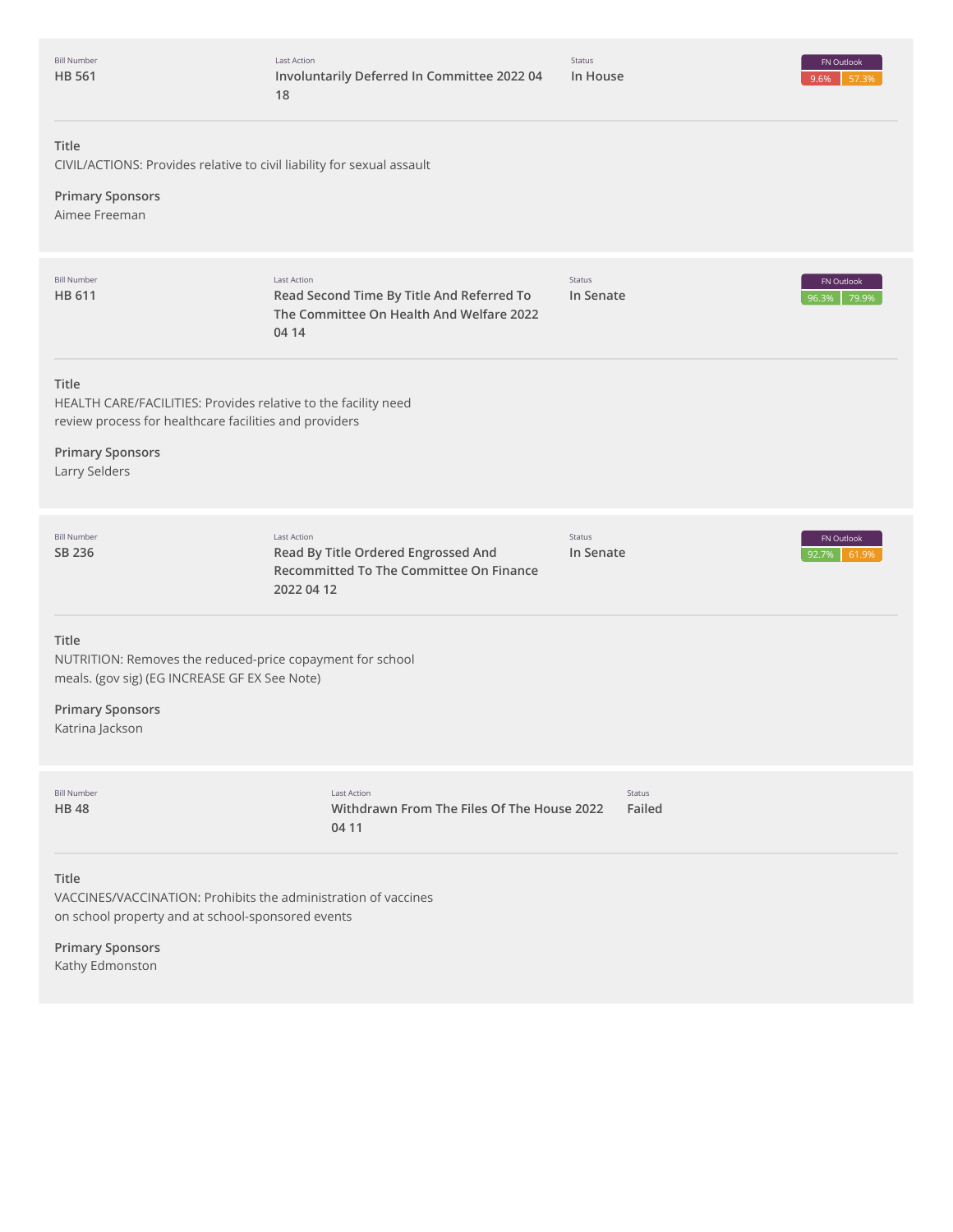Last Action **Read Second Time By Title And Referred To The Committee On Transportation Highways And Public Works 2022 03 29**

Status **In Senate**

#### **Title**

MTR VEHICLE/DRIVER LIC: Prohibits requiring vaccination verification or immunity status for certain transactions or for inclusion on a driver's license or special identification card

# **Primary Sponsors** Kathy Edmonston

| <b>Bill Number</b><br><b>HB793</b>                                                                                                               | <b>Last Action</b><br>Read By Title Under The Rules Referred To The<br>Committee On Health And Welfare 2022 03 14                                                                                            | Status<br>In House  | FN Outlook<br>60.1%<br>19.3% |
|--------------------------------------------------------------------------------------------------------------------------------------------------|--------------------------------------------------------------------------------------------------------------------------------------------------------------------------------------------------------------|---------------------|------------------------------|
| <b>Title</b><br>PHYSICIAN ASSISTANTS: Provides relative to nurse practitioners<br>and medical marijuana prescriptions<br><b>Primary Sponsors</b> |                                                                                                                                                                                                              |                     |                              |
| Cedric Glover                                                                                                                                    |                                                                                                                                                                                                              |                     |                              |
| <b>Bill Number</b><br><b>SB 385</b>                                                                                                              | <b>Last Action</b><br>Introduced In The Senate Read By Title Rules<br>Suspended Read Second Time And Referred To<br>The Committee On Commerce Consumer<br>Protection And International Affairs 2022 03<br>14 | Status<br>In Senate | FN Outlook<br>53.59<br>97.7% |
| Title<br>CONTRACTS: Restricts non-competition agreements involving<br>physicians. (8/1/22)<br><b>Primary Sponsors</b><br>Jay Morris              |                                                                                                                                                                                                              |                     |                              |
| <b>Bill Number</b><br><b>HB 735</b>                                                                                                              | Last Action<br>Read By Title Under The Rules Referred To The<br>Committee On Commerce 2022 03 14                                                                                                             | Status<br>In House  | FN Outlook<br>54.8%<br>12.0% |
| <b>Title</b><br>CONSUMERS/PROTECTION: Provides relative to indemnified<br>products                                                               |                                                                                                                                                                                                              |                     |                              |

**Primary Sponsors** Beryl Amedée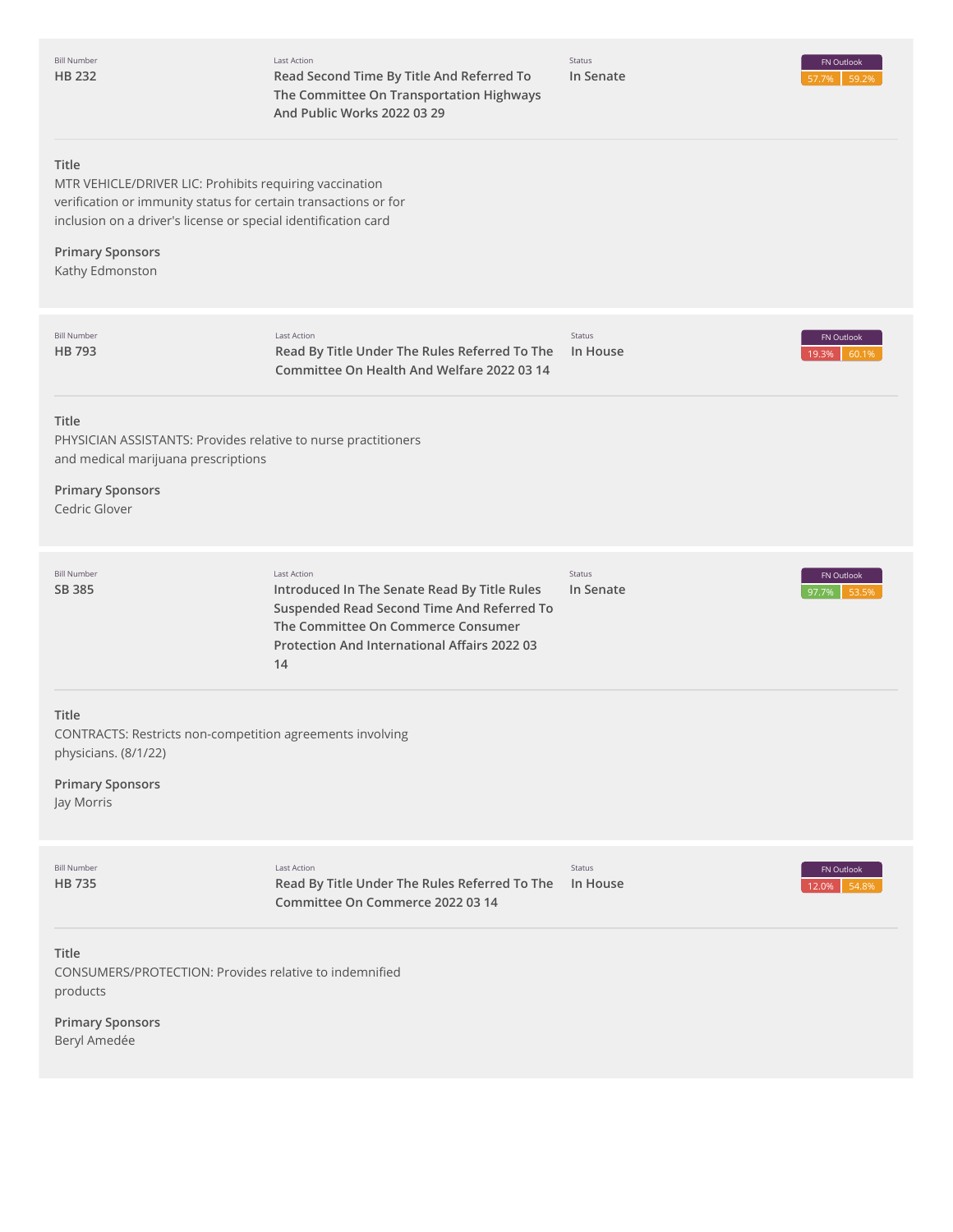| <b>Bill Number</b><br>SB 327                                                                                                                                                                | Last Action<br>Introduced In The Senate Read By Title Rules<br>Suspended Read Second Time And Referred To<br>The Committee On Judiciary C 2022 03 14 | Status<br>In Senate | FN Outlook<br>60.4%<br>97.1% |
|---------------------------------------------------------------------------------------------------------------------------------------------------------------------------------------------|------------------------------------------------------------------------------------------------------------------------------------------------------|---------------------|------------------------------|
| Title<br>WEAPONS: Provides for the seizure of firearms from persons who<br>pose a risk of imminent injury to self or others. (8/1/22)<br><b>Primary Sponsors</b><br>Gary Carter             |                                                                                                                                                      |                     |                              |
| <b>Bill Number</b><br><b>HB 605</b>                                                                                                                                                         | <b>Last Action</b><br>Read By Title Under The Rules Referred To The<br>Committee On Health And Welfare 2022 03 14                                    | Status<br>In House  | FN Outlook<br>54.0%<br>15.2% |
| Title<br>MENTAL HEALTH: Prohibits certain licensed professionals from<br>engaging with any minor in the practice known as conversion<br>therapy<br><b>Primary Sponsors</b><br>Mandie Landry |                                                                                                                                                      |                     |                              |
| <b>Bill Number</b><br><b>HB 596</b>                                                                                                                                                         | Last Action<br>Read By Title Under The Rules Referred To The<br>Committee On Health And Welfare 2022 03 14                                           | Status<br>In House  | FN Outlook<br>21.4%<br>53.29 |
| Title<br>HEALTH CARE: (Constitutional Amendment) Provides for rights of<br>individuals to bodily autonomy and to make healthcare decisions<br><b>Primary Sponsors</b><br>Beryl Amedée       |                                                                                                                                                      |                     |                              |
| <b>Bill Number</b><br><b>HB 594</b>                                                                                                                                                         | Last Action<br>Read By Title Under The Rules Referred To The<br>Committee On Health And Welfare 2022 03 14                                           | Status<br>In House  | FN Outlook<br>21.4%<br>53.2% |
| Title<br>HEALTH CARE: Provides for rights of individuals to bodily autonomy<br>and to make healthcare decisions<br><b>Primary Sponsors</b><br>Beryl Amedée                                  |                                                                                                                                                      |                     |                              |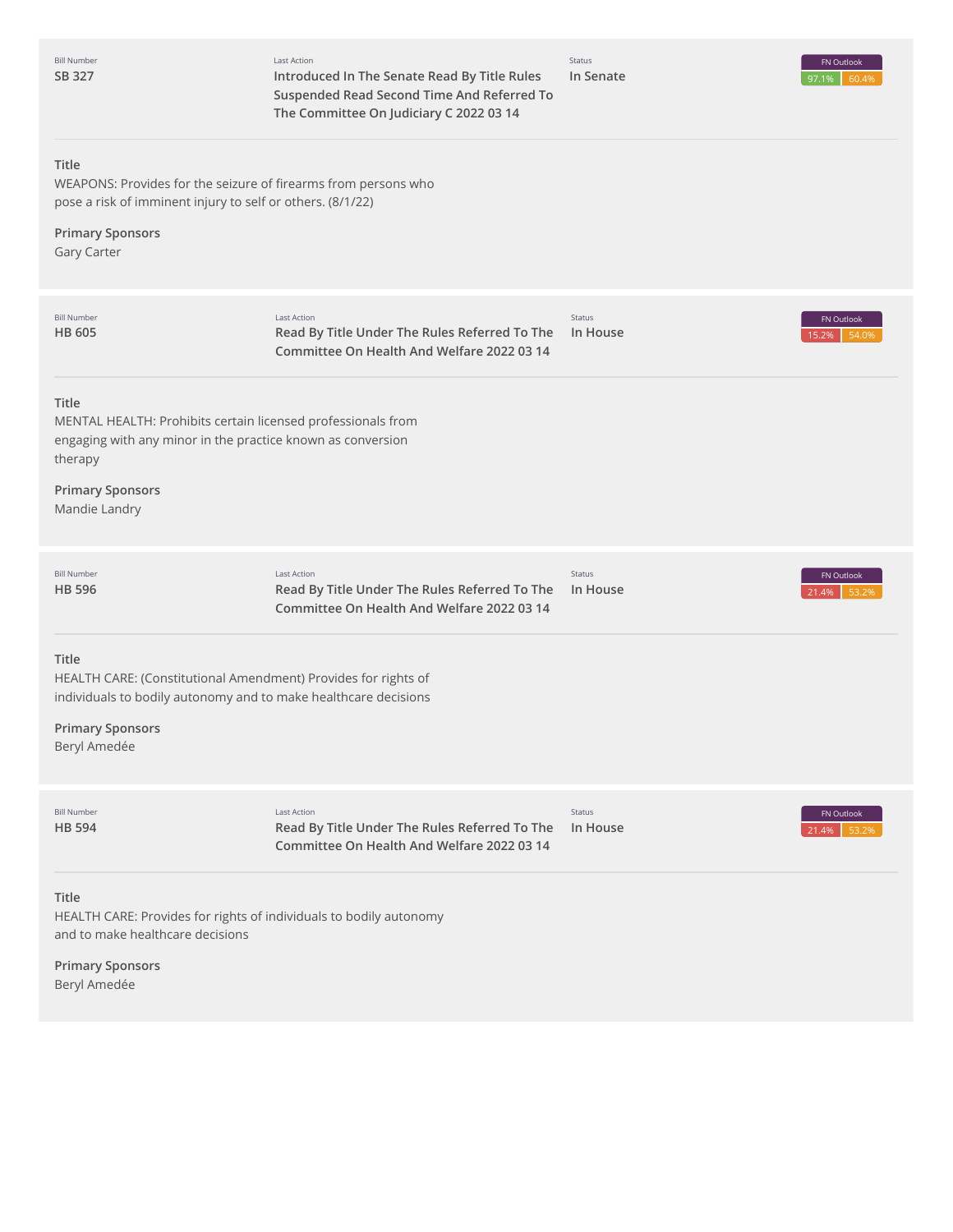| <b>Bill Number</b><br>HB 624                                                                                                                                                                                          | Last Action<br>Read By Title Under The Rules Referred To The<br>Committee On Health And Welfare 2022 03 14        | Status<br>In House | FN Outlook<br>31.9%<br>58.3% |
|-----------------------------------------------------------------------------------------------------------------------------------------------------------------------------------------------------------------------|-------------------------------------------------------------------------------------------------------------------|--------------------|------------------------------|
| Title<br>HEALTH CARE/PROVIDERS: Includes behavioral health services<br>providers within the definition of "healthcare provider" in the La.<br>Telehealth Access Act<br><b>Primary Sponsors</b><br>Thomas Pressly      |                                                                                                                   |                    |                              |
| <b>Bill Number</b><br>HB 556                                                                                                                                                                                          | Last Action<br>Read By Title Under The Rules Referred To The<br>Committee On Education 2022 03 14                 | Status<br>In House | FN Outlook<br>25.4%<br>54.6% |
| Title<br>HIGHER ED/BD REGENTS: Provides for implementation of<br>healthcare workforce training initiatives by the Board of Regents<br><b>Primary Sponsors</b><br><b>Chris Turner</b>                                  |                                                                                                                   |                    |                              |
| <b>Bill Number</b><br>HB 570                                                                                                                                                                                          | Last Action<br>Read By Title Under The Rules Referred To The<br>Committee On Health And Welfare 2022 03 14        | Status<br>In House | FN Outlook<br>29.3%<br>55.8% |
| Title<br>HEALTH/CHILDREN: Prohibits certain procedures to alter the sex of<br>a minor child<br><b>Primary Sponsors</b><br>Gabe Firment                                                                                |                                                                                                                   |                    |                              |
| <b>Bill Number</b><br>HB 573                                                                                                                                                                                          | <b>Last Action</b><br>Read By Title Under The Rules Referred To The<br>Committee On Health And Welfare 2022 03 14 | Status<br>In House | FN Outlook<br>14.2%<br>56.8% |
| Title<br>HEALTH/LDH: Provides for the prohibition of marketing to minors<br>for medical products, procedures, and pharmaceuticals from state<br>agencies (OR SEE FISC NOTE FF EX See Note)<br><b>Primary Sponsors</b> |                                                                                                                   |                    |                              |

Danny McCormick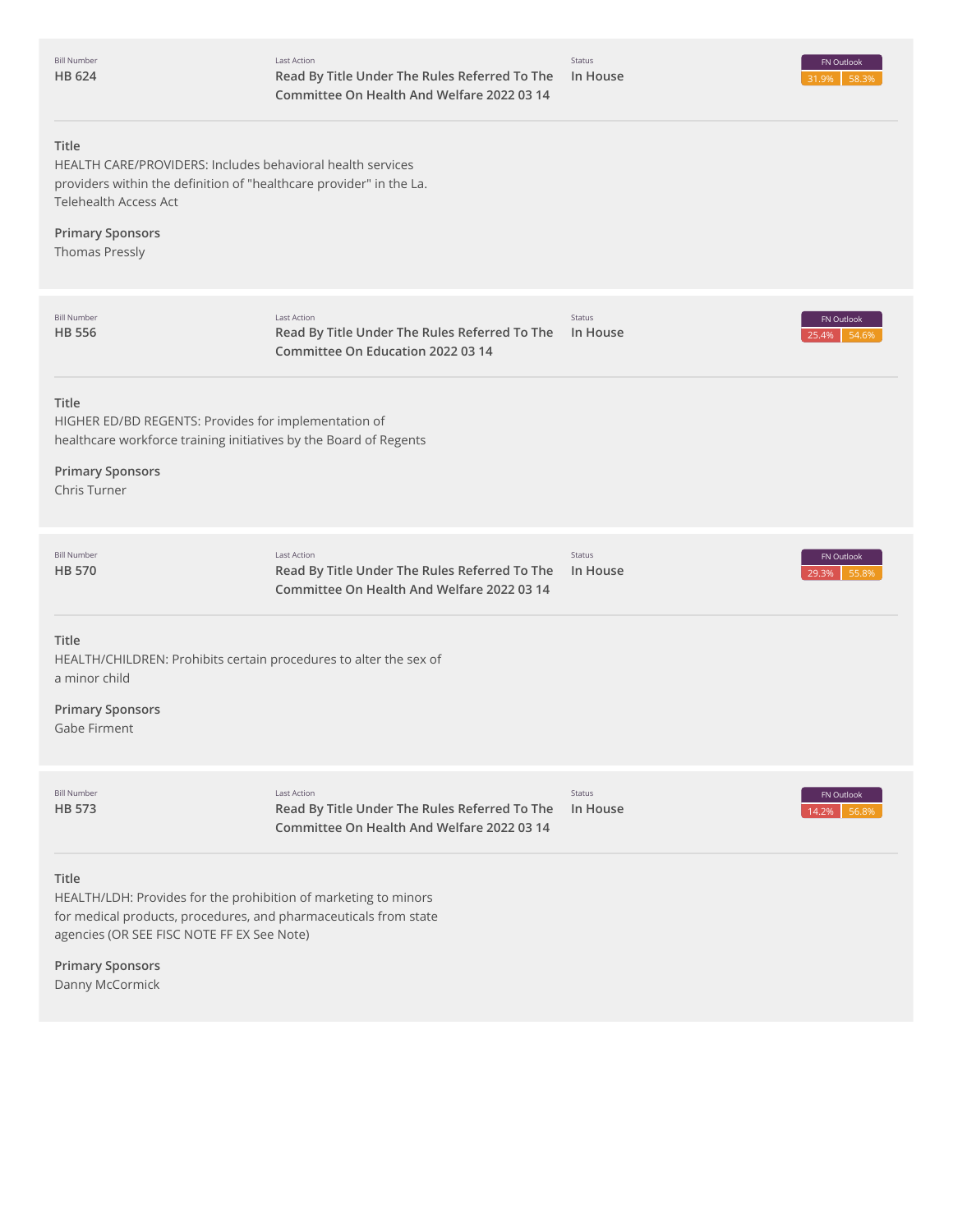| <b>Bill Number</b> |
|--------------------|
| <b>HB 504</b>      |



# **Title** INSURERS: Provides relative to health benefit plans and costsharing practices **Primary Sponsors** Big John Illg 34.2% 53.4% **Title** NURSES/REGISTERED: Provides with respect to advanced practice registered nursing **Primary Sponsors** Joe Stagni 93.2% 59.4% **Title** CRIME/PUNISHMENT: Provides for surgical castration of persons convicted of sex offenses when the victim is under the age of thirteen. (8/1/22) (OR INCREASE GF EX See Note) **Primary Sponsors** Regina Barrow 26.4% 53.0% **Title** HEALTH/MEDICAL TREATMENT: Provides relative to a patient's rights to certain medical treatments **Primary Sponsors** Larry Frieman Bill Number **HB [543](http://app.fiscalnote.com/share/bill?url=79dcf01cf8b37dcd6ac609130e61e793)** Last Action **Read By Title Under The Rules Referred To The Committee On Health And Welfare 2022 03 14** Status **In House** FN Outlook Bill Number **SB [252](http://app.fiscalnote.com/share/bill?url=8dd022e271512e2de56d9956b03443f2)** Last Action **Introduced In The Senate Read By Title Rules Suspended Read Second Time And Referred To The Committee On Judiciary C 2022 03 14** Status **In Senate** FN Outlook Bill Number **HB [479](http://app.fiscalnote.com/share/bill?url=11d9de9106fd2f470d5a697bb8df4c39)** Last Action **Read By Title Under The Rules Referred To The In House Committee On Health And Welfare 2022 03 14** Status FN Outlook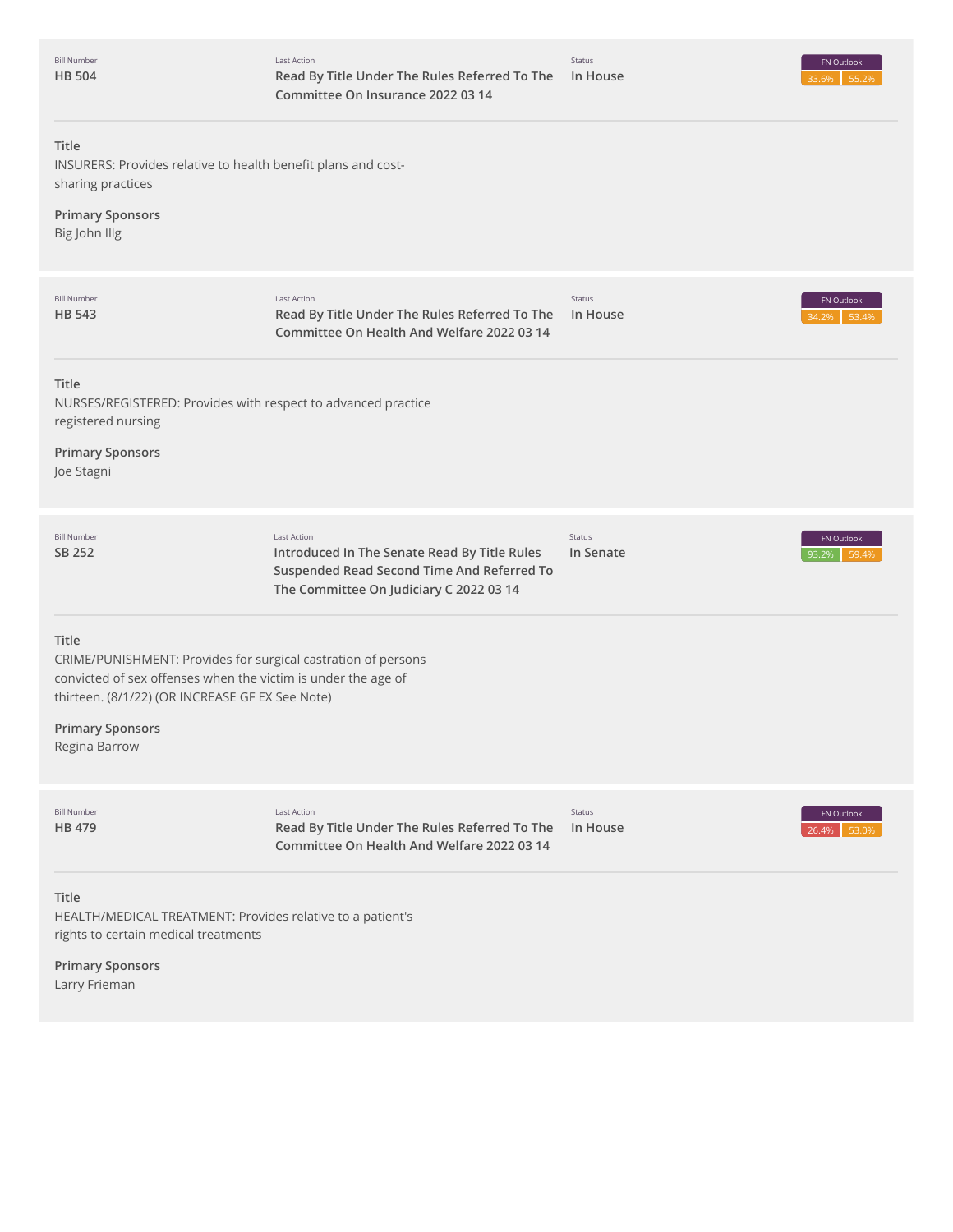| <b>Bill Number</b><br>SB 238                                                                                                                                                    | <b>Last Action</b><br>Introduced In The Senate Read By Title Rules<br>Suspended Read Second Time And Referred To<br>The Committee On Labor And Industrial<br><b>Relations 2022 03 14</b> | Status<br>In Senate | FN Outlook<br>94.0%<br>58.4% |
|---------------------------------------------------------------------------------------------------------------------------------------------------------------------------------|------------------------------------------------------------------------------------------------------------------------------------------------------------------------------------------|---------------------|------------------------------|
| Title<br>CONTRACTS: Prohibits contracts that impede an individuals right to<br>work. (8/1/22)<br><b>Primary Sponsors</b><br>Cleo Fields                                         |                                                                                                                                                                                          |                     |                              |
| <b>Bill Number</b><br>SB 220                                                                                                                                                    | <b>Last Action</b><br>Introduced In The Senate Read By Title Rules<br>Suspended Read Second Time And Referred To<br>The Committee On Judiciary A 2022 03 14                              | Status<br>In Senate | FN Outlook<br>91.0%<br>63.09 |
| Title<br>LIABILITY: Provides relative to liability of healthcare providers<br>during a state of public health emergency. (8/1/22)<br><b>Primary Sponsors</b><br>Katrina Jackson |                                                                                                                                                                                          |                     |                              |
| <b>Bill Number</b><br><b>HB 448</b>                                                                                                                                             | <b>Last Action</b><br>Read By Title Under The Rules Referred To The<br>Committee On Health And Welfare 2022 03 14                                                                        | Status<br>In House  | FN Outlook<br>58.3%<br>56.1% |
| Title<br>PHYSICIANS: Provides relative to penalties for the unauthorized<br>practice of medicine<br><b>Primary Sponsors</b><br>Thomas Pressly                                   |                                                                                                                                                                                          |                     |                              |
| <b>Bill Number</b><br>SB 170                                                                                                                                                    | <b>Last Action</b><br>Introduced In The Senate Read By Title Rules<br>Suspended Read Second Time And Referred To<br>The Committee On Health And Welfare 2022<br>03 14                    | Status<br>In Senate | FN Outlook<br>92.7%<br>51.39 |
| Title<br>CHILDREN: Provides relative to powers and duties of the Children's<br>Cabinet. (8/1/22)                                                                                |                                                                                                                                                                                          |                     |                              |
| <b>Primary Sponsors</b><br><b>Beth Mizell</b>                                                                                                                                   |                                                                                                                                                                                          |                     |                              |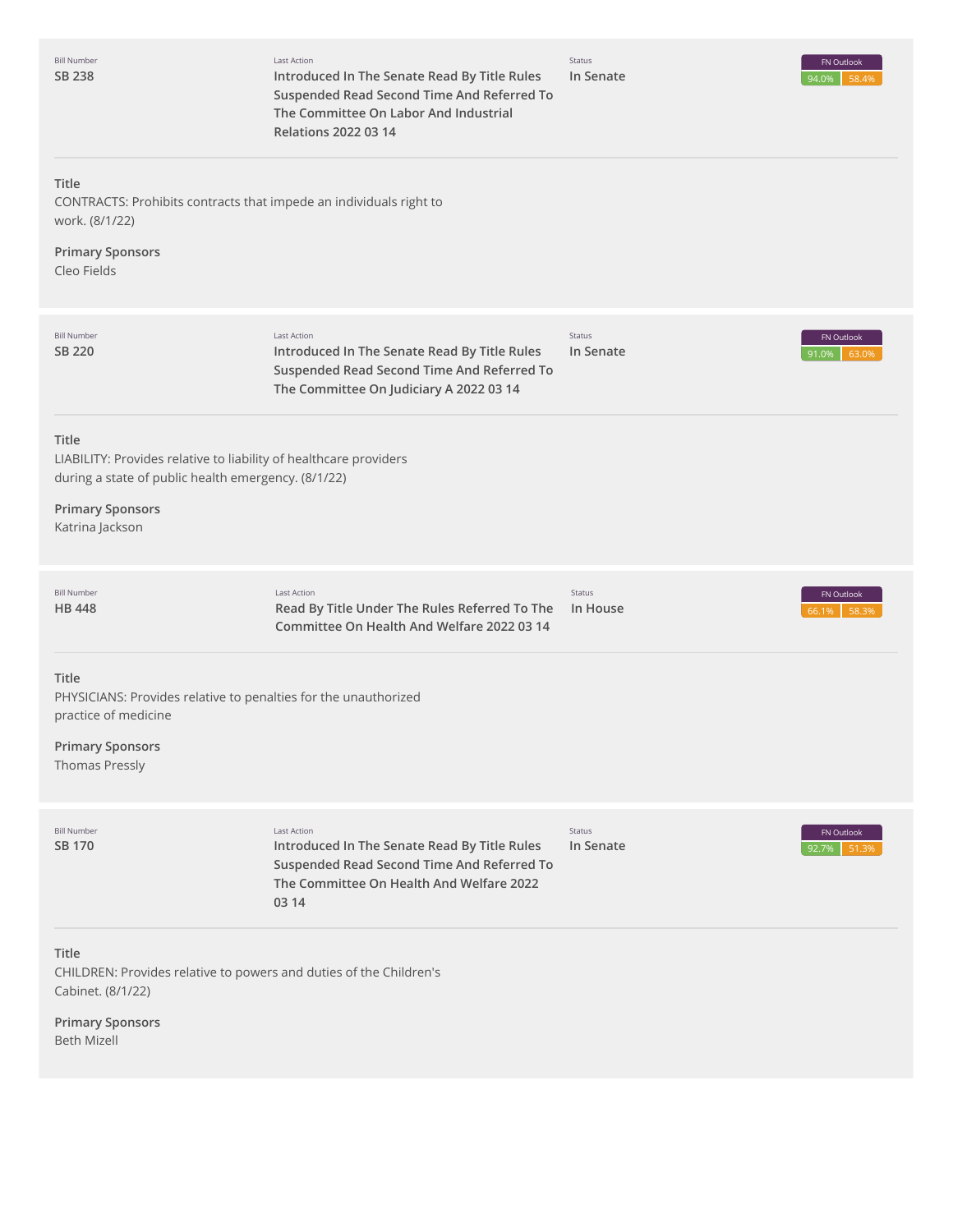# **Title**

VACCINES/VACCINATION: Requires communication issued to students or parents about a COVID-19 vaccine requirement or certain other vaccine requirements to include information about the authorized exemption from these requirements

# **Primary Sponsors**

Bryan Fontenot

| <b>Bill Number</b><br>SB 175                                                                                                                                                                                                 | <b>Last Action</b><br>Introduced In The Senate Read By Title Rules<br>Suspended Read Second Time And Referred To<br>The Committee On Health And Welfare 2022<br>03 14 | Status<br>In Senate | FN Outlook<br>96.4%<br>57.9% |
|------------------------------------------------------------------------------------------------------------------------------------------------------------------------------------------------------------------------------|-----------------------------------------------------------------------------------------------------------------------------------------------------------------------|---------------------|------------------------------|
| <b>Title</b><br>(gov sig)<br><b>Primary Sponsors</b><br>Regina Barrow                                                                                                                                                        | NURSES: Provides relative to advanced practice registered nursing.                                                                                                    |                     |                              |
| <b>Bill Number</b><br><b>HB 407</b>                                                                                                                                                                                          | <b>Last Action</b><br>Read By Title Under The Rules Referred To The<br>Committee On Health And Welfare 2022 03 14                                                     | Status<br>In House  | FN Outlook<br>22.0%<br>53.2% |
| Title<br>VACCINES/VACCINATION: Prohibits adding any vaccine with<br>emergency use authorization status to the list of vaccinations<br>required for school and child daycare entry<br><b>Primary Sponsors</b><br>Beryl Amedée |                                                                                                                                                                       |                     |                              |
| <b>Bill Number</b><br><b>HB383</b>                                                                                                                                                                                           | Last Action<br>Read By Title Under The Rules Referred To The<br>Committee On Appropriations 2022 03 14                                                                | Status<br>In House  | FN Outlook<br>54.0%<br>29.0% |
| Title<br>FUNDS/FUNDING: Provides with respect to the Health Care<br>Employment Reinvestment Opportunity (H.E.R.O.) Fund (OR NO<br><b>IMPACT SD EX See Note)</b><br><b>Primary Sponsors</b><br>Chris Turner                   |                                                                                                                                                                       |                     |                              |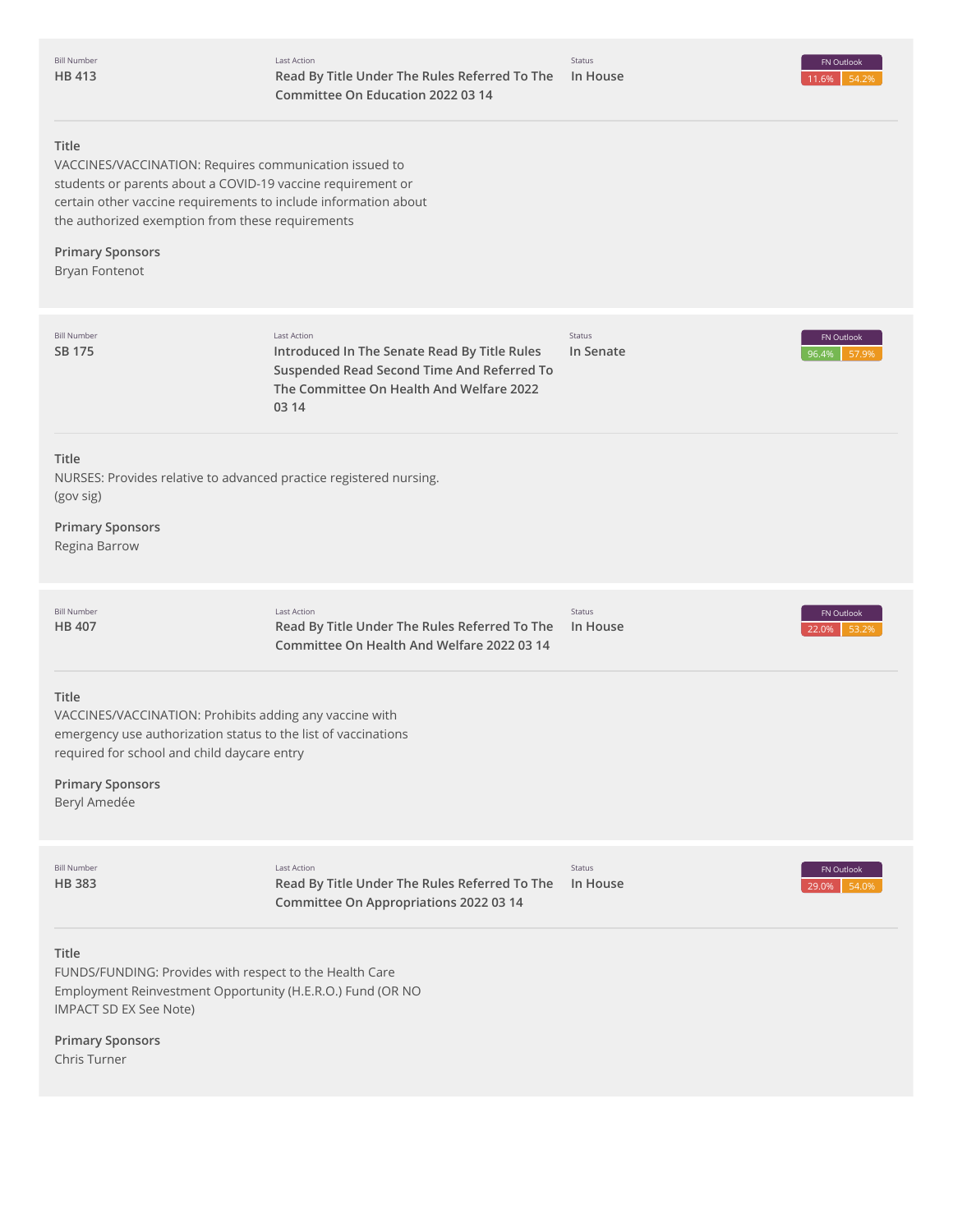|               | <b>Bill Number</b> |
|---------------|--------------------|
| <b>HB 295</b> |                    |

Status



# **Title**

HEALTH: Requires that proof of COVID-19 antibodies be treated and recognized as being vaccinated

# **Primary Sponsors**

Troy Romero

| <b>Bill Number</b><br><b>HB354</b>                                                                                                                                                             | <b>Last Action</b><br>Read By Title Under The Rules Referred To The<br>Committee On Health And Welfare 2022 03 14 | Status<br>In House |                  | FN Outlook<br>26.4%<br>57.9% |
|------------------------------------------------------------------------------------------------------------------------------------------------------------------------------------------------|-------------------------------------------------------------------------------------------------------------------|--------------------|------------------|------------------------------|
| <b>Title</b><br>PUBLIC HEALTH: Prohibits local governmental subdivisions from<br>requiring proof of medical status as a condition of participating in a<br>constitutionally protected activity |                                                                                                                   |                    |                  |                              |
| <b>Primary Sponsors</b><br>Valarie Hodges                                                                                                                                                      |                                                                                                                   |                    |                  |                              |
| <b>Bill Number</b><br><b>HB 242</b>                                                                                                                                                            | <b>Last Action</b><br>Read By Title Under The Rules Referred To The<br>Committee On Judiciary 2022 03 14          | Status<br>In House |                  | FN Outlook<br>54.5%<br>21.0% |
| Title<br>JUDGES: (Constitutional Amendment) Authorizes judges to serve as<br>an attorney member of a medical review panel                                                                      |                                                                                                                   |                    |                  |                              |
| <b>Primary Sponsors</b><br>Larry Bagley                                                                                                                                                        |                                                                                                                   |                    |                  |                              |
| <b>Bill Number</b><br>SB 96                                                                                                                                                                    | <b>Last Action</b><br>Withdrawn From The Files Of The Senate Prior<br>To Introduction 2022 03 14                  |                    | Status<br>Failed |                              |
| Title<br>FUNDS/FUNDING: Provides relative to the Community and Family<br>Support System Fund. (8/1/22)                                                                                         |                                                                                                                   |                    |                  |                              |
| <b>Primary Sponsors</b><br><b>Sharon Hewitt</b>                                                                                                                                                |                                                                                                                   |                    |                  |                              |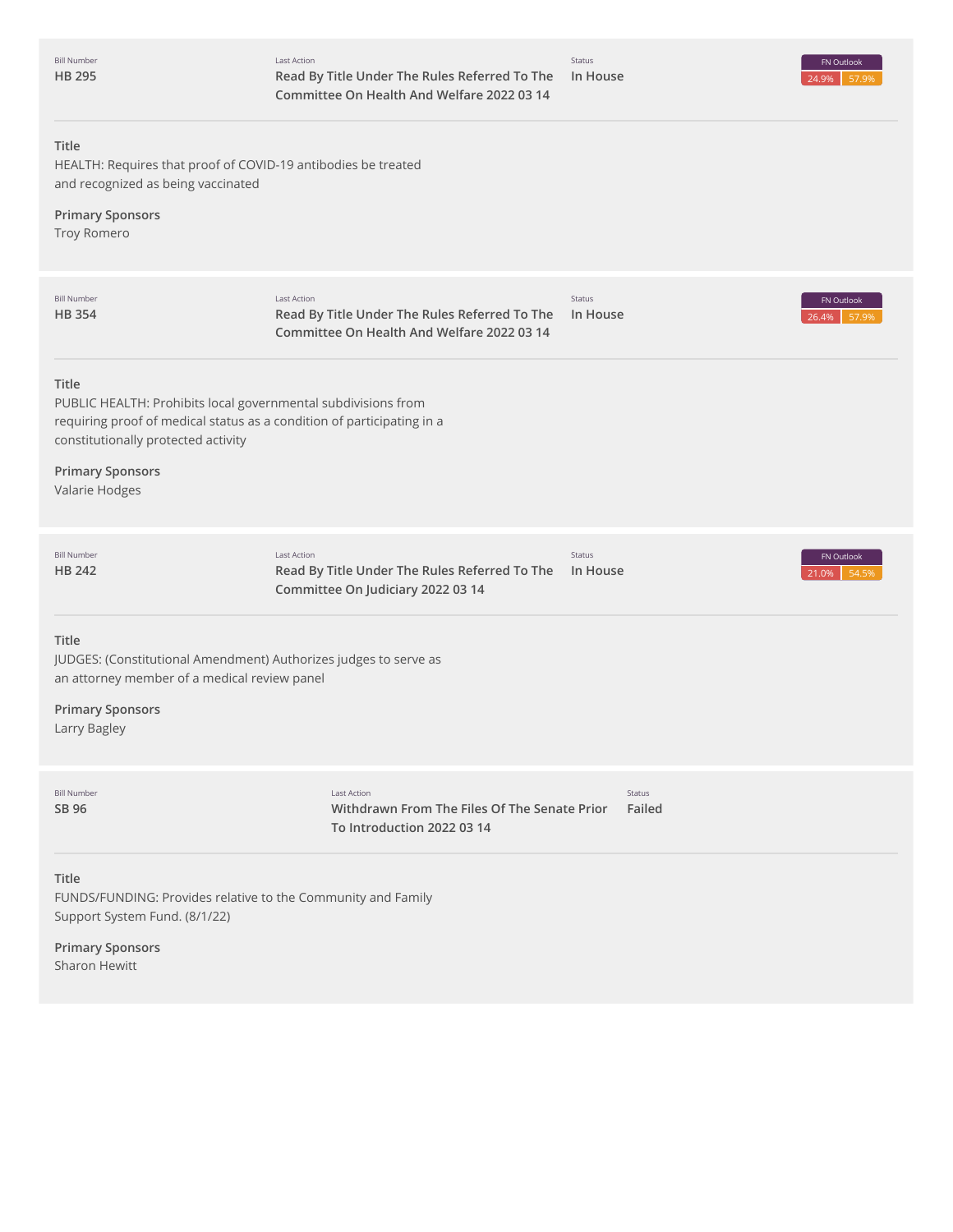| <b>Bill Number</b><br>HB 219                                                                                                                                                                                                                        | Last Action<br>Read By Title Under The Rules Referred To The<br><b>Committee On Labor And Industrial Relations</b><br>2022 03 14                               | Status<br>In House  | FN Outlook<br>4.5%<br>57.6%  |
|-----------------------------------------------------------------------------------------------------------------------------------------------------------------------------------------------------------------------------------------------------|----------------------------------------------------------------------------------------------------------------------------------------------------------------|---------------------|------------------------------|
| Title<br>EMPLOYMENT: Provides relative to equal pay for women                                                                                                                                                                                       |                                                                                                                                                                |                     |                              |
| <b>Primary Sponsors</b><br>Kyle Green                                                                                                                                                                                                               |                                                                                                                                                                |                     |                              |
| <b>Bill Number</b><br><b>HB 227</b>                                                                                                                                                                                                                 | Last Action<br>Read By Title Under The Rules Referred To The<br>Committee On Education 2022 03 14                                                              | Status<br>In House  | FN Outlook<br>54.7%<br>10.0% |
| Title<br>SCHOOLS/CHOICE: Creates and provides for a program to provide<br>state funding for the education of students with exceptionalities<br>not enrolled in public school (OR INCREASE GF EX See Note)<br><b>Primary Sponsors</b><br>Mark Wright |                                                                                                                                                                |                     |                              |
| <b>Bill Number</b><br><b>HB 177</b>                                                                                                                                                                                                                 | Last Action<br>Read By Title Under The Rules Referred To The<br><b>Committee On Civil Law And Procedure 2022</b><br>03 14                                      | Status<br>In House  | FN Outlook<br>54.4%<br>2.6%  |
| Title<br>DISCRIMINATION: (Constitutional Amendment) Prohibits<br>discrimination based on vaccination or immunity status<br><b>Primary Sponsors</b><br>Kathy Edmonston                                                                               |                                                                                                                                                                |                     |                              |
| <b>Bill Number</b><br>SB 60                                                                                                                                                                                                                         | Last Action<br>Introduced In The Senate Read By Title Rules<br>Suspended Read Second Time And Referred To<br>The Committee On Health And Welfare 2022<br>03 14 | Status<br>In Senate | FN Outlook<br>97.7%<br>50.9% |
| Title<br>SUBSTANCE ABUSE: Provides for the screening of birth mothers to<br>provide assistance with substance use treatment and other<br>resources. (8/1/22) (OR NO IMPACT GF EX See Note)                                                          |                                                                                                                                                                |                     |                              |
| <b>Primary Sponsors</b>                                                                                                                                                                                                                             |                                                                                                                                                                |                     |                              |

Stewart Cathey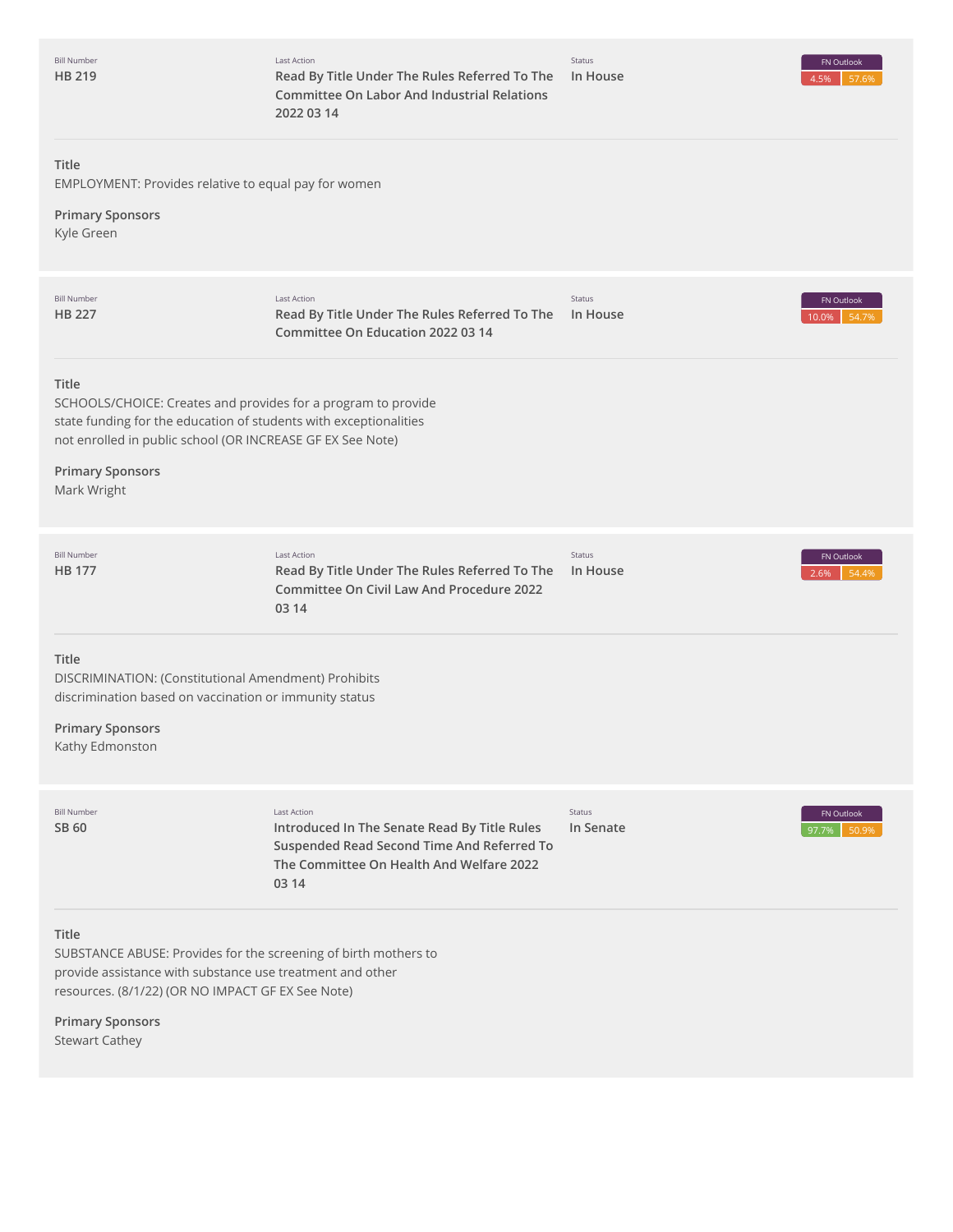| <b>Bill Number</b><br>SB 58                                                                                                                                                                                            | Last Action<br>Introduced In The Senate Read By Title Rules<br>Suspended Read Second Time And Referred To<br>The Committee On Health And Welfare 2022<br>03 14        | Status<br>In Senate | FN Outlook<br>91.2%<br>53.0% |
|------------------------------------------------------------------------------------------------------------------------------------------------------------------------------------------------------------------------|-----------------------------------------------------------------------------------------------------------------------------------------------------------------------|---------------------|------------------------------|
| Title<br>HEALTH CARE: Provides relative to privacy of immunization status.<br>(8/1/22)<br><b>Primary Sponsors</b><br>Big Mike Fesi                                                                                     |                                                                                                                                                                       |                     |                              |
| <b>Bill Number</b><br>SB 37                                                                                                                                                                                            | <b>Last Action</b><br>Introduced In The Senate Read By Title Rules<br>Suspended Read Second Time And Referred To<br>The Committee On Health And Welfare 2022<br>03 14 | Status<br>In Senate | FN Outlook<br>95.8%<br>53.59 |
| <b>Title</b><br>HEALTH CARE: Prohibits denial of healthcare services based on<br>vaccination status. (8/1/22)<br><b>Primary Sponsors</b><br>Big Mike Fesi                                                              |                                                                                                                                                                       |                     |                              |
| <b>Bill Number</b><br>SB 29                                                                                                                                                                                            | <b>Last Action</b><br>Introduced In The Senate Read By Title Rules<br>Suspended Read Second Time And Referred To<br>The Committee On Health And Welfare 2022<br>03 14 | Status<br>In Senate | FN Outlook<br>92.2%<br>52.6% |
| Title<br>HEALTH CARE: Prohibits discrimination against healthcare<br>professionals and provides for protection of healthcare<br>professional credentials. (8/1/22)<br><b>Primary Sponsors</b><br><b>Stewart Cathey</b> |                                                                                                                                                                       |                     |                              |
| <b>Bill Number</b><br>SB 1                                                                                                                                                                                             | <b>Last Action</b><br>Introduced In The Senate Read By Title Rules<br>Suspended Read Second Time And Referred To<br>The Committee On Judiciary A 2022 03 14           | Status<br>In Senate | FN Outlook<br>94.1%<br>53.19 |
| <b>Title</b><br>HEALTH CARE: Constitutional amendment to provide for freedom<br>from discrimination relative to immunization status. (2/3 -<br>CA13s1(A))<br><b>Primary Sponsors</b><br>Patrick McMath                 |                                                                                                                                                                       |                     |                              |